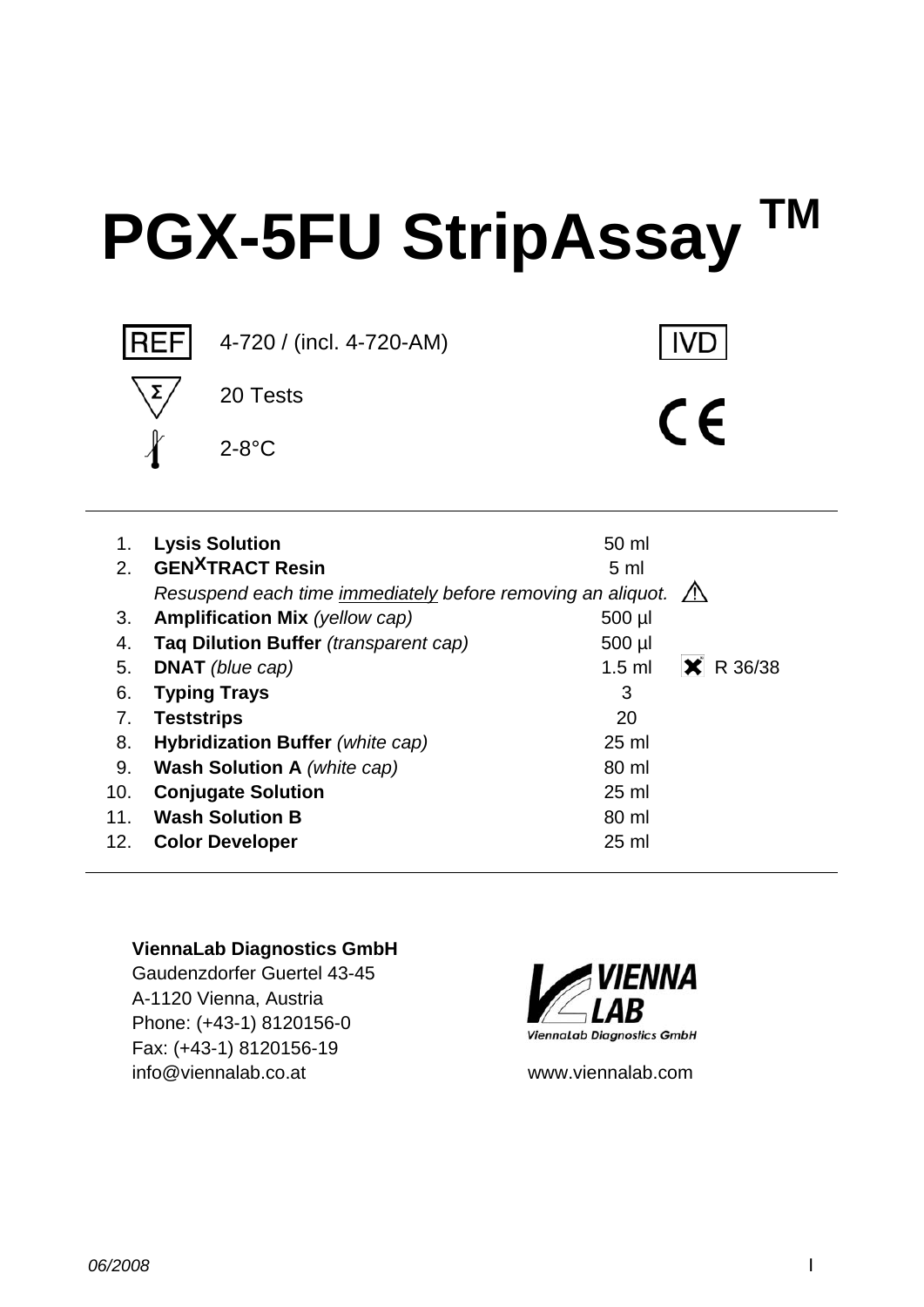

*Fig. 1: Teststrip Design Note: Teststrip is not drawn in real size and must not be used for interpretation of results!*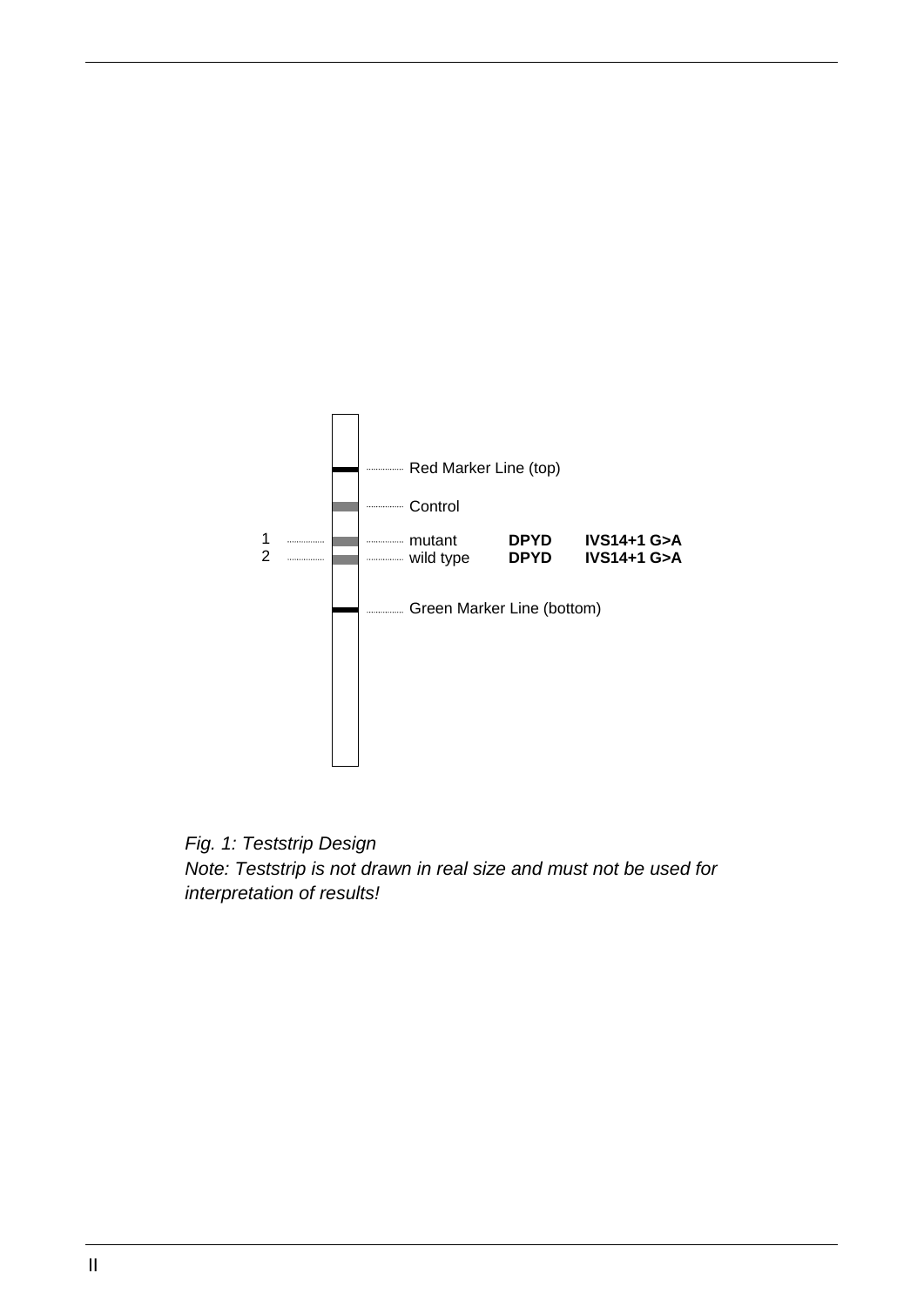# Instructions for use

# **I. INTENDED USE**

Assay for the identification of genotypes associated with response to 5-fluorouracil therapy based on polymerase chain reaction (PCR) and reverse-hybridization.

#### **II. METHODOLOGY**

The procedure includes three steps: (1) DNA isolation, (2) PCR amplification using biotinylated primers, (3) hybridization of amplification products to a test strip containing allele-specific oligonucleotide probes immobilized as an array of parallel lines (Fig. 1). Bound biotinylated sequences are detected using streptavidin-alkaline phosphatase and color substrates.

The assay covers DPYD mutation IVS14+1 G>A. Further genetic information is available at OMIM Online Mendelian Inheritance in Man: www.ncbi.nlm.nih.gov/entrez/query.fcgi?db=OMIM

#### **III. KIT COMPONENTS**

See list of all kit components on page I.

**\*** DNAT contains 1.6% NaOH (R 36/38).

Amplification Mix, Taq Dilution Buffer, Conjugate Solution, Wash Solution B contain 0.05% NaN3. Conjugate Solution contains streptavidin-alkaline phosphatase. Color Developer contains nitro blue tetrazolium (NBT) and 5-bromo-4-chloro-3-indolyl phosphate (BCIP).

#### *Store all reagents at 2-8°C when not in use !*

#### **IV. MATERIALS REQUIRED BUT NOT SUPPLIED**

In addition to standard molecular biology laboratory equipment, the following is needed:

- Adjustable microcentrifuge capable of  $3,000-12,000$  rpm  $(1,000-12,000 \times g)$
- Incubator (e.g. heating block, water bath) capable of 56°C and 98°C ( $\pm 2$ °C)
- Thermocycler and suitable thin-walled plastic reaction tubes/strips
- Taq DNA polymerase
- Waterbath with shaking platform and adjustable temperature ( $45^{\circ}$ C  $\pm$  0.5°C)
- Vacuum aspiration apparatus
- Shaker (rocker or orbital shaker)
- • *Optional: agarose gel electrophoresis equipment (for control of amplification products)*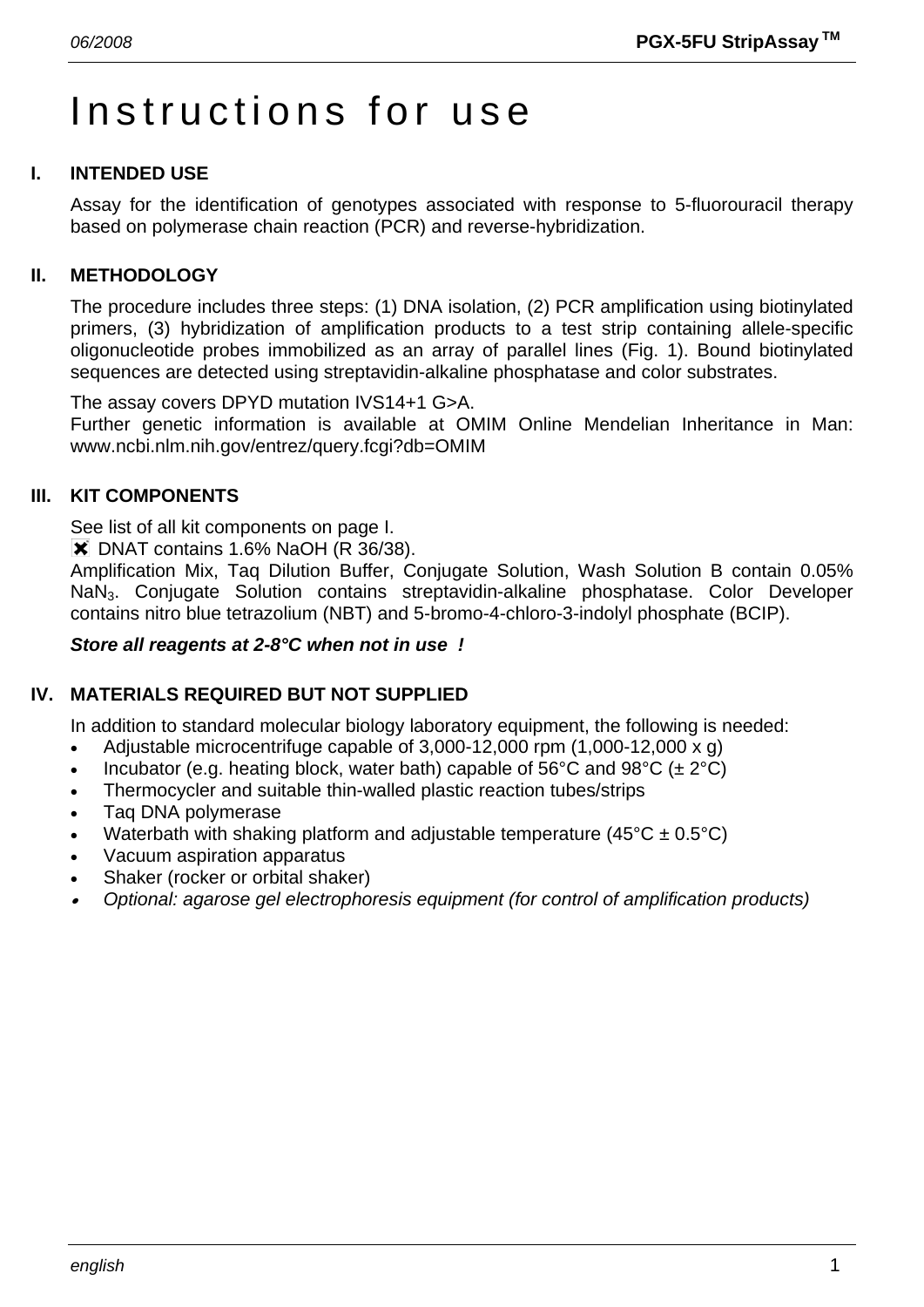#### **V. ASSAY PROCEDURE**

#### **1. DNA Isolation**

*Use fresh or frozen blood with EDTA or citrate anticoagulant; avoid blood containing heparin. Do not store blood for more than 3 days at ambient temperature or more than 1 week at 2-8°C before use. Blood which has been kept frozen for more than one year, or gone through more than three freeze-thaw cycles is unsuitable to be used in this procedure.* 

*Bring blood samples to room temperature. Mix well by carefully inverting blood collection tubes several times. Repeat mixing each time before withdrawing an aliquot of blood. Allow Lysis Solution and GENxTRACT Resin to reach room temperature.*

- Pipette **100 µl blood sample** into a 1.5 ml microtube with screw cap.
- Add **1 ml Lysis Solution**, close tube and mix by inverting several times.
- Let stand for **15 min.** at room temperature.
- Centrifuge for **5 min.** at **3,000 rpm** (approx. 1,000 x g) in a microcentrifuge.
- Remove and discard the upper (top) 1 ml of supernatant.
- Add **1 ml Lysis Solution**, close tube and mix by inverting several times.
- Centrifuge for **5 min.** at **12,000 rpm** (approx. 12,000 x g) in a microcentrifuge.
- Remove and discard the supernatant except for approx. 50 µl of a visible, soft pellet.
- Resuspend GEN<sup>X</sup>TRACT Resin by swirling the bottle thoroughly.
- Add **200 µl GEN<sup>X</sup>TRACT Resin** to the pellet. Close tube and vortex for 10 sec. *GENxTRACT Resin sediments quickly. Repeat resuspension each time immediately before removing another aliquot.*
- Incubate for **20 min.** at **56°C**. Vortex for 10 sec.
- Incubate for **10 min.** at **98°C**. Vortex for 10 sec.
- Centrifuge for **5 min.** at **12,000 rpm** in a microcentrifuge. Cool on ice.

*The resulting supernatant contains DNA template suitable for immediate use in PCR. For further storage, the supernatant should be transferred into a fresh tube and kept refrigerated (2-8°C; up to one week) or frozen at -20°C.* 

#### **2.** *In Vitro* **Amplification (PCR)**

*Keep all PCR reagents and DNA templates refrigerated throughout. Perform all steps until start of the thermal cycling program on ice (0-4°C).* 

- Prepare a fresh working dilution (0.2 U/µl) of **Taq DNA polymerase** in **Taq Dilution Buffer** (transparent cap).
- Prepare one reaction tube for each sample to be amplified. Place tubes on ice.
- For each sample prepare a final PCR reaction mix on ice:
	- **15 µl Amplification Mix** (yellow cap)
		- **5 µl diluted Taq DNA polymerase** (1U)
		- **5 µl DNA template**

 *If DNA templates not prepared by the kit isolation protocol (chapter V/1) are used, a DNA concentration range of 5-40 µg/ml (= 25-200 ng DNA per reaction) is recommended.*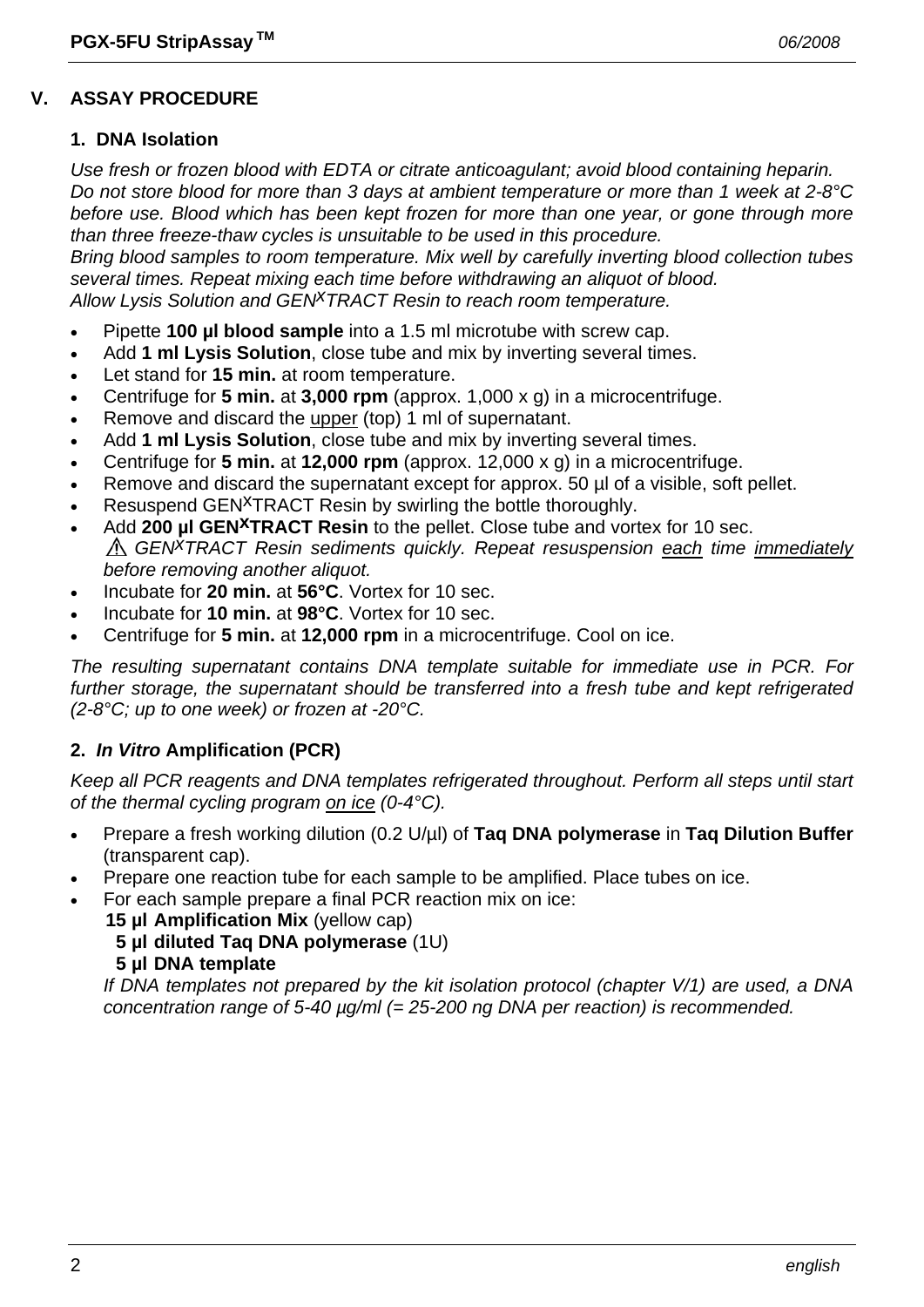- Cap tubes tightly. Preheat the thermocycler to 94°C.
- Insert reaction tubes and run the following thermocycling program:

pre-PCR: 94°C/2 min.

 thermocycling: 94°C/15 sec. - 58°C/30 sec. - 72°C/30 sec. (30 cycles) final extension: 72°C/3 min.

*Store amplification products on ice or at 2-8°C for further use.* 

*Optional: Analyze amplification products by gel electrophoresis (e.g. 3% agarose gel). Fragment lengths: 187 bp* 

#### **3. Hybridization** (45°C; shaking waterbath)

*Adjust the water level of the waterbath to approx. ½ of the height of the Typing Tray.* 

*Heat the waterbath to exactly 45°C (± 0.5°C). Check water temperature with a calibrated thermometer.* 

*Prewarm Hybridization Buffer and Wash Solution A to 45°C. (Take care that all precipitates formed at 2-8°C become completely dissolved.)* 

*Allow Teststrips, DNAT, Conjugate Solution, Wash Solution B and Color Developer to reach room temperature. Prepare Typing Tray(s).* 

*Remove one Teststrip for each sample using clean tweezers. (Touch Teststrips with gloves only!) Label Teststrips outside of the marker lines with a pencil. (No ballpoint pens, markers, etc.)* 

- Pipette **10 µl DNAT** (blue cap) into the lower corner of each lane to be used in the Typing Trays (one lane per sample).
- Add **10 µl amplification product** into the corresponding drop of DNAT. Mix thoroughly with a pipette. *(The solution will remain blue.)*
- Let stand for **5 min.** at room temperature.
- Add **1 ml Hybridization Buffer** (prewarmed to 45°C) into each lane. Gently agitate tray. *(The blue color will disappear.)*
- Insert **Teststrips** with marked side up (lines visible!) into the respective lanes. Submerge completely.
- Incubate for **30 min.** at **45°C** on the shaking platform of the waterbath.  *Set moderate shaking frequency (approx. 50 rpm) to avoid spilling. Keep the cover of the waterbath closed to avoid variations in temperature.*
- At the end of incubation remove hybridization solutions by vacuum aspiration.  *Proceed immediately. Do not allow Teststrips to run dry during the entire procedure.*
- **4. Stringent Wash** (45°C; shaking waterbath)
- Add **1 ml Wash Solution A** (prewarmed to 45°C). Rinse briefly (10 sec.). Remove liquids by vacuum aspiration.
- Add **1 ml Wash Solution A** (45°C).
- Incubate for **15 min.** at **45°C** in the shaking waterbath. Remove liquids by vacuum aspiration.
- Add **1 ml Wash Solution A** (45°C).
- Incubate for **15 min.** at **45°C** in the shaking waterbath. Remove liquids by vacuum aspiration.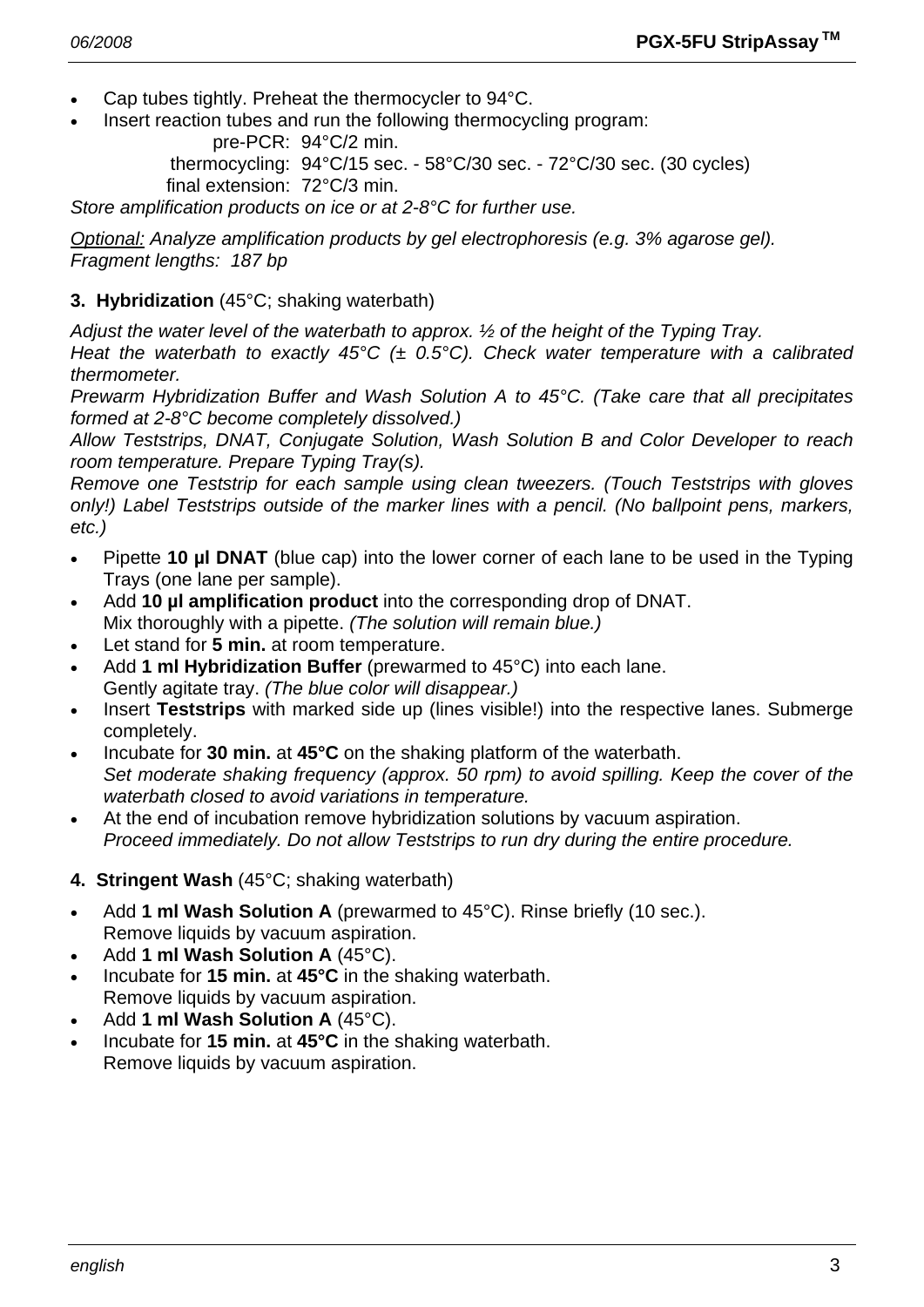- **5. Color development** (room temperature)
- Add **1 ml Conjugate Solution**.
- Incubate for **15 min.** at **room temperature** on a rocker or orbital shaker. Remove liquids by vacuum aspiration.
- Add **1 ml Wash Solution B**. Rinse briefly (10 sec.). Remove liquids by vacuum aspiration.
- Add **1 ml Wash Solution B**.
- Incubate for **5 min.** at **room temperature** on a rocker or orbital shaker. Remove liquids by vacuum aspiration.
- Add **1 ml Wash Solution B**.
- Incubate for **5 min.** at **room temperature** on a rocker or orbital shaker. Remove liquids by vacuum aspiration.
- Add **1 ml Color Developer**.
- Incubate for **15 min.** at **room temperature** in the dark on a rocker or orbital shaker.  *A purple staining will appear upon positive reaction.*
- Wash Teststrips several times with distilled water. Let strips dry in the dark on absorbent paper.  *Do not expose Teststrips to intense light after Color Development.*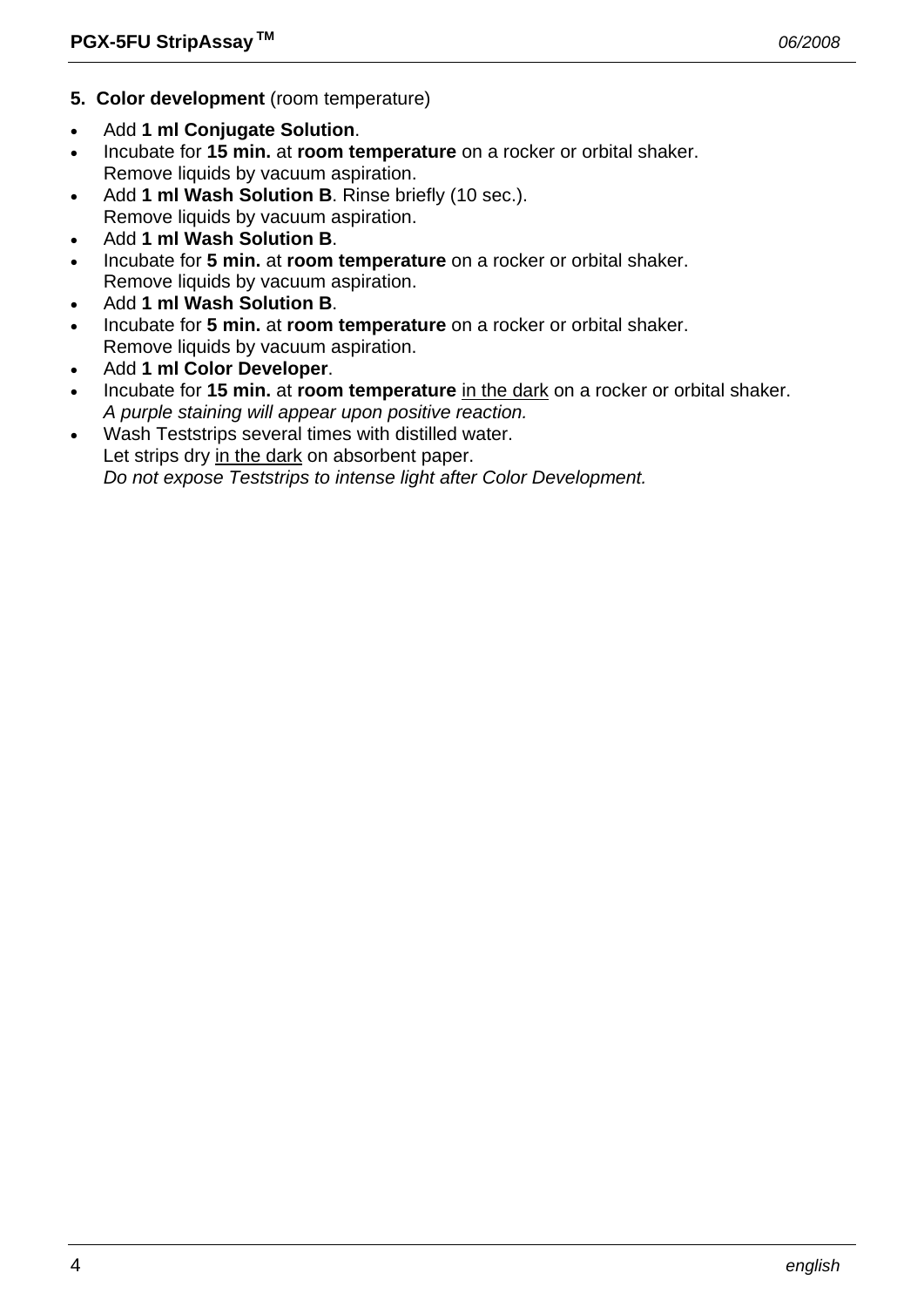# **VI. INTERPRETATION OF RESULTS**

The genotype of a sample is determined using the enclosed Collector<sup>TM</sup> sheet.

Place the processed Teststrip into one of the designated fields, align it to the schematic drawing using the red marker line (top) and the green marker line (bottom), and fix it with adhesive tape.

A positive reaction of the uppermost Control line indicates the correct function of Conjugate Solution and Color Developer. This line should always stain positive.

For each polymorphic position, one of the following staining patterns should be obtained: *Note: Staining intensities of positive lines may vary. This is of no significance for the result.* 



|                                    | wild type line       | mutant line | genotype          |
|------------------------------------|----------------------|-------------|-------------------|
| <b>NOR</b><br>positive<br>negative |                      | normal      |                   |
| HET                                | positive<br>positive |             | heterozygous      |
| HOM                                | negative             | positive    | homozygous mutant |

See examples of StripAssay results on page III (Fig. 3).

A detailed Technical Handbook for StripAssays is available for download at: www.viennalab.com. Advise on throubleshooting may be obtained from there, as well as by contacting ViennaLab through the local distributor or directly at the address provided on page I.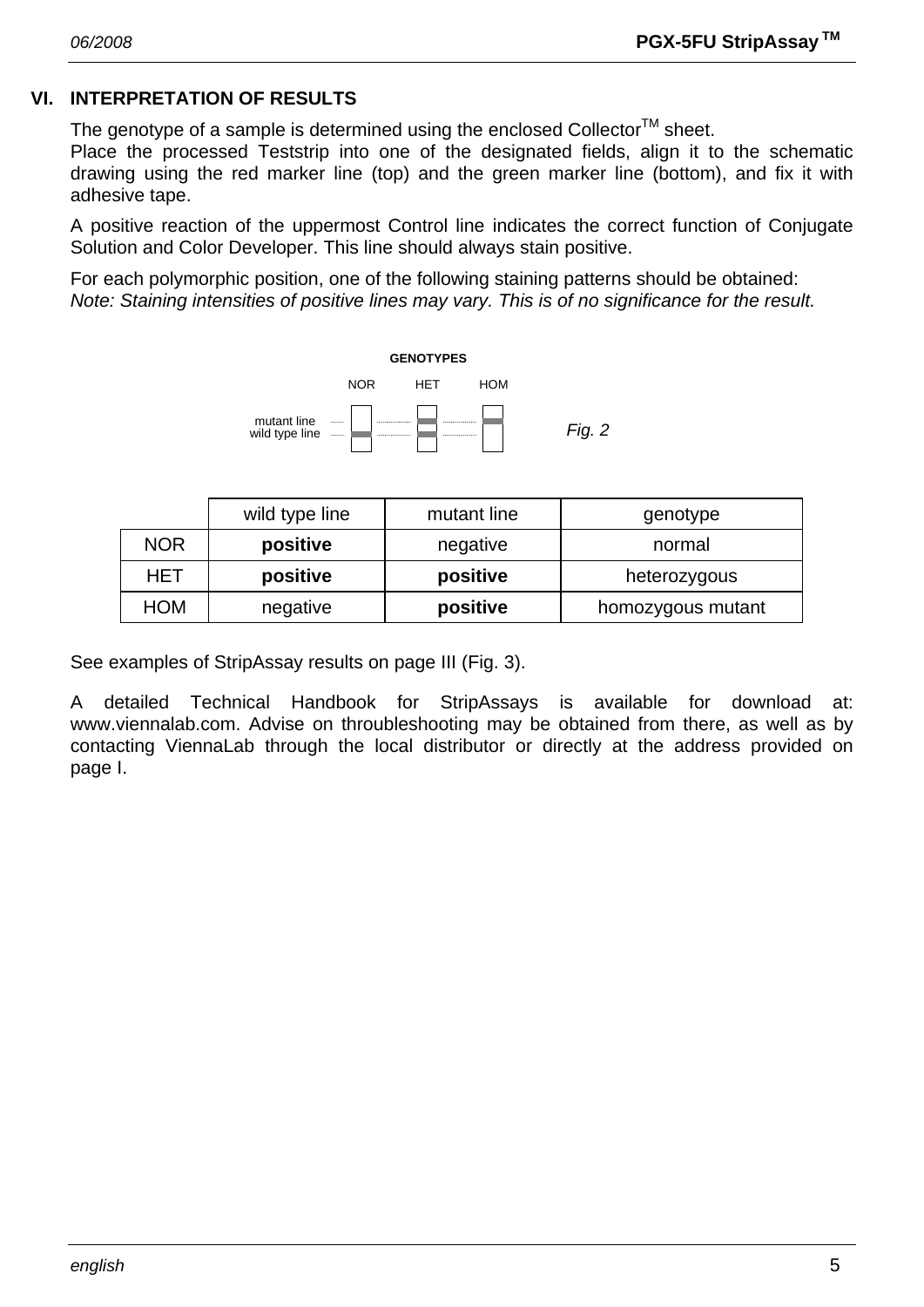# **VII. QUALITY CONSIDERATIONS**

- A thorough understanding of the procedure outlined here, and precise laboratory equipment and techniques are required to obtain reliable results. Use of the StripAssay for human *in vitro* diagnostics needs to be limited to appropriately trained personnel.
- Do not use StripAssay components beyond the expiration date printed on the outside of the kit box. Do not mix reagents from different lots.
- Avoid microbial contamination and cross-contamination of reagents or samples by using sterile disposable pipette tips throughout. Do not interchange bottle caps.
- The Control line immobilized on each Teststrip allows a performance control of the chromogenic detection system. To monitor and validate the specificity of the hybridization and washing steps, control DNAs of known genotype should be included into each individual experiment.

# **VIII. SAFETY**

- Do not drink, eat, smoke, or apply cosmetics in designated work areas. Wear laboratory coats and disposable gloves when handling specimens and kit reagents. Wash hands thoroughly afterwards.
- Handle specimens as if capable of transmitting infectious agents. Thoroughly clean and disinfect all materials and surfaces that have been in contact with specimens. Discard all waste associated with clinical specimens in a biohazard waste container.
- Avoid contact of DNAT with skin, eyes, or mucous membranes. If contact does occur, immediately wash with large amounts of water. If spilled, dilute with water before wiping dry.
- Adhere to all local and federal safety and environmental regulations which may apply.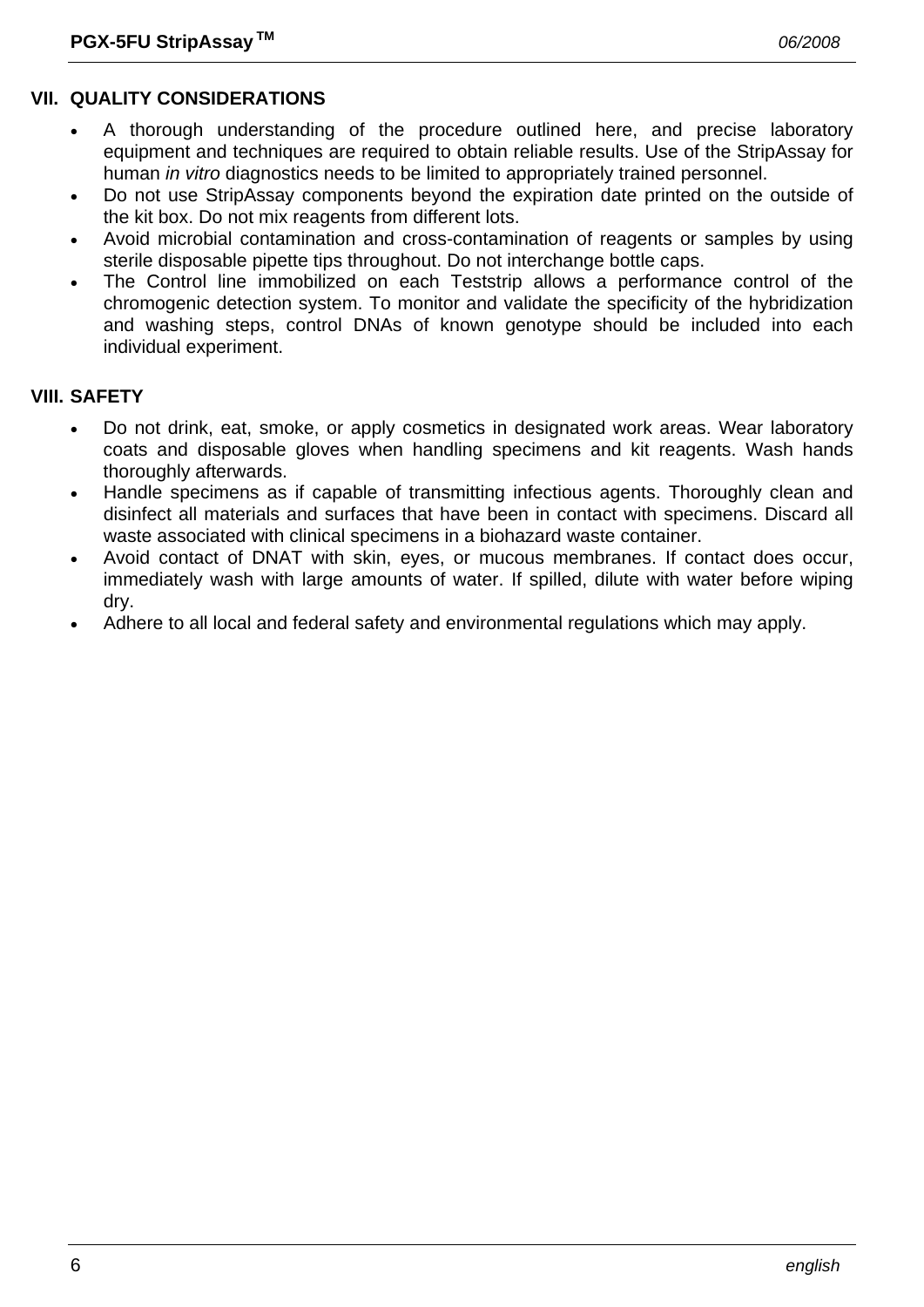# Gebrauchsanweisung

#### **I. VERWENDUNGSZWECK**

Test zum Nachweis von Genotypen im Zusammenhang mit dem Ansprechen auf 5-Fluorouracil Therapie basierend auf Polymerase-Kettenreaktion (PCR) und reverser Hybridisierung.

#### **II. METHODIK**

Das Verfahren besteht aus drei Schritten: (1) DNA Isolierung, (2) PCR Amplifizierung mittels biotin-markierter Primer, (3) Hybridisierung der Amplifizierungsprodukte an allel-spezifische Oligonukleotid-Sonden, welche als parallele Linien auf einem Teststreifen fixiert vorliegen (Fig. 1). Gebundene, biotin-markierte Sequenzen werden mittels Streptavidin-Alkalischer Phosphatase und Farbsubstraten nachgewiesen.

Der Test erfasst die DPYD Mutation IVS14+1 G>A.

Darüberhinausgehende genetische Information unter OMIM Online Mendelian Inheritance in Man: www.ncbi.nlm.nih.gov/entrez/query.fcgi?db=OMIM

#### **III. KIT BESTANDTEILE**

Siehe Liste aller Bestandteile des Kits auf Seite I.

**X** DNAT enthält 1,6% NaOH (R 36/38).

Amplification Mix, Taq Dilution Buffer, Conjugate Solution, Wash Solution B enthalten 0,05% NaN3. Conjugate Solution enthält Streptavidin-Alkalische Phosphatase. Color Developer enthält Nitro Blue Tetrazolium (NBT) and 5-Brom-4-Chlor-3-Indolylphosphat (BCIP).

#### *Alle Bestandteile sind bei 2-8°C aufzubewahren wenn sie nicht in Gebrauch sind !*

#### **IV. ERFORDERLICHE ABER NICHT BEREITGESTELLTE MATERIALIEN**

Über die in einem Molekularbiologielabor gebräuchliche Basisausrüstung hinaus benötigt man:

- Tischzentrifuge mit variabler Drehzahl von 3.000-12.000 U/min (1.000-12.000 x g)
- Inkubator (z.B. Heizblock, Wasserbad) für 56°C und  $98$ °C ( $\pm 2$ °C)
- Thermocycler und passende dünnwandige Plastik-Reaktionsgefässe bzw. -strips
- Taq DNA Polymerase
- Schüttelwasserbad mit einstellbarer Temperatur (45°C ± 0,5°C)
- Vakuum-Absaugapparatur
- Schüttler (Wippe oder Kreisschüttler)
- • *Optional: Ausrüstung für Agarose-Gelelektrophorese (Kontrolle der Amplifikate)*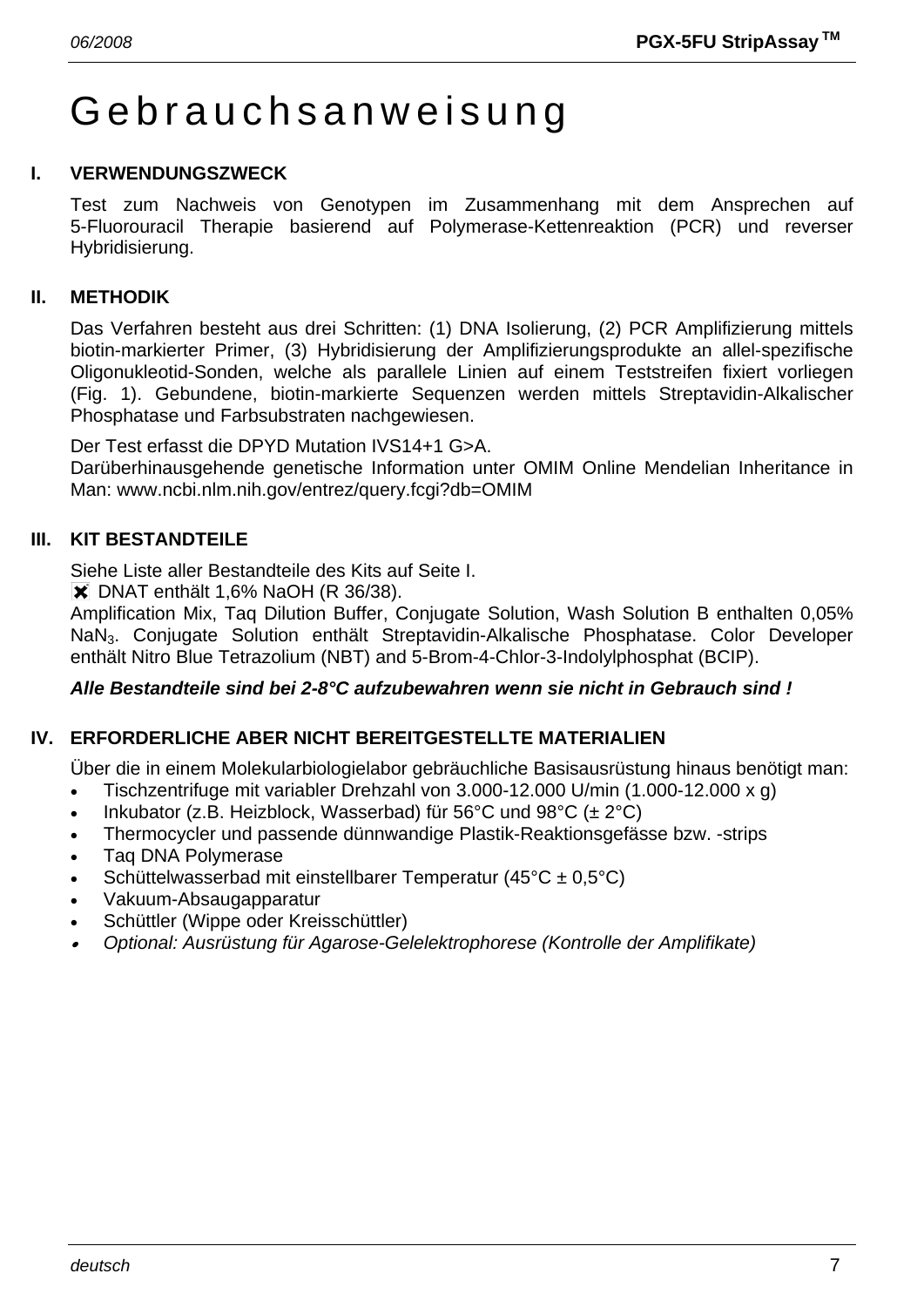#### **1. DNA Isolierung**

*Verwenden Sie frisches oder gefrorenes Blut mit EDTA oder Zitrat als Antikoagulans; vermeiden Sie Blut das Heparin enthält.* 

*Lagern Sie Blut vor der Verarbeitung nicht länger als 3 Tage bei Raumtemperatur oder nicht länger als 1 Woche bei 2-8°C. Blut das länger als ein Jahr tiefgefroren aufbewahrt, oder mehr als dreimal aufgetaut und wieder eingefroren wurde ist für die folgende Methode ungeeignet. Bringen Sie die Blutproben auf Raumtemperatur. Durchmischen Sie die Proben sorgfältig* 

*indem Sie die Blutabnahme-Röhrchen mehrmals kippen. Wiederholen Sie das Mischen jedesmal vor Entnahme eines Aliquots an Blut.* 

*Bringen Sie Lysis Solution und GEN<sup>X</sup>TRACT Resin auf Raumtemperatur.* 

- **100 µl Blutprobe** in ein 1,5 ml verschraubbares Reaktionsgefäss pipettieren.
- **1 ml Lysis Solution** zugeben, Deckel aufschrauben und zum Mischen mehrmals kippen.
- **15 min.** bei Raumtemperatur stehen lassen.
- **5 min.** bei **3.000** U/min (ca. 1.000 x g) in einer Tischzentrifuge abzentrifugieren.
- Den obersten 1 ml Überstand abheben und verwerfen.
- **1 ml Lysis Solution** zugeben, Deckel aufschrauben und zum Mischen mehrmals kippen.
- **5 min.** bei **12.000** U/min (ca. 12.000 x g) in einer Tischzentrifuge abzentrifugieren.
- Den Überstand bis auf ca. 50 µl sichtbares, lockeres Pellet abheben und verwerfen.
- GENxTRACT Resin gründlich aufwirbeln.
- 200 µl GEN<sup>X</sup>TRACT Resin zum Pellet zugeben, Deckel aufschrauben und 10 sec. vortexen.

*GENxTRACT Resin sedimentiert rasch. Das Aufwirbeln muss jedesmal unmittelbar vor Entnahme eines Aliquots wiederholt werden.* 

- **20 min.** bei **56°C** inkubieren. 10 sec. vortexen.
- **10 min.** bei **98°C** inkubieren. 10 sec. vortexen.
- **5 min.** bei **12.000** U/min in einer Tischzentrifuge abzentrifugieren. Auf Eis abkühlen.

*Der gewonnene Überstand enthält DNA Vorlage die unmittelbar für PCR geeignet ist. Für darüberhinausgehende Lagerung sollte der Überstand in ein frisches Gefäss übergeführt werden und darin gekühlt (2-8°C; max. eine Woche) oder bei -20°C gefroren aufbewahrt werden.* 

# **2.** *In Vitro* **Amplifizierung (PCR)**

*Verwahren Sie sämtliche PCR Reagenzien und DNA Vorlagen permanent gekühlt. Führen Sie alle Schritte bis zum Start des Thermocycling-Programms auf Eis (0-4°C) aus.* 

- Eine frische gebrauchsfertige Verdünnung (0,2 U/µl) von **Taq DNA Polymerase** in **Taq Dilution Buffer** (transparenter Deckel) herstellen.
- Für jede zu amplifizierende Probe ein Reaktionsgefäss auf Eis bereitstellen.
- Pro Probe einen PCR Reaktionsmix auf Eis ansetzen:
	- **15 µl Amplification Mix** (gelber Deckel)

# **5 µl verd. Taq DNA Polymerase** (1U)

**5 µl DNA Vorlage**

Falls DNA Vorlagen verwendet werden, die nicht nach dem Kit Isolierungsprotokoll *(Kap. V/1) gewonnen wurden, wird empfohlen die DNA in einem Konzentrationsbereich von 5-40 µg/ml (= 25-200 ng DNA pro Reaktion) einzusetzen.*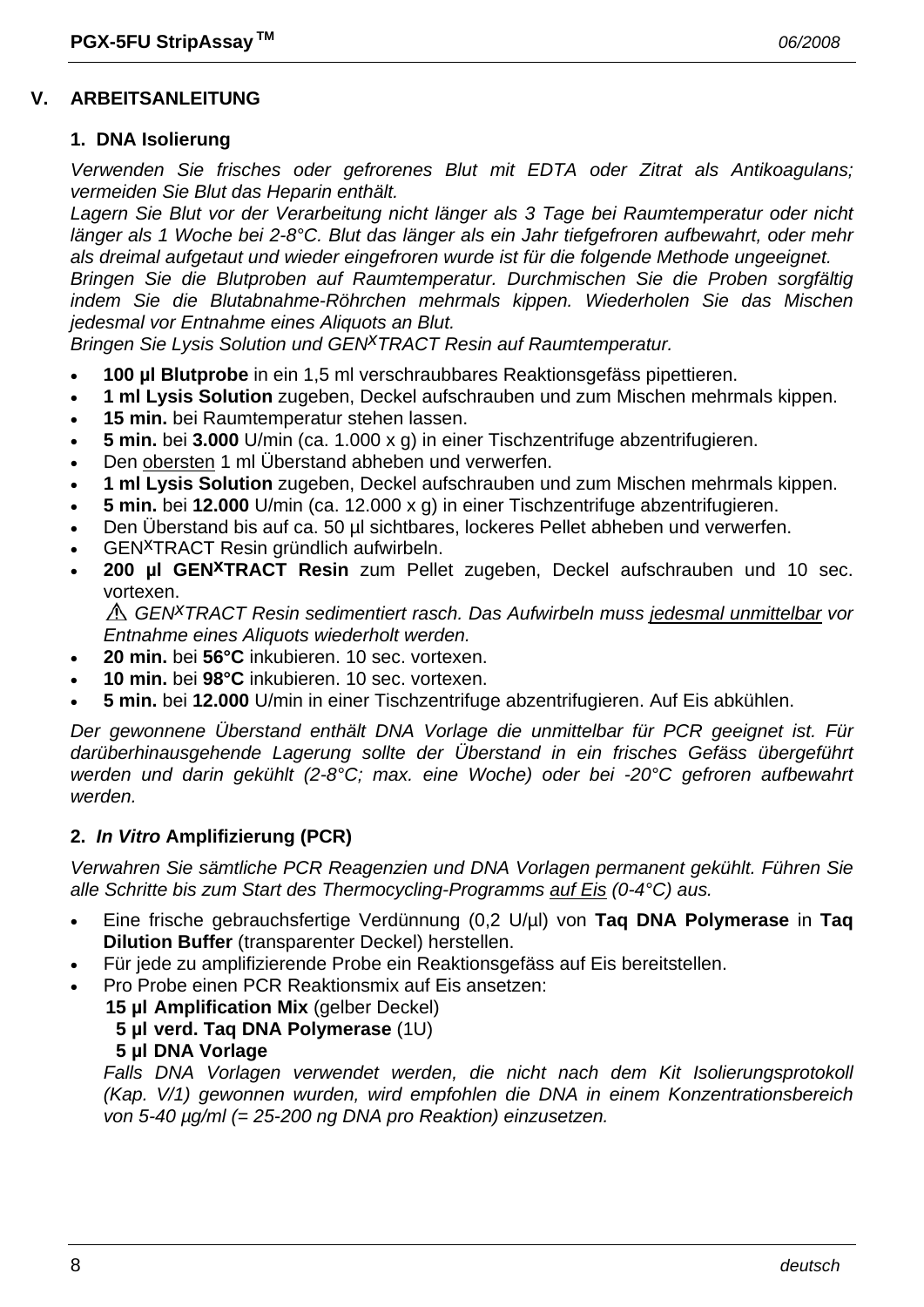- Reaktionsgefässe dicht verschliessen. Den Thermocycler auf 94°C vorheizen.
- Reaktionsgefässe einsetzen und das folgende Thermocycling-Programm starten: prä-PCR: 94°C/2 min.

 Thermocycling: 94°C/15 sec. - 58°C/30 sec. - 72°C/30 sec. (30 Zyklen) Finale Extension: 72°C/3 min.

*Amplifizierungsprodukte auf Eis oder bei 2-8°C für weitere Verwendung aufbewahren.* 

*Optional: Amplifizierungsprodukte mittels Gelelektrophorese (z.B. 3% Agarose-Gel) analysieren.* 

*Fragmentlängen: 187 bp* 

# **3. Hybridisierung** (45°C; Schüttelwasserbad)

*Befüllen Sie das Wasserbad bis etwa zur halben Höhe eines Typing Trays.* 

*Heizen Sie das Wasserbad auf exakt 45°C (± 0,5°C) auf. Überprüfen Sie die Wassertemperatur mit einem geeichten Thermometer.* 

*Wärmen Sie Hybridization Buffer und Wash Solution A auf 45°C vor. (Achten Sie darauf dass sämtliche bei 2-8°C gebildeten Trübungen vollständig aufgelöst werden.)* 

*Bringen Sie Teststrips, DNAT, Conjugate Solution, Wash Solution B und Color Developer auf Raumtemperatur. Stellen Sie Typing Tray(s) bereit.* 

*Entnehmen Sie mit Hilfe einer sauberen Pinzette für jede Probe einen Teststrip. (Berühren Sie Teststrips nur mit Handschuhen!) Beschriften Sie die Teststrips ausserhalb der Markerlinien mit einem Bleistift. (Keine Kugelschreiber, Filzstifte, etc.)* 

- **10 µl DNAT** (blauer Deckel) in die untere Ecke jeder Vertiefung, die in den Typing Trays benutzt werden soll, pipettieren (eine Vertiefung pro Probe).
- **10 µl Amplifizierungsprodukt** zum entsprechenden DNAT Tropfen zugeben. Mit Hilfe einer Pipette gründlich durchmischen. *(Die Lösung bleibt dabei blau gefärbt.)*
- **5 min.** bei Raumtemperatur stehen lassen.
- **1 ml Hybridization Buffer** (vorgewärmt auf 45°C) in jede Vertiefung zugeben. Das Typing Tray vorsichtig hin- und herbewegen. *(Die blaue Färbung verschwindet dabei.)*
- **Teststrips** mit der markierten Seite nach oben (Linien sichtbar!) in die entsprechenden Vertiefungen einlegen und vollständig untertauchen.
- **30 min.** bei **45°C** auf der Schüttelplattform des Wasserbads inkubieren.  *Eine mässige Schüttelfrequenz (ca. 50 U/min) einstellen um ein Überlaufen zu verhindern. Deckel des Wasserbads geschlossen halten um Temperaturschwankungen zu vermeiden.*
- Am Ende der Inkubation Hybridisierlösungen mittels Vakuumabsaugung entfernen.  *Fahren Sie zügig fort. Achten Sie darauf dass die Teststrips während des gesamten Ablaufs nicht austrocknen.*

# **4. Stringente Waschschritte** (45°C; Schüttelwasserbad)

- **1 ml Wash Solution A** (vorgewärmt auf 45°C) zugeben. Kurz (10 sec.) schwenken. Flüssigkeiten mittels Vakuumabsaugung entfernen.
- **1 ml Wash Solution A** (45°C) zugeben.
- **15 min.** bei **45°C** im Schüttelwasserbad inkubieren. Flüssigkeiten mittels Vakuumabsaugung entfernen.
- **1 ml Wash Solution A** (45°C) zugeben.
- **15 min.** bei **45°C** im Schüttelwasserbad inkubieren. Flüssigkeiten mittels Vakuumabsaugung entfernen.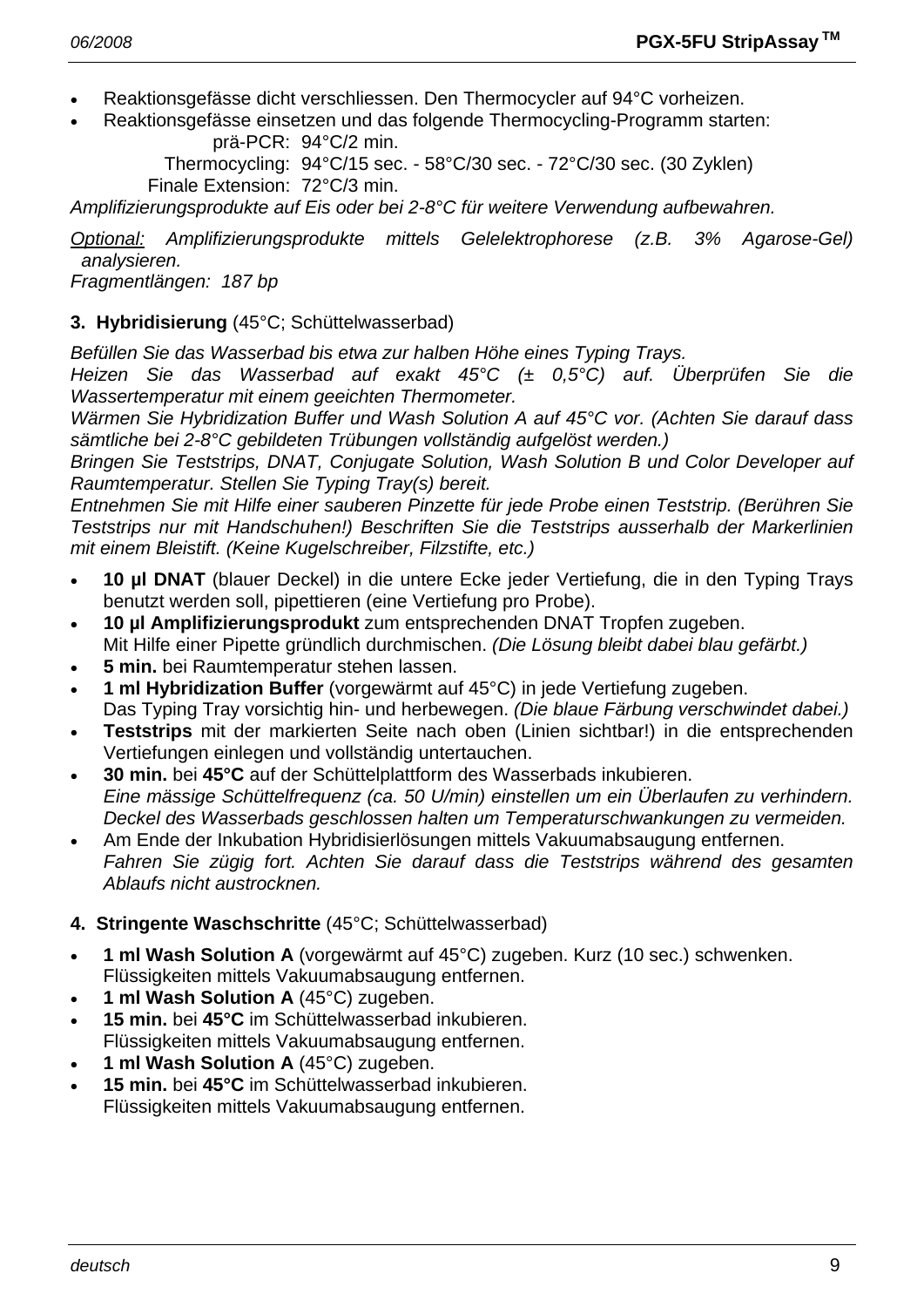- **5. Farbentwicklung** (Raumtemperatur)
- **1 ml Conjugate Solution** zugeben.
- **15 min.** bei **Raumtemperatur** auf einer Wippe oder einem Kreisschüttler inkubieren. Flüssigkeiten mittels Vakuumabsaugung entfernen.
- **1 ml Wash Solution B** zugeben. Kurz (10 sec.) schwenken.
- Flüssigkeiten mittels Vakuumabsaugung entfernen.
- **1 ml Wash Solution B** zugeben.
- **5 min.** bei **Raumtemperatur** auf einer Wippe oder einem Kreisschüttler inkubieren. Flüssigkeiten mittels Vakuumabsaugung entfernen.
- **1 ml Wash Solution B** zugeben.
- **5 min.** bei **Raumtemperatur** auf einer Wippe oder einem Kreisschüttler inkubieren. Flüssigkeiten mittels Vakuumabsaugung entfernen.
- **1 ml Color Developer** zugeben.
- **15 min.** bei **Raumtemperatur** im Dunkeln auf einer Wippe oder einem Kreisschüttler inkubieren.
- *Bei positiver Reaktion erscheint dabei eine violette Färbung.*
- Teststrips mehrmals mit destilliertem Wasser spülen.

 Anschliessend Teststrips im Dunkeln auf Saugpapier trocknen lassen.  *Setzen Sie Teststrips nach der Farbentwicklung keiner intensiven Lichtstrahlung aus.*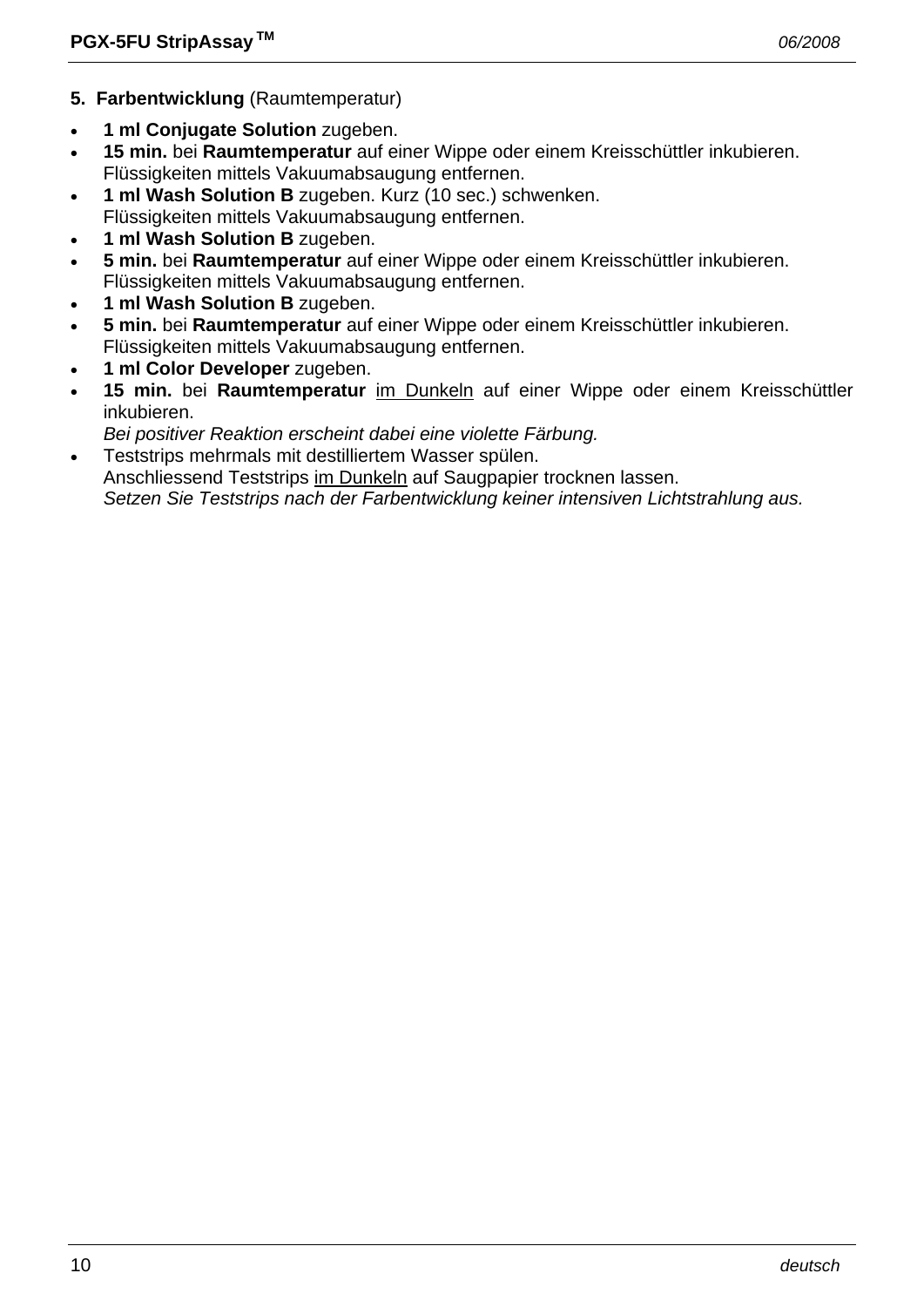# **VI. INTERPRETATION DER ERGEBNISSE**

Der Genotyp einer Probe wird mit Hilfe des beiliegenden Collector™ Blattes ermittelt. Legen Sie den entwickelten Teststrip in eines der vorgesehenen Felder, richten Sie ihn entlang der schematischen Zeichnung mit Hilfe der roten (oben) und grünen (unten) Markerlinie aus, und fixieren Sie ihn mit Klebeband.

Ein positives Signal der obersten Control Linie zeigt das einwandfreie Funktionieren von Conjugate Solution und Color Developer an. Diese Linie sollte immer positiv reagieren.

Für jede polymorphe Position sollte eines der folgenden Färbemuster erhalten werden: *Achtung: Farbintensitäten der positiven Linien können variieren. Dies ist ohne Bedeutung für das Ergebnis.* 



|            | Linie "wild type" | Linie "mutant" | Genotyp           |
|------------|-------------------|----------------|-------------------|
| <b>NOR</b> | positiv           | negativ        | normal            |
| HET        | positiv           | positiv        | heterozygot       |
| HOM        | negativ           | positiv        | homozygot mutiert |

Siehe Beispiele von StripAssay Ergebnissen auf Seite III (Fig. 3).

Ein ausführliches "Technical Handbook" für StripAssays finden Sie unter: www.viennalab.com. Ratschläge zur Problembehebung erhalten Sie sowohl dort, als auch durch Kontaktaufname mit ViennaLab über den lokalen Distributor oder direkt unter der auf Seite I angegebenen Adresse.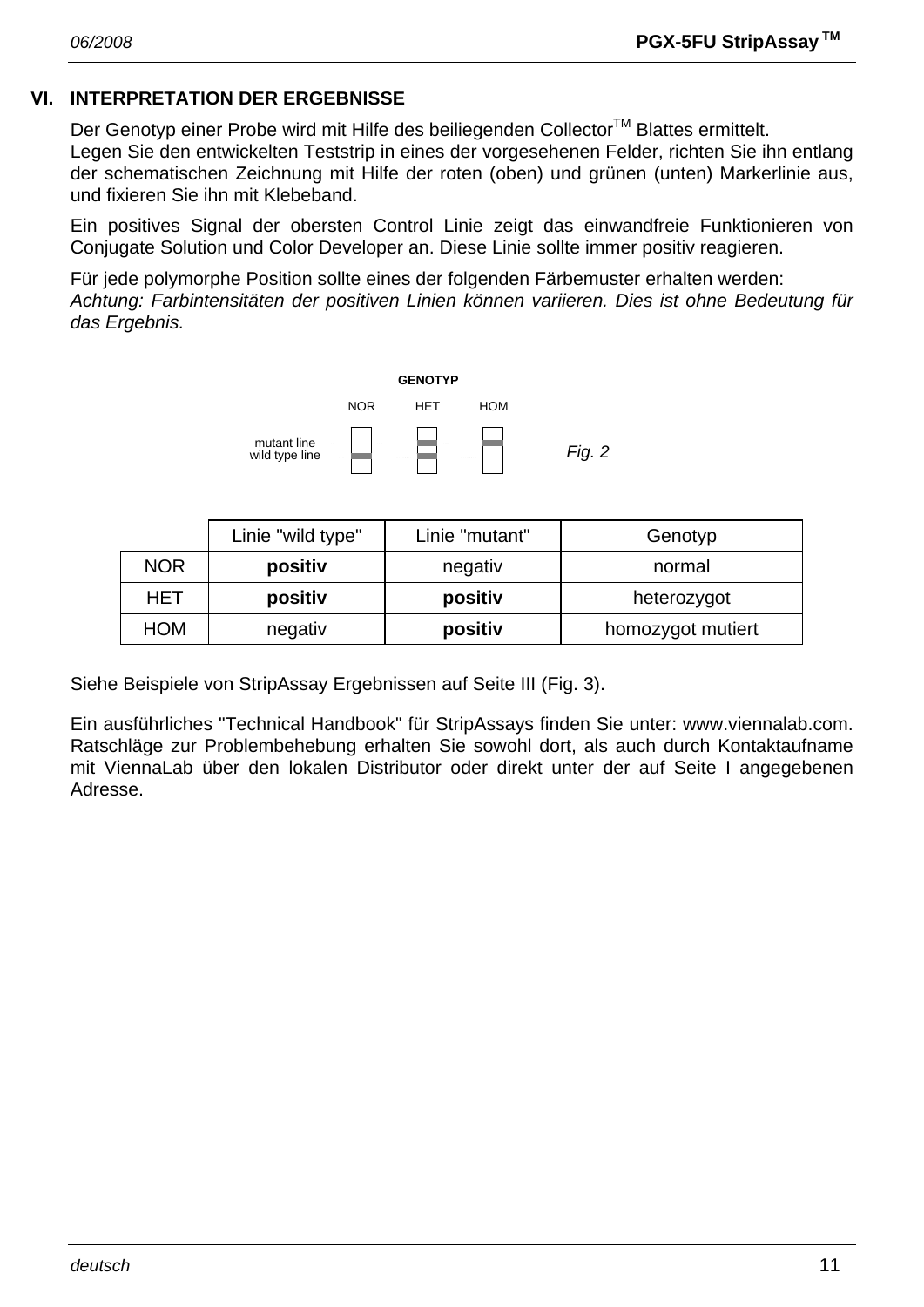# **VII. QUALITÄTSÜBERLEGUNGEN**

- Gründliches Verständnis des hier beschriebenen Verfahrens, sowie präzise Laborausrüstung und Techniken sind erforderlich um zuverlässige Ergebnisse zu erhalten. Die Verwendung des StripAssays für humane *in vitro* Diagnostik ist ausschliesslich entsprechend ausgebildetem Laborpersonal vorbehalten.
- Verwenden Sie StripAssay Komponenten nicht nach dem auf dem Schachteletikett aufgedruckten Ablaufdatum. Mischen Sie keine Reagenzien aus unterschiedlichen Lots.
- Vermeiden Sie mikrobielle Kontamination und Querverunreinigung von Reagenzien und Proben, indem Sie durchgehend sterile Einweg-Pipettenspitzen verwenden. Vertauschen Sie keine Flaschenverschlüsse.
- Die Control Linie auf jedem Teststrip ermöglicht eine Funktionskontrolle des Farb-Detektionssystems. Um die Spezifität der Hybridisier- und Waschschritte zu überwachen und zu bestätigen, sollten bei jedem einzelnen Experiment Kontroll-DNAs mit bekanntem Genotyp mitgeführt werden.

#### **VIII. SICHERHEIT**

- In den vorgesehenen Arbeitsräumen ist Essen, Trinken und Rauchen, sowie die Anwendung von Kosmetika untersagt. Tragen Sie Labormäntel und Einweghandschuhe wenn Sie Proben und Reagenzien handhaben. Waschen Sie sich anschliessend gründlich die Hände.
- Behandeln Sie Proben als potentiell infektiös. Säubern und desinfizieren Sie alle Materialien und Oberflächen gründlich, die mit Proben in Kontakt waren. Entsorgen Sie sämtlichen Müll in Zusammenhang mit klinischen Proben in spezielle Müllcontainer für biologische Risikoabfälle.
- Bringen Sie DNAT nicht in Berührung mit Haut, Augen und Schleimhäuten. Falls dennoch Kontakt erfolgt, waschen Sie es sofort mit viel Wasser ab. Sollten Sie DNAT verschütten, verdünnen Sie es vor dem Aufwischen mit Wasser.
- Befolgen Sie alle gültigen lokalen und staatlichen Sicherheits- und Umweltbestimmungen.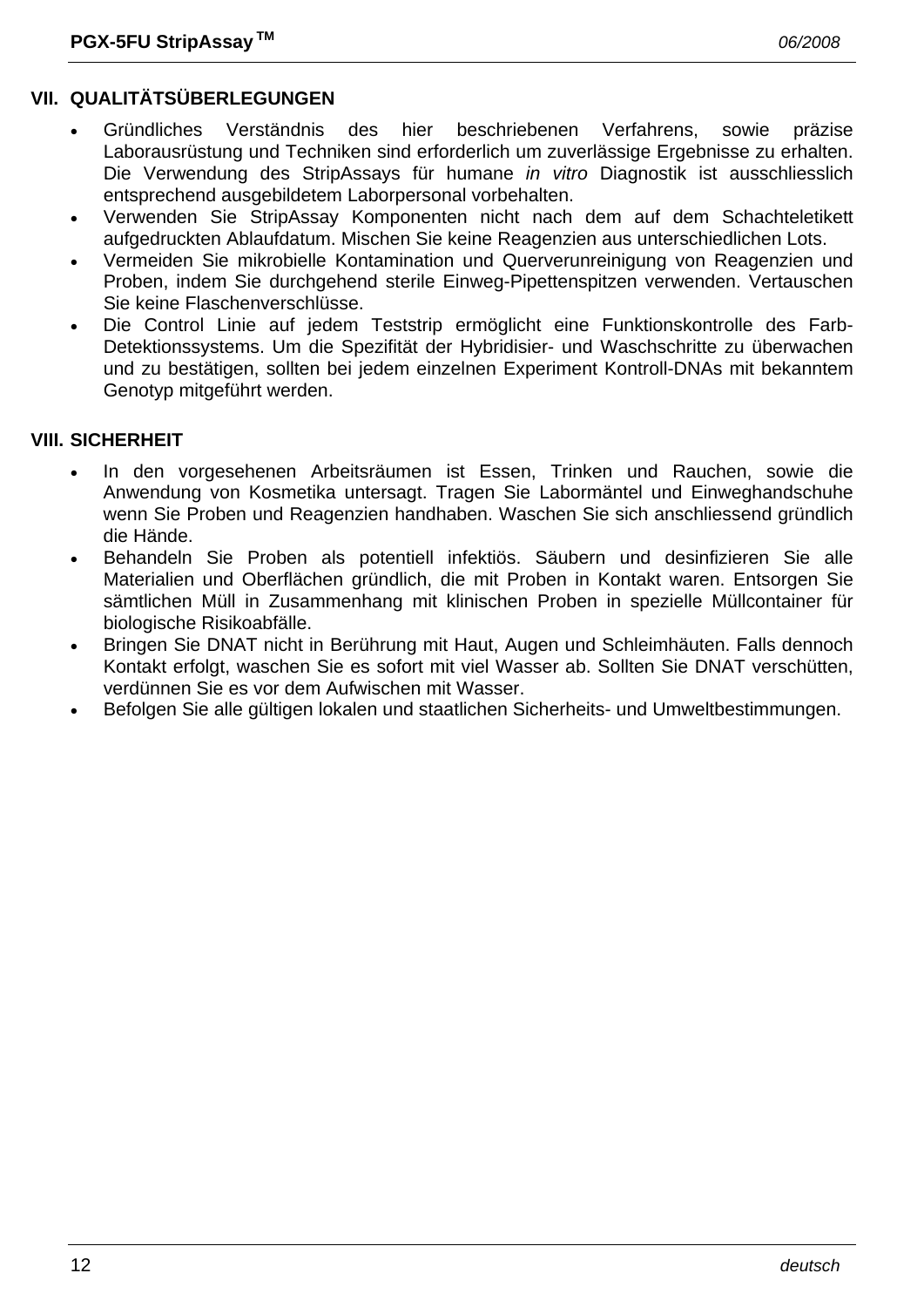# Instructions

# **I. UTILISATION**

Coffret pour l'identification des génotypes réagissant à un traitement avec le 5-fluorouracil, basé sur la réaction en chaîne de polymérase (PCR) et l'hybridation réverse.

## **II. METHODE**

Trois étapes sont incluses à la procédure: (1) isolation de l'ADN, (2) amplification PCR en utilisant des primers biotinylés, (3) hybridisation des produits d'amplification sur une bandelette contenant des sondes allèle-spécifiques, immobilisées sur un arrangement de bandes parallèles (fig. 1). Des séquences biotinylées liées à la bandelette sont détectées en utilisant de la streptavidine-phosphatase alcaline et des substrats chromogènes.

Le test comprend la mutation DPYD IVS14+1 G>A.

D'autres informations d'ordre génétique se trouvent chez OMIM Online Mendelian Inheritance in Man: www.ncbi.nlm.nih.gov/entrez/query.fcgi?db=OMIM

#### **III. CONTENU DU COFFRET**

Voir page I pour la liste des composants du coffret.

 $\overline{\mathsf{X}}$  « DNAT » contient 1.6% NaOH (R 36/38).

« Amplification Mix », « Taq Dilution Buffer », « Conjugate Solution » et « Wash Solution B » contiennent 0.05% NaN<sub>3</sub>. « Conjugate Solution » contient de la streptavidine-phosphatase alcaline. « Color Developer » contient du Nitro Bleu de Tetrazolium (NBT) et du 5-bromo-4 chloro-3-indolyl phosphate (BCIP).

#### *Conserver tous les réactifs à 2-8°C jusqu'à l'utilisation !*

#### **IV. MATERIEL NECESSAIRE MAIS NON FOURNI**

En plus de l'équipement standard d'un laboratoire de biologie moléculaire le matériel suivant est nécessaire:

- Micro-centrifugeuse réglable de 3'000 à 12'000 rpm (1'000 à 12'000 x g)
- Incubateur (p.ex. bloc chauffant, bain-marie) de 56°C à 98°C (± 2°C)
- Thermocycleur et bandelettes ou tubes à réaction à parois minces adéquats
- Taq DNA Polymerase
- Bain-marie avec agitateur et température réglable (45°C ± 0.5°C)
- Appareil pour l'aspiration à vide
- Agitateur (agitateur basculant ou rotatif)
- • *Facultatif: équipement pour l'électrophorèse sur gel d'agarose (pour le contrôle des produits d'amplification)*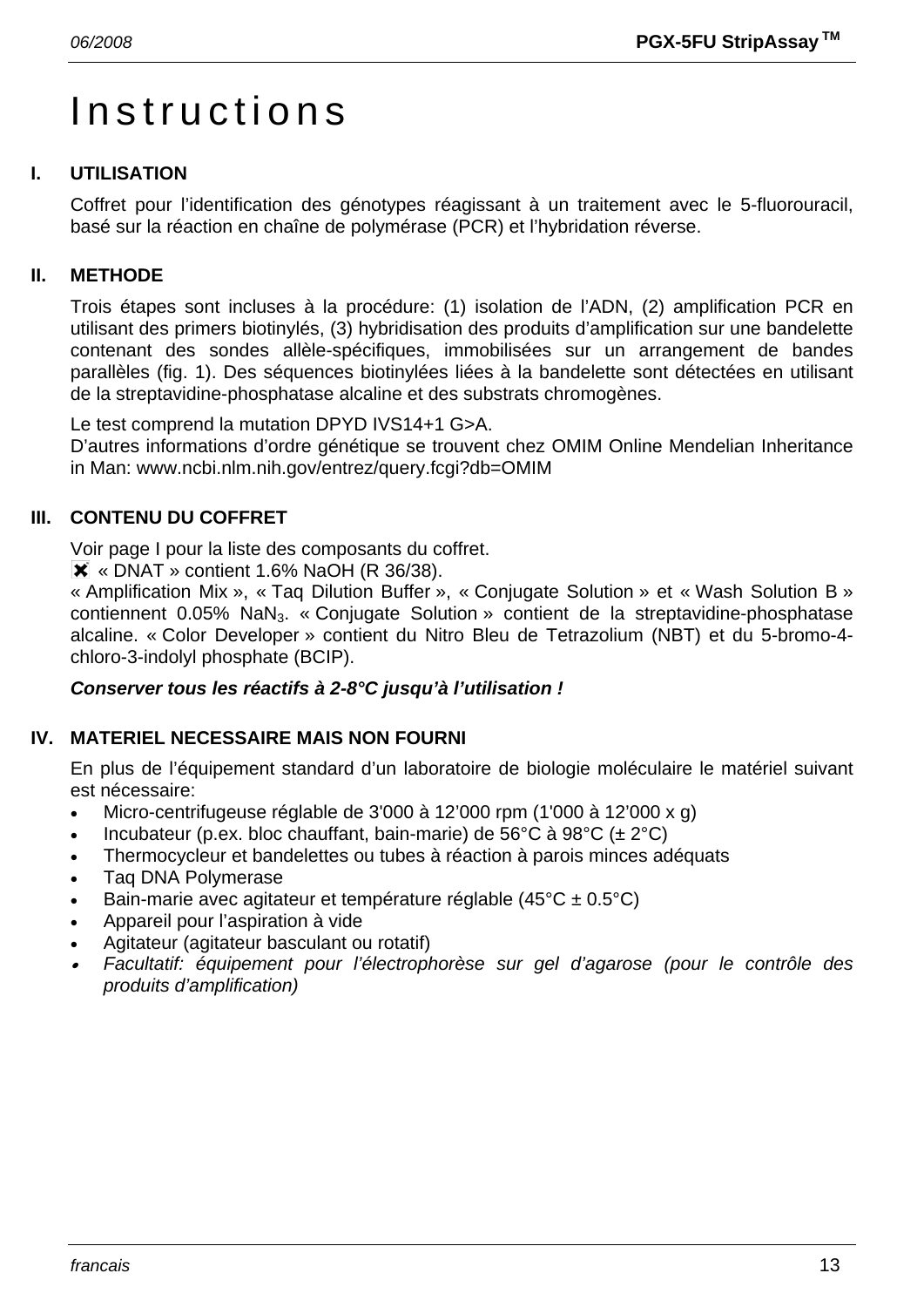#### **V. PROCEDURE**

#### **1. Isolation de l'ADN**

*Utiliser du sang frais ou congelé prélevé sur EDTA ou anticoagulant citraté; éviter le sang contenant de l'héparine.* 

*Ne pas conserver le sang pendant plus de 3 jours à température ambiante ou plus d'une semaine à 2-8°C avant usage. Le sang conservé pendant plus d'un an au congélateur, ou congelé et décongelé plus d'une fois n'est pas approprié à ce procédé.* 

*Amener les échantillons de sang à température ambiante. Bien mixer en retournant avec précaution plusieurs fois les tubes à prélèvement. Agiter chaque fois avant le prélèvement d'un aliquot de sang.* 

*Amener la « Lysis Solution » et le « GENxTRACT Resin » à température ambiante.*

- Pipeter **100 µl** d'**échantillon de sang** dans un microtube de 1.5 ml à couvercle fileté.
- Ajouter **1 ml** de **« Lysis Solution »**, fermer le tube et agiter en retournant plusieurs fois.
- Laisser reposer pendant **15 min** à température ambiante.
- Centrifuger pendant **5 min** à **3'000 rpm** (env. 1'000 x g) dans une micro-centrifugeuse.
- Enlever et éliminer 1 ml de la partie supérieure du surnageant
- Ajouter **1 ml** de **« Lysis Solution »**, fermer le tube et agiter en retournant plusieurs fois.
- Centrifuger pendant **5 min** à **12'000 rpm** (env. 12'000 x g) dans une micro-centrifugeuse.
- Enlever et éliminer le surnageant à l'exception d'environ 50 µl d'un culot cellulaire.
- Remettre en suspension le « GEN<sup>X</sup>TRACT Resin » en agitant le flacon soigneusement.
- Ajouter **200 µl** de **« GENxTRACT Resin »** au culot.
- Fermer le tube et vortexer pendant 10 sec.

*« GENxTRACT Resin » sédimente vite. Répéter la remise en suspension à chaque traitement d'un nouveau aliquot.* 

- Incuber pendant **20 min** à **56°C**. Vortexer pendant 10 sec.
- Incuber pendant **10 min** à **98°C**. Vortexer pendant 10 sec.
- Centrifuger pendant **5 min** à **12'000 rpm** dans une micro-centrifugeuse. Refroidir sur de la glace pilée.

*Le surnageant résultant contient de la matrice d'ADN approprié à l'usage immédiat avec PCR. Pour un stockage ultérieur, transférer le surnageant dans un nouveau tube et garder au frais (à 2-8°C jusqu'à une semaine) ou congelé (à -20°C).* 

#### **2. Amplification** *In Vitro* **(PCR)**

*Tenir tous les réactifs PCR et la matrice d'ADN au frais pendant la procédure. Exécuter toutes les étapes jusqu'au commencement du programme du thermocycleur sur glace pilée (0-4°C).* 

- Préparer une nouvelle solution de travail (0.2 U/µl) de **Taq DNA Polymerase** dans du **« Taq Dilution Buffer »** (couvercle transparent).
- Préparer un tube à réaction par échantillon à amplifier. Placer les tubes sur glace pilée.
- Préparer sur glace un mix de réaction PCR final par échantillon:
	- **15 µl Amplification Mix** (couvercle jaune)
		- **5 µl Taq DNA Polymerase diluée** (1U)
		- **5 µl matrice d'ADN**

 *Si de la matrice d'ADN préparé autrement que selon le protocole d'isolation de ce coffret (chapitre V/1) est utilisé, une série de concentrations ADN de 5-40 µg/ml (= 25-200 ng DNA par réaction) est recommandée.*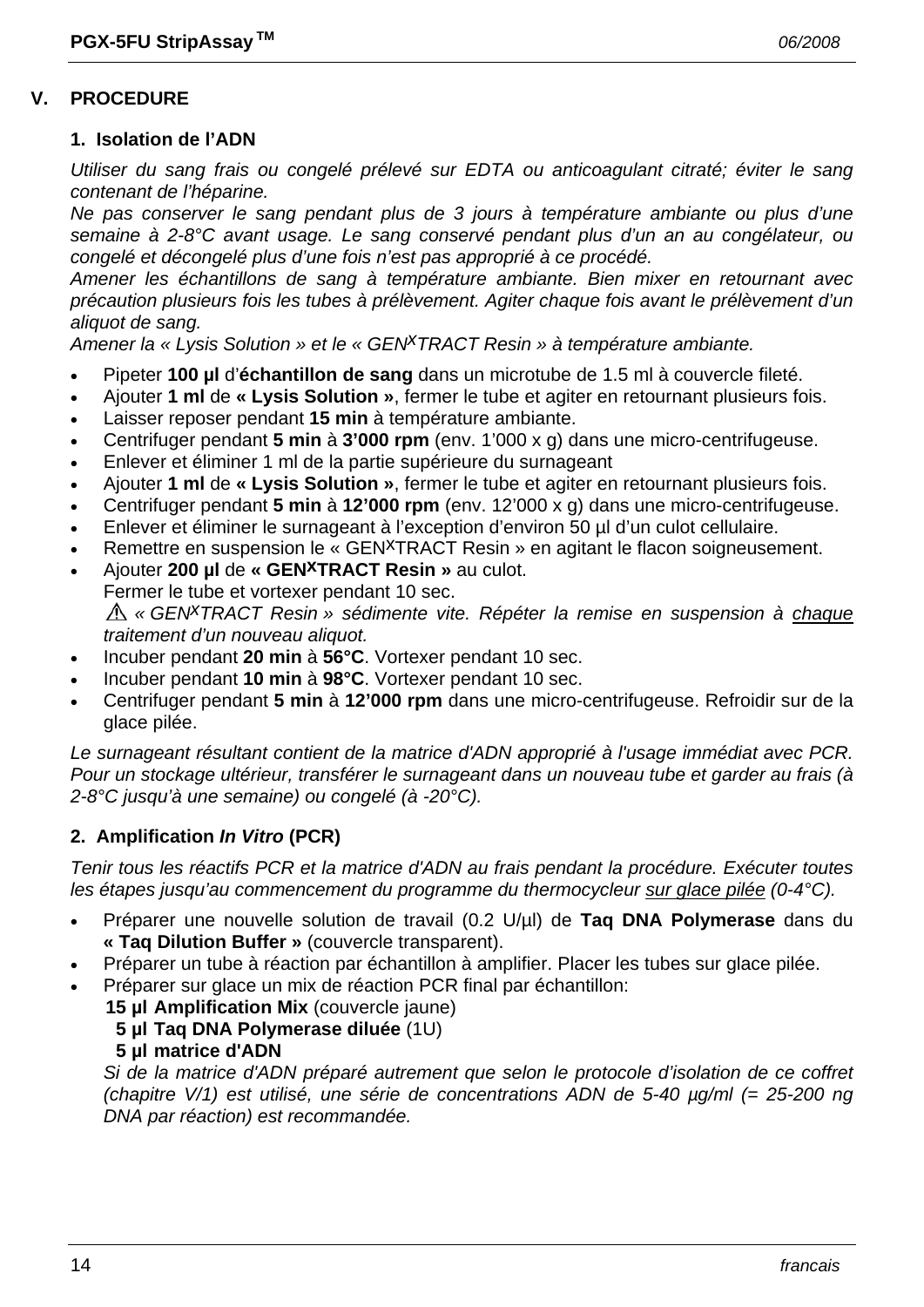- Bien fermer les tubes. Préchauffer le thermocycleur à 94°C.
- Introduire les tubes à réaction et dérouler le programme thermocycleur comme suit:

 pré-PCR: 94°C/2 min thermocyclage: 94°C/15 sec - 58°C/30 sec - 72°C/30 sec (30 cycles) extension finale: 72°C/3 min

*Conserver les produits d'amplification sur glace ou à 2-8°C pour un usage ultérieur.* 

*Facultatif: Analyser les produits d'amplification par gel électrophorèse (p.ex. 3% gel d'agarose).* 

*Longueur des fragments: 187 bp* 

#### **3. Hybridisation** (45°C; bain-marie agitant)

*Ajuster le niveau d'eau du bain-marie à environ ½ de la hauteur du plateau de typage.* 

*Chauffer le bain-marie à exactement 45°C (± 0.5°C). Contrôler la température d'eau avec un thermomètre calibré.* 

*Préchauffer « Hybridization Buffer » et « Wash Solution A » à 45°C. (Attention: Toutes les précipitations formées à 2-8°C doivent être complètement solubilisèes.)* 

*Amener les « Teststrips », le « DNAT », le « Conjugate Solution », la « Wash Solution B » et le « Color Developer » à température ambiante. Préparer les plateaux de typage.* 

*Sortir une « Teststrip » par échantillon de l'emballage en utilisant des pinces propres. (Ne toucher les « Teststrips » qu'avec des gants!) Etiqueter les « Teststrips » en dehors des bandes de marquage avec un crayon. (Pas de stylo à bille, pas de marqueurs etc.)* 

- Pipeter **10 µl** de **« DNAT »** (couvercle bleu) au bas de chaque couloir prévu pour l'utilisation dans les plateaux de typage (un couloir par échantillon).
- Ajouter **10 µl** de **produit d'amplification** à la goutte correspondante de « DNAT ». Mélanger soigneusement en utilisant une pipette. *(La solution restera bleue.)*
- Laisser pendant **5 min** à température ambiante.
- Ajouter **1 ml** de **« Hybridization Buffer »** (préchauffé à 45°C) à chaque couloir. Agiter le plateau délicatement. *(La couleur bleue disparaîtra.)*
- Insérer les **« Teststrips »** avec la face marquée vers le haut (bandes visibles!) aux compartiments correspondants. Immerger complètement.
- Incuber pendant **30 min** à **45°C** sur la plaque d'agitation du bain-marie. *Mettre une fréquence d'agitation modérée (env. 50 rpm) pour éviter les pertes. Laisser fermé le couvercle du bain-marie pour éviter des variations de température.*
- A la fin de l'incubation, enlever les solutions d'hybridisation par aspiration à vide.  *Continuer immédiatement. Eviter l'assèchement des « Teststrips » durant la totalité de la procédure.*

#### **4. Lavage rigoureux** (45°C; bain-marie agitant)

- Ajouter **1 ml** de **« Wash Solution A »** (préchauffé à 45°C). Rincer brièvement (10 sec). Enlever les liquides par aspiration à vide.
- Ajouter **1 ml** de **« Wash Solution A »** (45°C).
- Incuber pendant **15 min** à **45°C** dans le bain-marie. Enlever les liquides par aspiration à vide.
- Ajouter **1 ml** de **« Wash Solution A »** (45°C).
- Incuber pendant **15 min** à **45°C** dans le bain-marie. Enlever les liquides par aspiration à vide.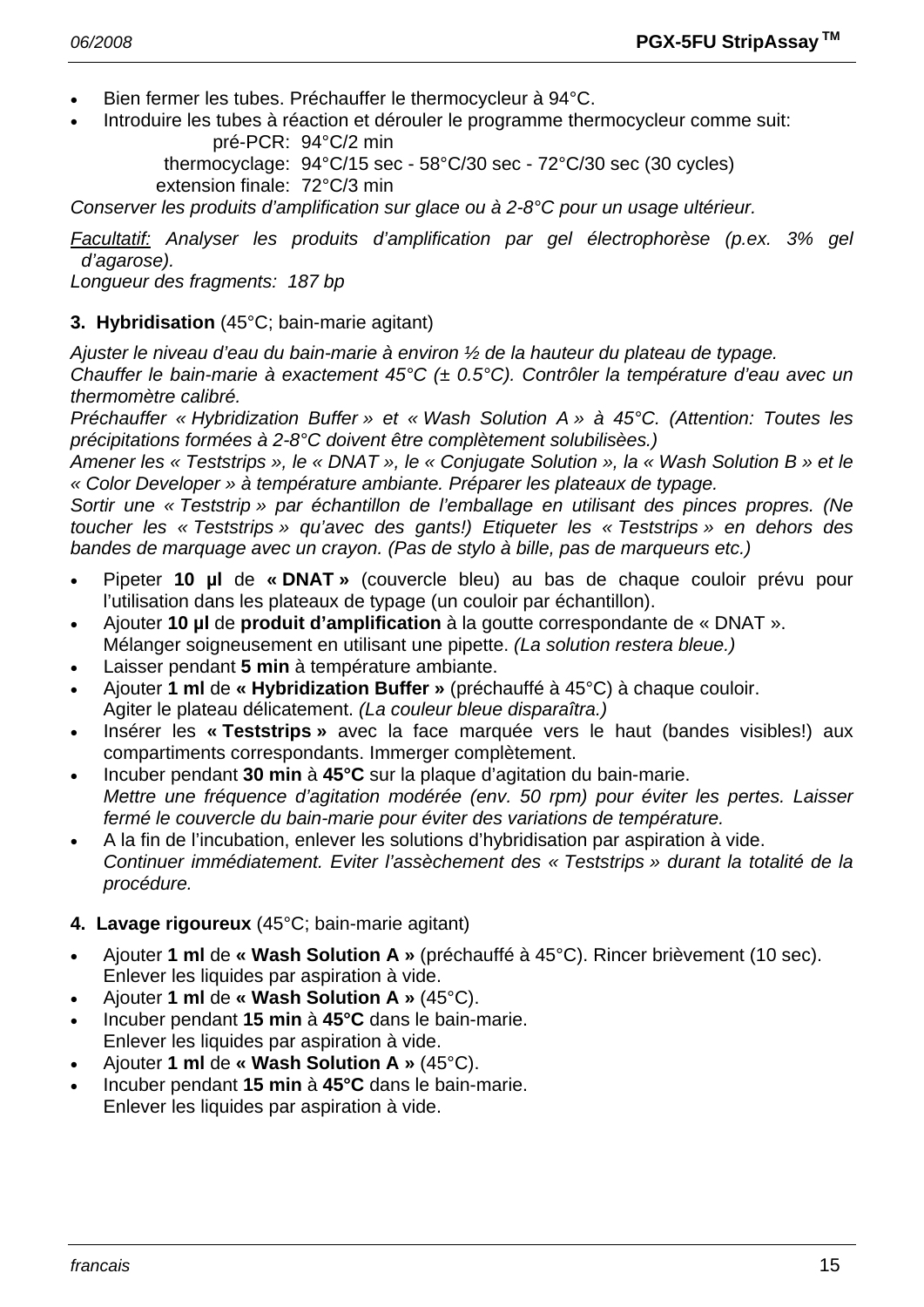- **5. Développement de la coloration** (température ambiante)
- Ajouter **1 ml** de **« Conjugate Solution »**.
- Incuber pendant **15 min** à **température ambiante** sur un agitateur basculant ou rotatif. Enlever les liquides par aspiration à vide.
- Ajouter **1 ml** de **« Wash Solution B »**. Rincer brièvement (10 sec). Enlever les liquides par aspiration à vide.
- Ajouter **1 ml** de **« Wash Solution B »**.
- Incuber pendant **5 min** à **température ambiante** sur un agitateur basculant ou rotatif. Enlever les liquides par aspiration à vide.
- Ajouter **1 ml** de **« Wash Solution B »**.
- Incuber pendant **5 min** à **température ambiante** sur un agitateur basculant ou rotatif. Enlever les liquides par aspiration à vide.
- Ajouter **1 ml** de **« Color Developer »**.
- Incuber pendant **15 min** à **température ambiante** à l'obscurité sur un agitateur basculant ou rotatif
- *Une couleur pourpre apparaîtra comme résultat d'une réaction positive.*
- Laver les « Teststrips » plusieurs fois avec de l'eau distillée.
- Laisser sécher les « Teststrips » à l'obscurité sur du papier absorbant.

 *Eviter d'exposer les « Teststrips » à la pleine lumière après le développement de la coloration.*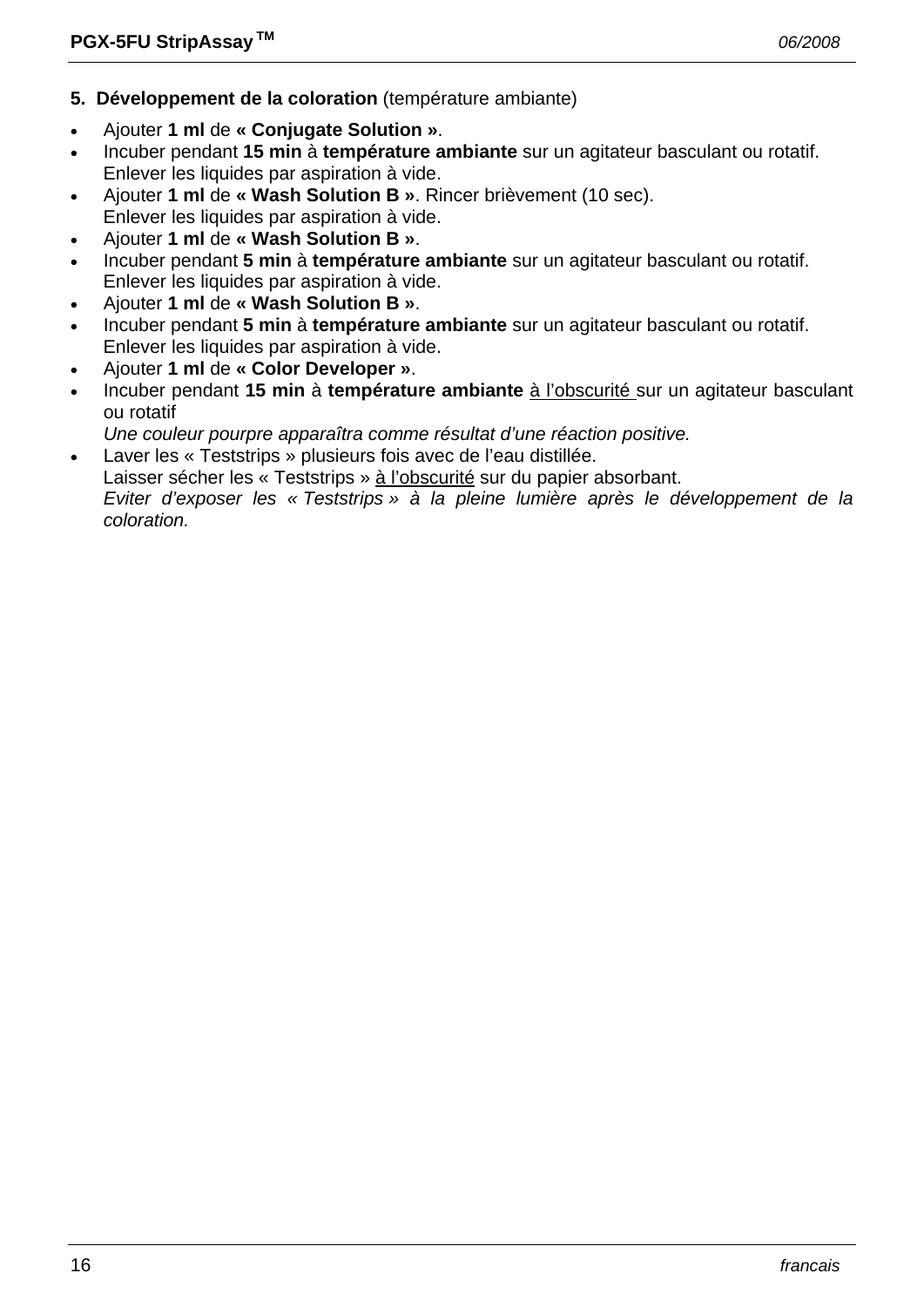#### **VI. INTERPRETATION DES RESULTATS**

Le génotype d'un échantillon est déterminé en utilisant le « Collector™ » inclus au coffret. Placer la « Teststrip » traité dans une des zones désignées, aligner sur le schéma en utilisant la bande de marquage rouge (en haut) et la bande de marquage verte (en bas), et fixer avec du ruban adhésif.

Une réaction positive de la bande de contrôle tout en haut indique le bon fonctionnement des réactifs « Conjugate Solution » et « Color Developer ». Cette bande devrait toujours être colorée positive.

Pour chaque position polymorphique, un des types de coloration suivants devrait être obtenu: *Note: Les intensités de coloration des bandes positives peuvent varier. Cela est sans aucune importance pour le résultat.* 



|            | bande « wild type » | bande « mutant »                | génotype |
|------------|---------------------|---------------------------------|----------|
| <b>NOR</b> | positive            | négative<br>normal              |          |
| HET        | positive            | positive<br>hétérozygote        |          |
| <b>HOM</b> | négative            | positive<br>mutation homozygote |          |

Voir exemples des résultats du StripAssay sur page III (fig. 3).

Un « Technical Handbook » détaillé sur les StripAssays peut être trouvé sur: www.viennalab.com. Des conseils sur les erreurs constatées peuvent être obtenus également en contactant ViennaLab par l'intermédiaire du distributeur local ou directement sous l'adresse qui se trouve sur page I.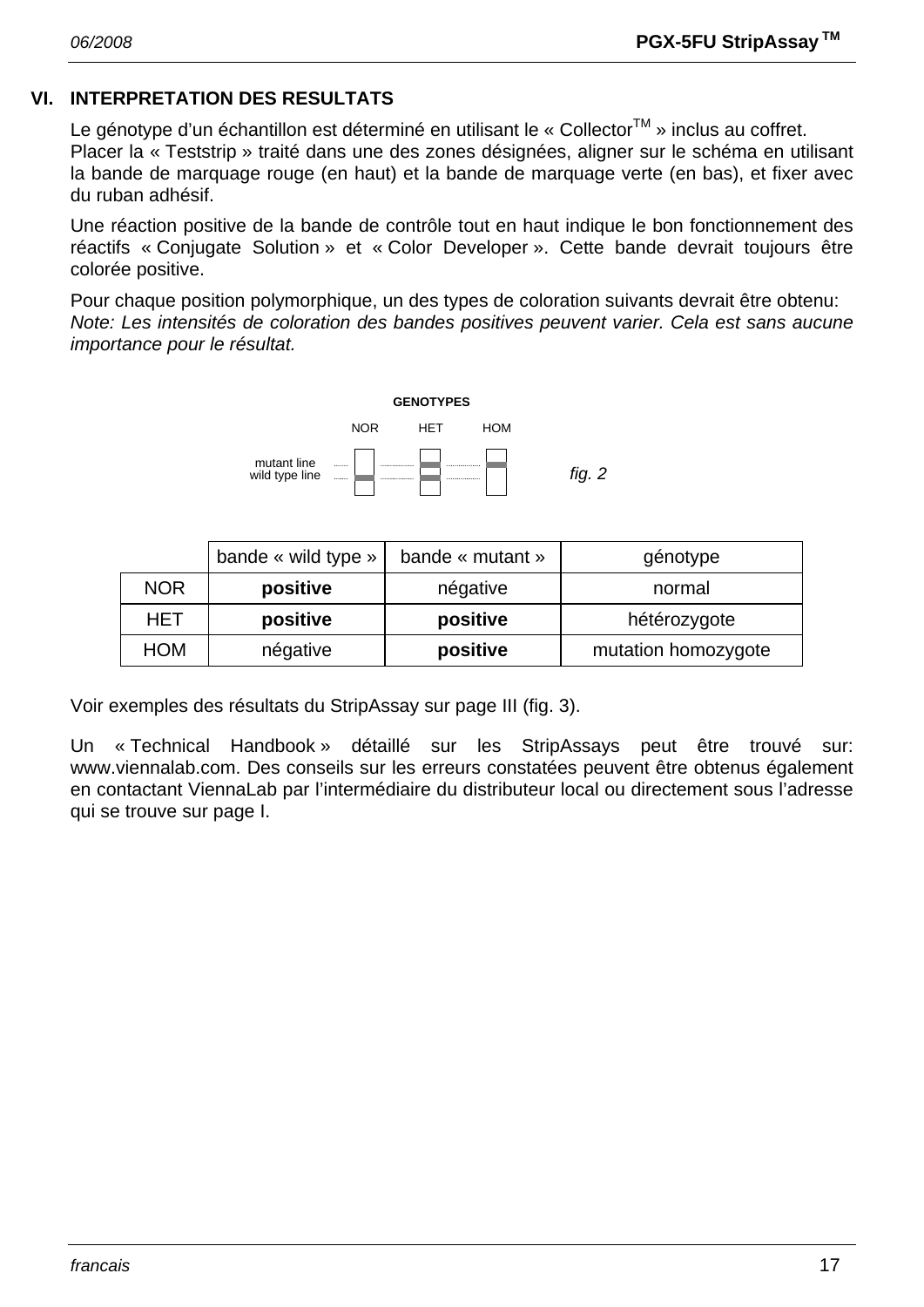#### **VII. PRECAUTIONS D'EMPLOI**

- Une compréhension détaillée de la procédure décrite ici, ainsi qu'un équipement de laboratoire et des techniques précises sont nécessaires pour obtenir des résultats fiables. L'usage du StripAssay pour le diagnostic *in vitro* humain doit être limité au personnel bien entraîné.
- Ne pas utiliser des composants des StripAssay au-delà de la date de péremption imprimée sur le coffret. Ne pas mélanger les réactifs de différents lots.
- Utiliser des embouts de pipette stériles et jetables pendant toute la procédure pour éviter la contamination microbienne et la contamination croisée des réactifs et échantillons. Ne pas échanger les couvercles des flacons.
- La bande de contrôle immobilisée sur chaque « Teststrip » permet un contrôle performant du système de détection chromogénique. Pour surveiller et valider la spécificité des étapes de l'hybridisation et du lavage, des contrôles ADN d'un génotype connu devraient être inclus à chaque expérience individuelle.

#### **VIII. SECURITE**

- Ne pas boire, manger ou appliquer des cosmétiques dans les secteurs réservés au travail. Porter des blouses de laboratoire et des gants à usage unique pendant le travail avec des échantillons et des réactifs. Se laver les mains soigneusement après la procédure.
- Traiter des échantillons comme tous produits potentiellement capables de communiquer des agents infectieux. Soigneusement nettoyer et désinfecter tout matériel et toutes surfaces qui ont été en contact avec des échantillons. Eliminer tous déchets associés avec des échantillons cliniques dans un container prévu à cet effet.
- Eviter tout contact du « DNAT » avec la peau, les yeux ou les muqueuses. En cas de contact, laver immédiatement avec beaucoup d'eau. Si le produit est renversé, diluer avec de l'eau avant d'essuyer.
- Se référer à toutes les réglementations locales et fédérales en cours sur l'environnement.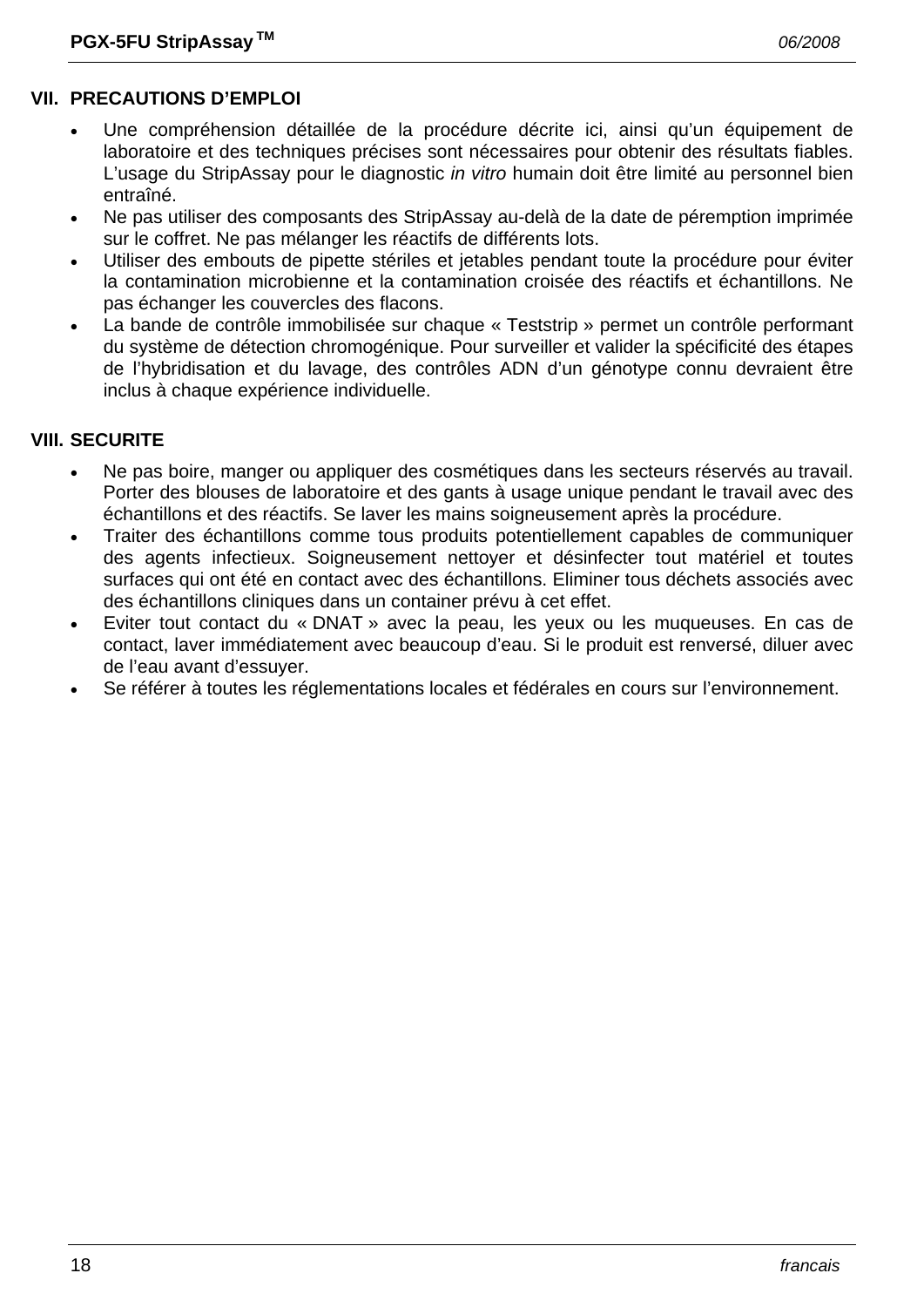# Istruzioni per l'uso

# **I. UTILIZZO**

Saggio per l'identificazione dei genotipi associati alla risposta alla terapia con 5-fluorouracile basato sulla reazione a catena della polimerasi (PCR) e sull'ibridazione inversa.

#### **II. METODICA**

La procedura si articola in tre passaggi: (1) isolamento del DNA, (2) amplificazione tramite PCR con primer biotinilati, (3) ibridazione dei prodotti amplificati su una striscia contenente sonde oligonucleotidiche allele-specifiche immobilizzate secondo uno schema di bande parallele (Fig. 1). Le sequenze biotinilate legate alle sonde sono rivelate utilizzando fosfatasi alcalina coniugata con streptavidina e, in seguito, il relativo substrato.

Il saggio identifica la mutazione DPYD IVS14+1 G>A.

Ulteriori informazioni sono disponibili su OMIM (Online Mendelian Inheritance in Man): www.ncbi.nlm.nih.gov/entrez/query.fcgi?db=OMIM

#### **III. COMPONENTI DEL KIT**

Vedi la lista di tutti i componenti a pagina I.

**X** DNAT contiene 1.6% NaOH (R 36/38).

Amplification Mix, Taq Dilution Buffer, Conjugate Solution, Wash Solution B contiene 0.05% NaN3. Conjugate Solution contiene fosfatasi alcalina coniugata con streptavidina. Color Developer contiene nitro blue tetrazolium (NBT) and 5-bromo-4-chloro-3-indolyl phosphate (BCIP).

#### *Conservare tutti i reagenti a 2-8°C quando non sono utilizzati !*

#### **IV. MATERIALE RICHIESTO MA NON FORNITO**

Oltre all'equipaggiamento standard per il laboratorio di biologia molecolare, è anche necessario:

- Microcentrifuga regolabile da  $3.000-12.000$  rpm  $(1.000-12.000 \times g)$
- Incubatori (es. termoblocco, bagnomaria) regolabili a 56°C e 98°C ( $\pm$  2°C)
- Thermociclatore e provette idonee per reazione in plastica sottile
- Taq DNA polymerase
- Bagnomaria con piattaforma basculante e temperatura regolabile (45 $\rm{°C \pm 0.5\rm{°C}}$ )
- Pompa o sistema analogo aspirante
- Agitatore (orizzontale o orbitale)
- • *Opzionale: linea elettroforetica su gel di agarosio (per il controllo dei prodotti di amplificazione)*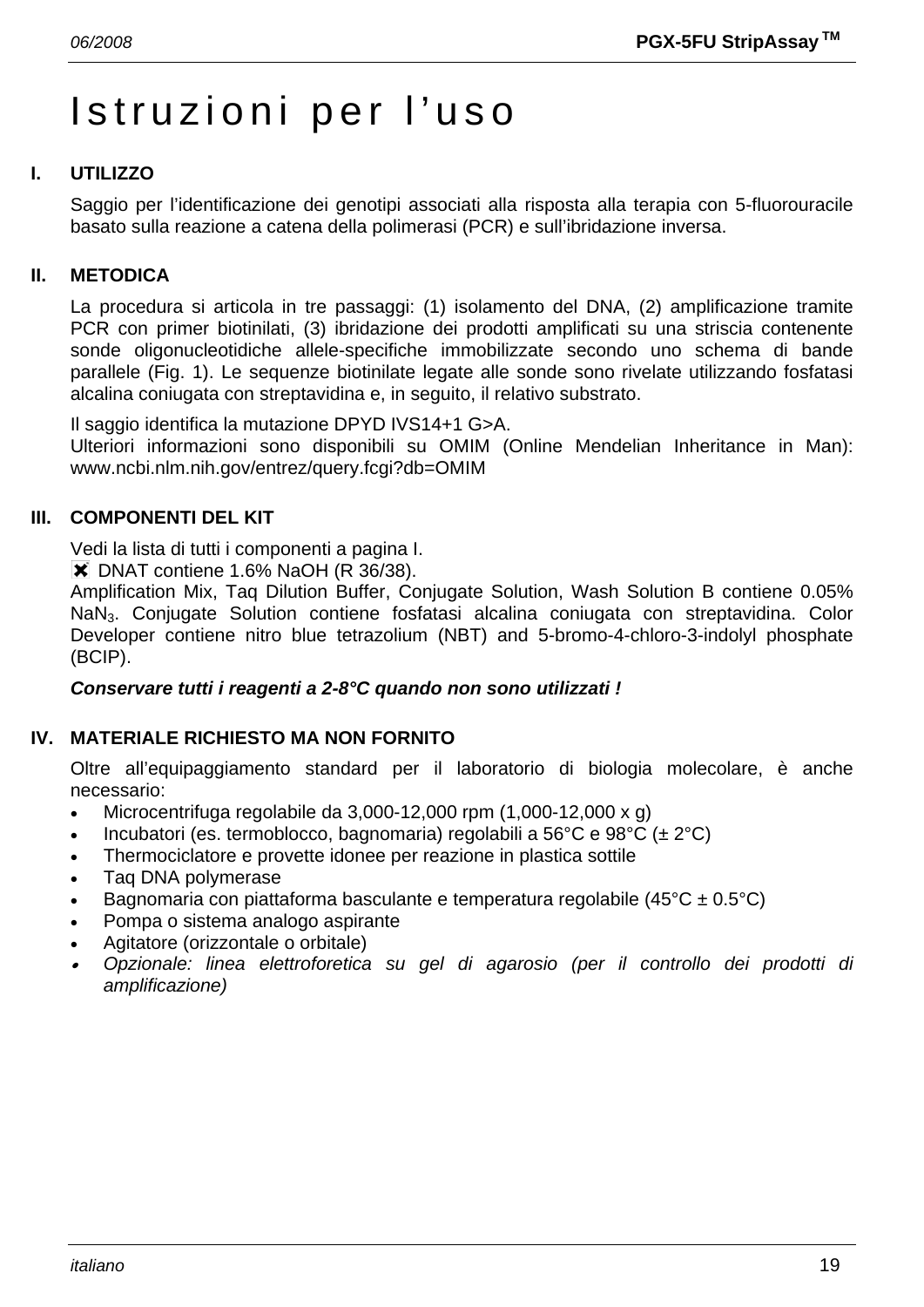#### **V. PROCEDURA**

#### **1. Isolamento del DNA**

*Utilizzare sangue fresco o congelato con EDTA o citrato come anticoagulante; non usare sangue contenente eparina.* 

*Non conservare il sangue per più di 3 giorni a temperatura ambiente o per più di 1 settimana a 2-8°C prima dell'uso. Il sangue tenuto congelato per più di 1 anno, o sottoposto a più di 3 cicli di congelamento/scongelamento non è adatto per essere utilizzato in questa procedura.* 

*Portare i campioni di sangue a temperatura ambiente. Miscelare invertendo delicatamente più volte le provette di raccolta del sangue. Ripetere la miscelazione prima di prelevare ogni aliquota di sangue.* 

*Lasciare che Lysis Solution e GENxTRACT Resin raggiungano la temperatura ambiente.*

- Pipettare **100 µl** di **campione di sangue** in una provetta da 1.5 ml con tappo a vite.
- Aggiungere **1 ml Lysis Solution**, chiudere la provetta e miscelare per inversione diverse volte.
- Lasciare per **15 min.** a temperatura ambiente.
- Centrifugare per **5 min.** a **3,000 rpm** (ca. 1,000 x g) in una microcentrifuga.
- Rimuovere ed eliminare dalla parte superiore 1 ml di surnatante.
- Aggiungere **1 ml Lysis Solution**, chiudere la provetta e miscelare per inversione diverse volte.
- Centrifugare per **5 min.** a **12,000 rpm** (ca. 12,000 x g) in una microcentrifuga.
- Rimuovere ed eliminare il surnatante lasciando circa 50 µl di pellet visibile.
- Risospendere GEN<sup>X</sup>TRACT Resin agitando vigorosamente la bottiglia.
- Aggiungere **200 µl GENxTRACT Resin** al pellet. Chiudere la provetta e vortexare per 10 sec.

*GENxTRACT Resin si deposita rapidamente. Ripetere la risospensione ogni volta immediatamente prima di prelevare un'altra aliquota.* 

- Incubare per **20 min.** a **56°C**. Vortexare per 10 sec.
- Incubare per **10 min.** a **98°C**. Vortexare per 10 sec.
- Centrifugare per **5 min.** a **12,000 rpm** in una microcentrifuga. Raffreddare in ghiaccio.

*Il surnatante ottenuto contiene DNA idoneo per un uso immediato in PCR. Per essere conservato, il surnatante dovrebbe essere trasferito in una nuova provetta e tenuto refrigerato (2-8°C; fino a una settimana) o congelato a -20°C.* 

#### **2. Amplificazione** *In Vitro* **(PCR)**

*Conservare tutti i reagenti per la PCR e i DNA estratti refrigerati. Condurre tutti i passaggi fino alla partenza del programma del termociclatore in ghiaccio (0-4°C).* 

- Preparare una diluizione fresca (0.2 U/µl) di **Taq DNA polymerase** nel **Taq Dilution Buffer** (tappo trasparente).
- Preparare 1 provetta di reazione per ogni campione da amplificare. Mettere le provette in ghiaccio.
	- Per ogni campione preparare 1 mix di reazione per PCR in ghiaccio:
		- **15 µl Amplification Mix** (tappo giallo)
			- **5 µl Taq DNA polymerase diluita** (1U)

#### **5 µl DNA template**

 *Se i DNA estratti non sono stati ottenuti secondo il protocollo fornito (capitolo V/1), si raccomanda una concentrazione di DNA in un range di 5-40 µg/ml (= 25-200 ng DNA per reazione).*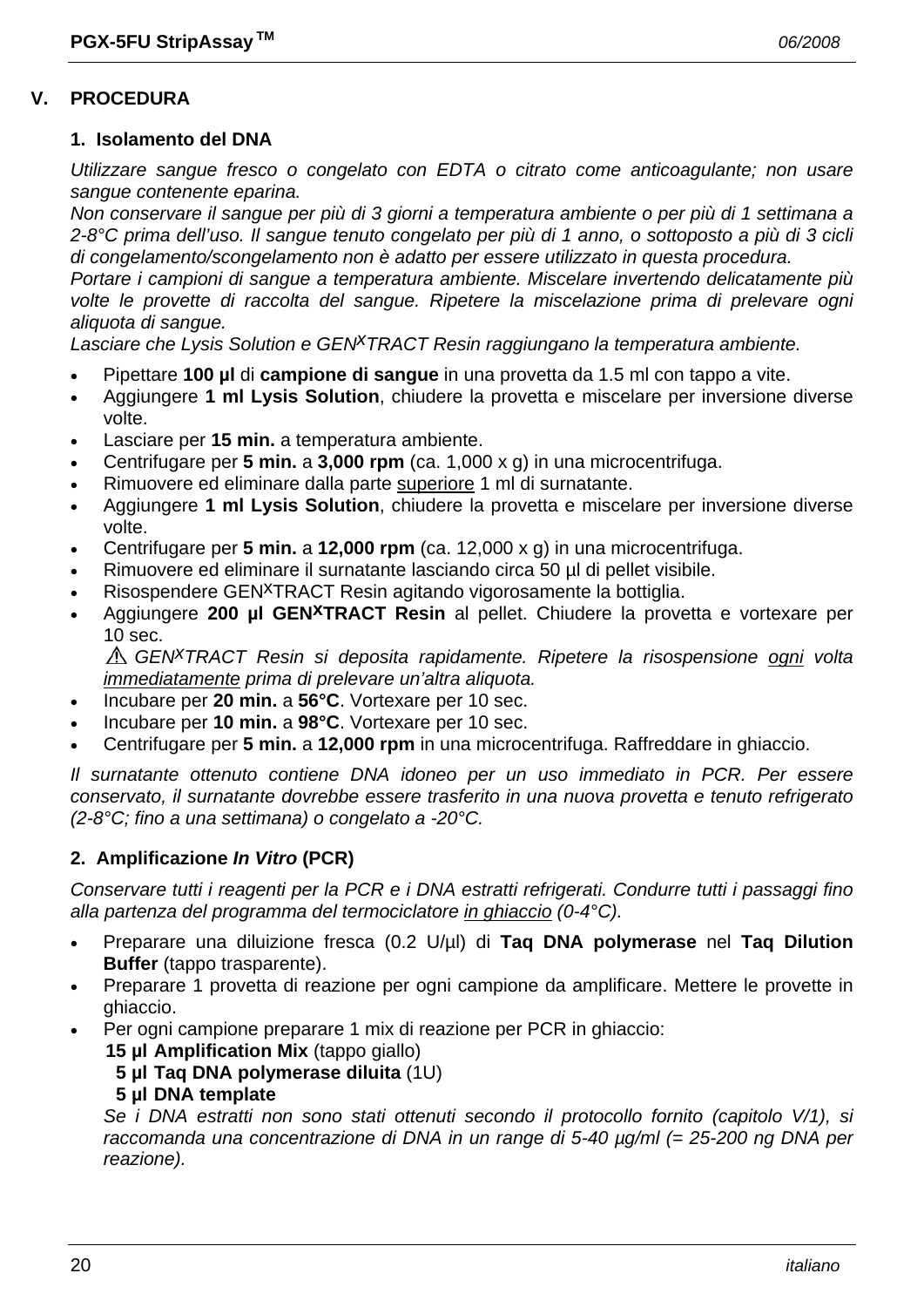- Chiudere bene le provette. Preriscaldare il termociclatore a 94°C.
- Inserire le provette e far partire il seguente programma:

```
 pre-PCR: 94°C/2 min.
```
cicli: 94°C/15 sec. - 58°C/30 sec. - 72°C/30 sec. (30 cicli)

estensione finale: 72°C/3 min.

*Conservare i prodotti amplificati in ghiaccio o a 2-8°C per utilizzi futuri.* 

*Opzionale: Analizzare i prodotti di amplificazione con elettroforesi su gel (e.g. 3% agarose gel). Lunghezze dei frammenti: 187 bp* 

#### **3. Ibridazione** (45°C; bagnomaria basculante)

*Regolare il livello dell'acqua a circa ½ dell'altezza del Typing Tray (vassoio porta strisce).* 

*Scaldare il bagnomaria esattamente a 45°C (± 0.5°C). Controllare la temperatura dell'acqua con un termometro calibrato.* 

*Preriscaldare Hybridization Buffer e Wash Solution A a 45°C. (Assicurarsi che tutti i precipitati formatisi a 2-8°C siano completamente disciolti.)* 

*Lasciare che Teststrips, DNAT, Conjugate Solution, Wash Solution B e Color Developer raggiungano la temperatura ambiente. Preparare Typing Tray(s).* 

*Prendere una Teststrip per ogni campione utilizzando pinzette pulite. (Toccare le Teststrip solo coi guanti!) Contrassegnare le Teststrip oltre le linee colorate con una matita. (Non penne a sfera, pennarelli, ecc.)* 

- Pipettare **10 µl DNAT** (tappo blu) nell'angolo in basso di ogni corsia del Typing Trays (una corsia per campione).
- Aggiungere **10 µl amplification product** nella corrispondente goccia di DNAT. Miscelare bene con una pipetta. *(La soluzione rimarrà blu.)*
- Incubare per **5 min.** a temperatura ambiente.
- Aggiungere **1 ml Hybridization Buffer** (preriscaldata a 45°C) in ogni corsia. Agitare delicatamente il vassoio. *(Il colore blu scomparirà.)*
- Inserire le **Teststrip** con il lato contrassegnato verso l'alto (linee visibili!) nelle rispettive corsie. Immergere completamente.
- Incubare per **30 min.** a **45°C** nella piattaforma basculante del bagnomaria.  *Selezionare una frequenza di agitazione moderata (ca. 50 rpm) per evitare fuoruscita del liquido. Tenere il coperchio del bagnomaria chiuso per evitare variazioni di temperatura.*
- Alla fine dell'incubazione rimuovere la soluzione di ibridazione tramite aspirazione a vuoto.  *Procedere immediatamente. Non fare seccare le Teststrip durante l'intera procedura.*
- **4. Lavaggio stringente** (45°C; bagnomaria basculante)
- Aggiungere **1 ml Wash Solution A** (preriscaldata a 45°C). Lavare brevemente (10 sec.). Rimuovere i liquidi tramite aspirazione a vuoto.
- Aggiungere **1 ml Wash Solution A** (45°C).
- Incubare per **15 min.** a **45°C** nel bagnomaria basculante. Rimuovere i liquidi tramite aspirazione a vuoto.
- Aggiungere **1 ml Wash Solution A** (45°C).
- Incubare per **15 min.** a **45°C** nel bagnomaria basculante. Rimuovere i liquidi tramite aspirazione a vuoto.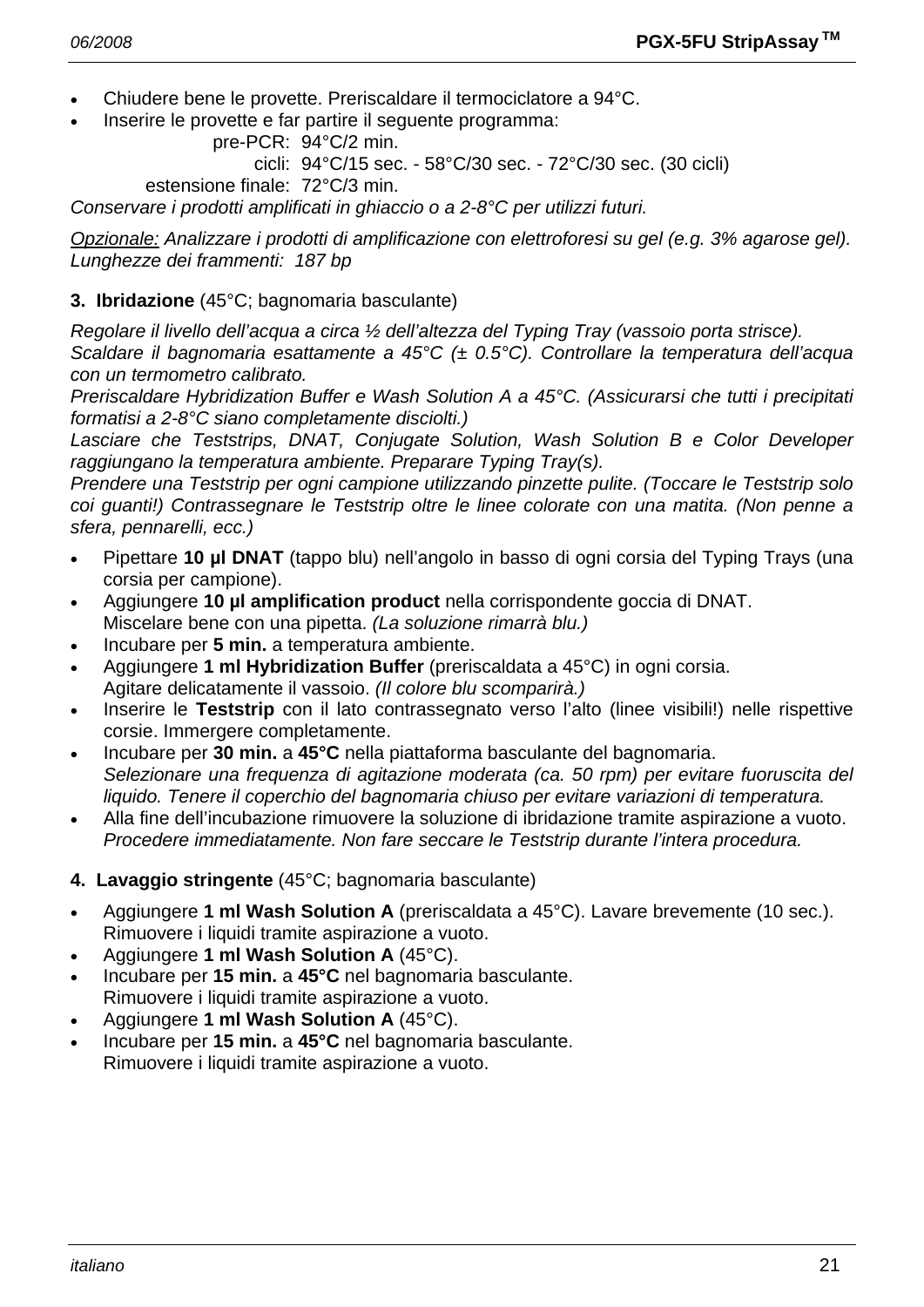- **5. Sviluppo del colore** (temperatura ambiente)
- Aggiungere **1 ml Conjugate Solution**.
- Incubare per **15 min.** a **temperatura ambiente** su un agitatore orizzontale o orbitale. Rimuovere i liquidi tramite aspirazione a vuoto.
- Aggiungere **1 ml Wash Solution B**. Lavare brevemente (10 sec.). Rimuovere i liquidi tramite aspirazione a vuoto.
- Aggiungere **1 ml Wash Solution B**.
- Incubare per **5 min.** a **temperatura ambiente** su un agitatore orizzontale o orbitale. Rimuovere i liquidi tramite aspirazione a vuoto.
- Aggiungere **1 ml Wash Solution B**.
- Incubare per **5 min.** a **temperatura ambiente** su un agitatore orizzontale o orbitale. Rimuovere i liquidi tramite aspirazione a vuoto.
- Aggiungere **1 ml Color Developer**.
- Incubare per **15 min.** a **temperatura ambiente** al buio su agitatore orizzontale o orbitale.  *Una colorazione viola apparirà in corrispondenza di una reazione positiva.*
- Lavare le Teststrip diverse volte con acqua distillata. Lasciare asciugare le Teststrip al buio su carta assorbente.  *Non esporre le Teststrip a luce intensa dopo lo sviluppo del colore.*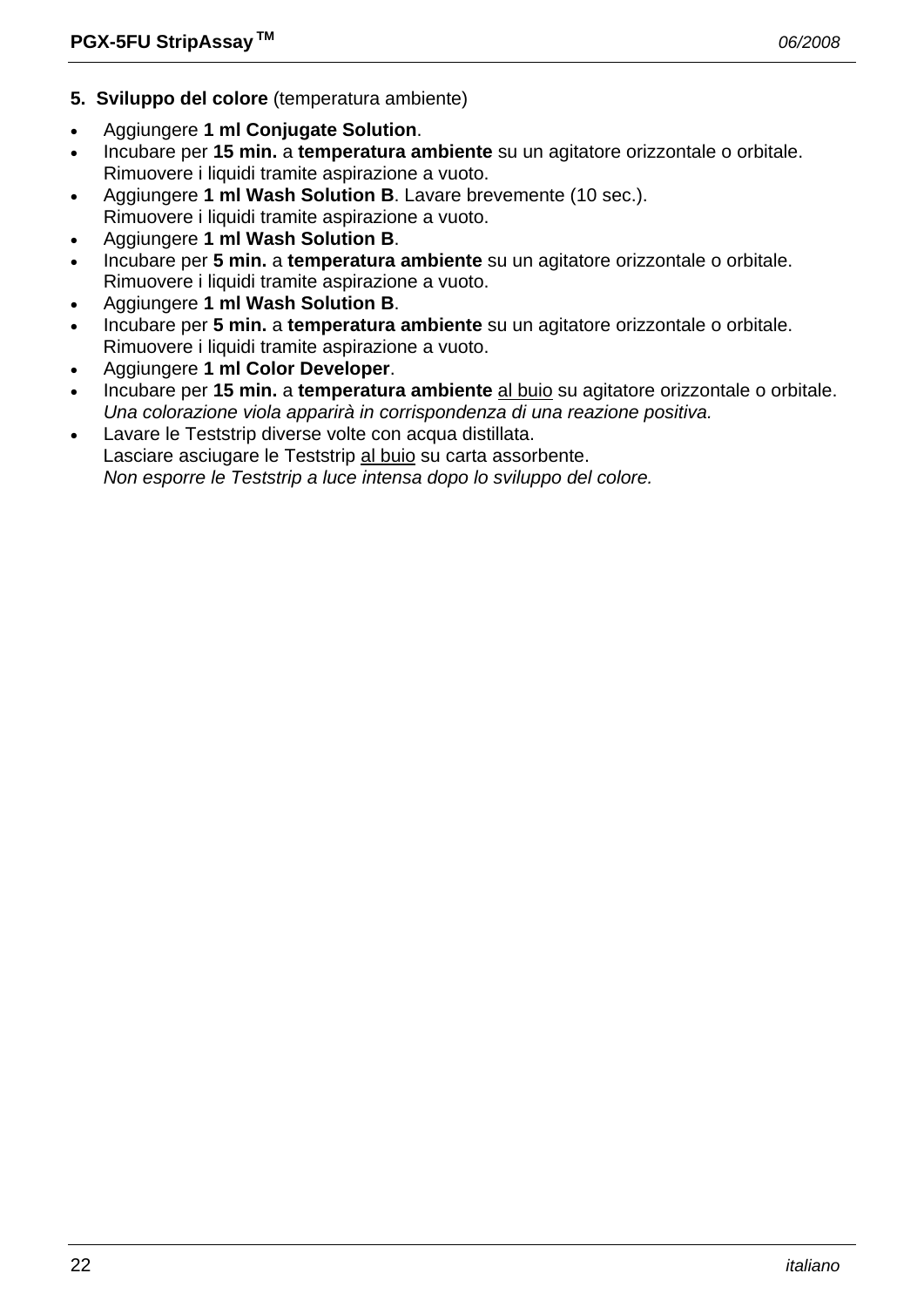# **VI. INTERPRETAZIONE DEI RISULTATI**

Il genotipo di un campione si determina usando il « Collector<sup>TM</sup> » incluso nel kit.

Mettere la Teststrip sviluppata in uno degli spazi assegnati, allinearla allo schema disegnato utilizzando la linea rossa (alto) e la linea verde (basso) e fissarla con nastro adesivo.

Una reazione positiva nella banda di Controllo in alto indica il corretto funzionamento della Conjugate Solution e del Color Developer. Questa banda deve sempre risultare positiva.

Per ogni posizione polimorfica, si dovrebbe ottenere una delle seguenti combinazioni di colorazione:

*Nota: l'intensità di colorazione delle bande positive può variare. Questo non è significativo per il risultato.* 



|            | banda « wild type »                 | banda « mutant » | genotipo          |
|------------|-------------------------------------|------------------|-------------------|
| <b>NOR</b> | positivo                            | negativo         | normale           |
| HET        | positivo<br>positivo<br>eterozigote |                  |                   |
| <b>HOM</b> | negativo                            | positivo         | omozigote mutante |

Vedi esempi dei risultati StripAssay a pagina III (Fig. 3).

Un dettagliato « Technical Handbook » per StripAssays è scaricabile dal sito: www.viennalab.com. Consigli sulla soluzione dei problemi possono essere ottenuti dal sito o contattando il distributore locale della ViennaLab. In alternativa ci si può rivolgere direttamente all'indirizzo fornito a pagina I.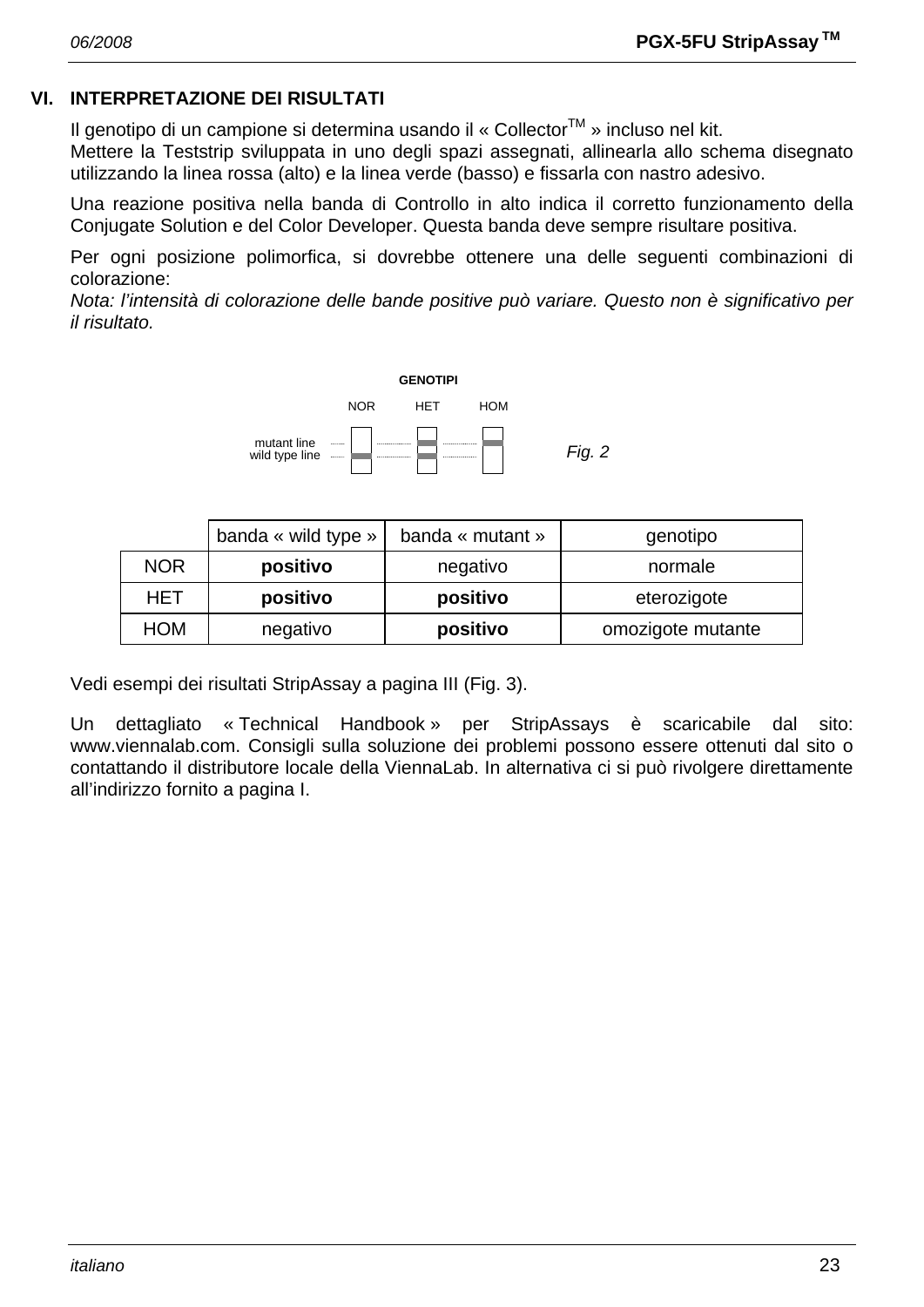# **VII. CONSIDERAZIONI SULLA QUALITA'**

- Una piena comprensione della procedura qui esposta e precisi equipaggiamenti e tecniche di laboratorio sono necessari per ottenere risultati affidabili. L'utilizzo del kit StripAssay per la diagnostica umana *in vitro* deve essere limitato a personale correttamente addestrato.
- Non usare i componenti del kit StripAssay oltre la data di scadenza riportata sull'esterno della scatola. Non mischiare reagenti di lotti diversi.
- Per evitare contaminazioni microbiche e cross-contaminazione dei reagenti o dei campioni utilizzare solo consumabili e puntali sterili. Non scambiare i tappi delle bottiglie tra di loro.
- La banda di controllo immobilizzata su ogni Teststrip consente un controllo di qualità del sistema di rivelazione colorimetrico. Per tenere sotto controllo e garantire la specificità dell'ibridazione e dei lavaggi, uno o più DNA di controllo a genotipo noto dovrebbero essere inseriti in ogni esperimento.

# **VIII. SICUREZZA**

- Non bere, mangiare, fumare o utilizzare cosmetici nelle apposite aree di lavoro. Indossare camici da laboratorio e guanti usa e getta quando si maneggiano i campioni e i reagenti del kit. Lavarsi accuratamente le mani alla fine del lavoro.
- Maneggiare tutti i campioni come se questi potessero trasmettere malattie infettive. Pulire e disinfettare accuratamente tutto il materiale e le superfici che sono entrati in contatto con i campioni. Eliminare tutti gli scarti inerenti i campioni in appositi contenitori per rischio biologico.
- Evitare il contatto del DNAT con pelle, occhi, o membrane mucose. Se il contatto avviene, lavare immediatamente con grandi quantità d'acqua. Se lo stesso si rovescia, diluire con acqua prima di asciugare.
- Aderire a tutte le regolamentazioni locali e federali che sono applicate in merito ai temi della sicurezza e dell'ambiente.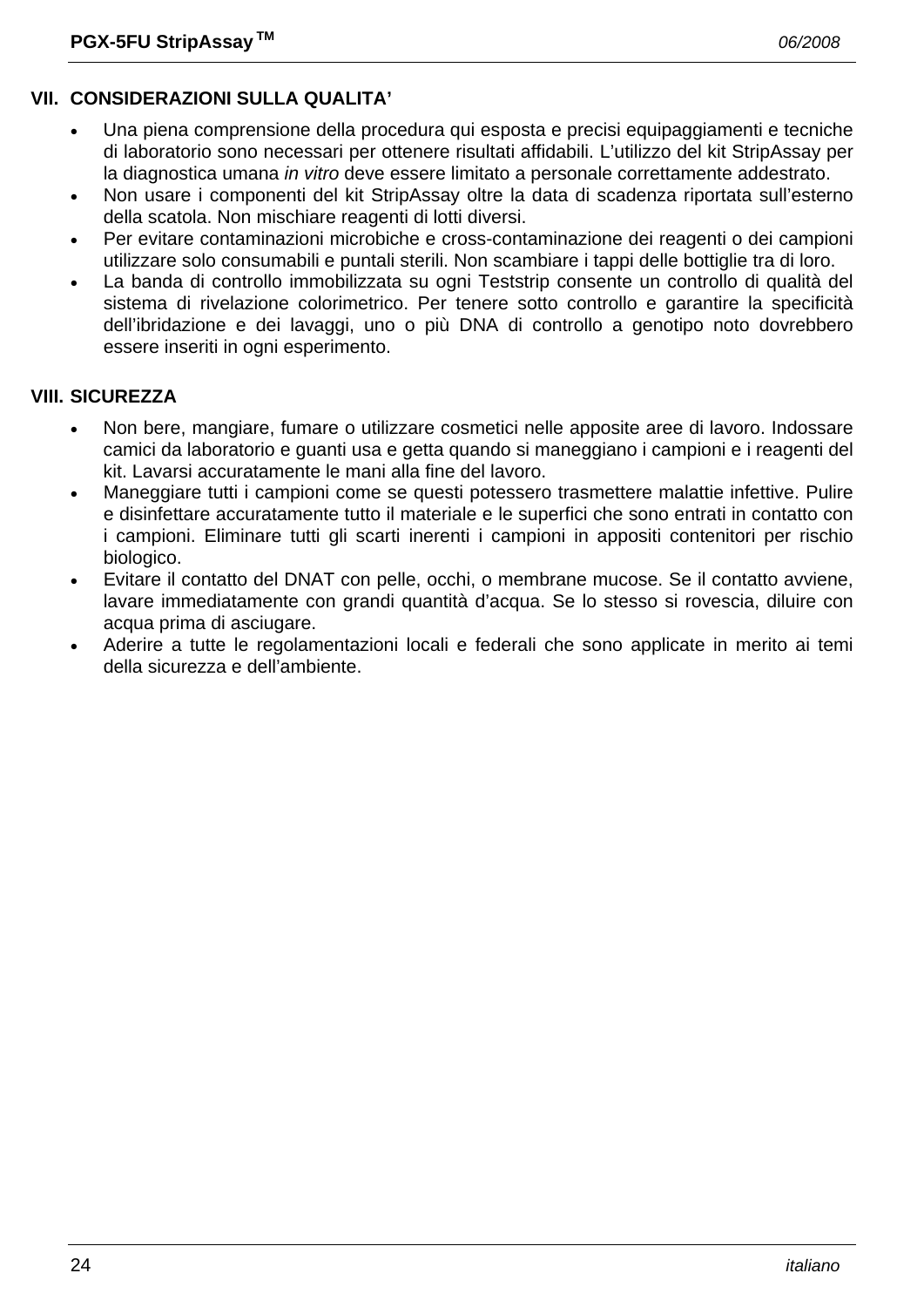# Instrucciones de uso

# **I. APLICACIÓN**

Ensayo para la identificación de los genotipos asociados a la respuesta al tratamiento con 5-fluorouracil basado en la reacción en cadena de la polimerasa (PCR) e hibridación inversa.

# **II. METODOLOGÍA**

El procedimiento incluye tres pasos: (1) aislamiento del ADN, (2) amplificación PCR utilizando primers marcados con biotina, (3) hibridación de los productos de amplificación en una tira que contiene sondas de oligonucleótido alelo-específico fijadas en líneas paralelas (Fig. 1). Las secuencias marcadas con biotina unidas a la tira se detectan utilizando estreptavidinafosfatasa-alcalina y sustrato de color.

El ensayo incluye la mutación DPYD IVS14+1 G>A.

Se puede encontrar más información sobre genética en OMIM (Online Mendelian Inheritance in Man): www.ncbi.nlm.nih.gov/entrez/query.fcgi?db=OMIM

# **III. COMPONENTES DEL KIT**

Véase la lista de todos los componentes del kit en la página I.

**X** El DNAT contiene 1,6% NaOH (R 36/38).

Amplification Mix, Taq Dilution Buffer, Conjugate Solution, Wash Solution B contiene 0,05% NaN3. Conjugate Solution contiene estreptavidina-fosfatasa alcalina. Color Developer contiene nitroazul de tetrazolio (NBT) y 5-bromo-4-cloro-3-indolil fosfato (BCIP).

#### *¡Conservar todos los reactivos a 2-8°C cuando no se estén utilizando!*

# **IV. MATERIALES REQUERIDOS PERO NO SUMINISTRADOS**

Aparte del equipamiento de un laboratorio de biología molecular estándar, se necesita:

- Microcentrifuga regulable de 3.000-12.000 rpm (1.000-12.000 x g)
- Incubador (p.e. bloque de calor, baño de agua) capaz de alcanzar 56°C y 98°C (± 2°C)
- Termociclador y tubos de reacción de plástico fino adecuados.
- Taq ADN polimerasa
- Baño de agua con plataforma de agitación y temperatura regulable (45 $^{\circ}$ C ± 0,5 $^{\circ}$ C)
- Aparato de aspiración al vacío
- Agitador (balanceo o agitador orbital)
- • *Opcional: equipo de electroforesis en gel de agarosa (para el control de los productos de amplificación)*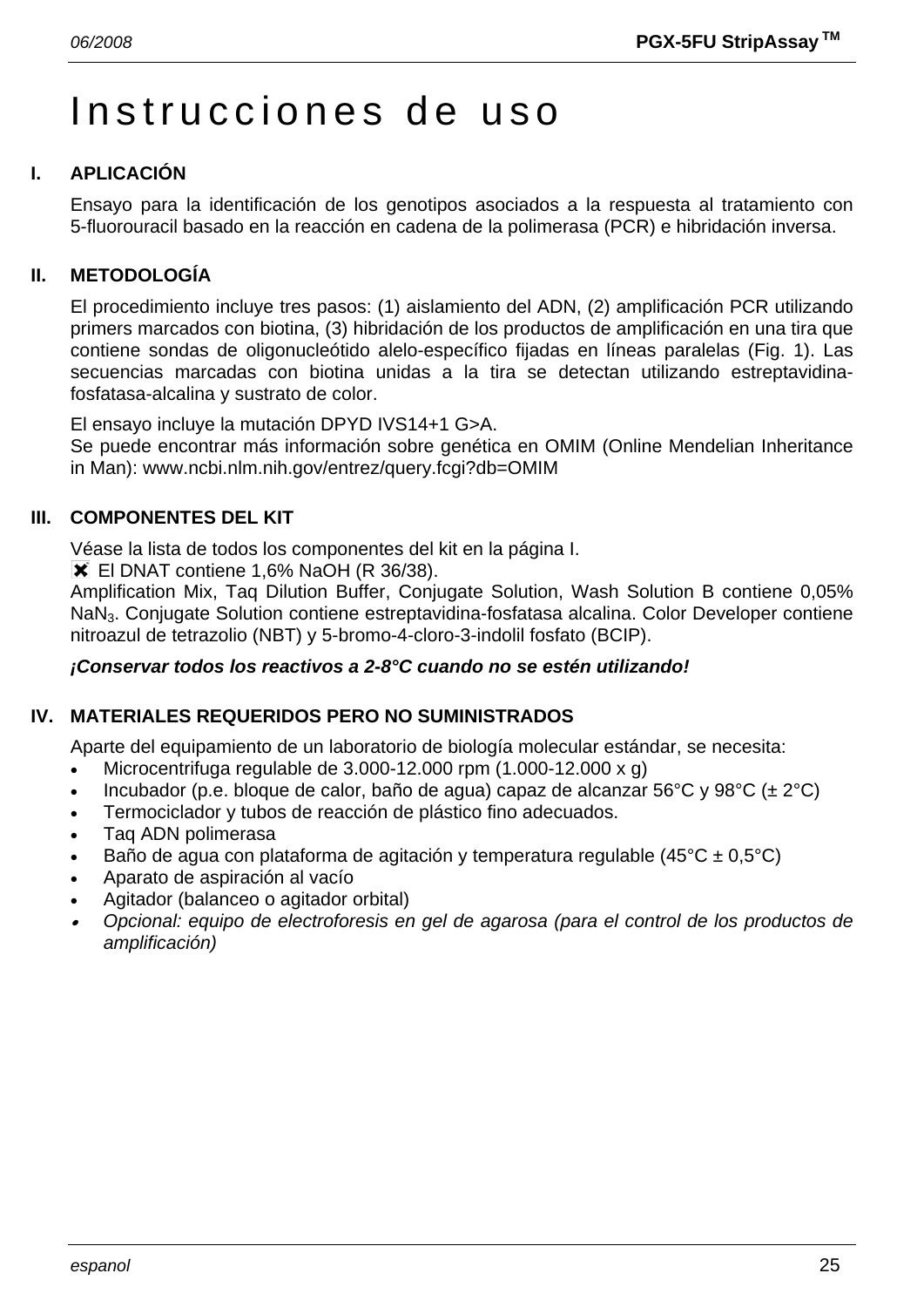# **V. PROCEDIMIENTO DEL ENSAYO**

#### **1. Aislamiento del ADN**

*Utilizar sangre fresca o congelada con EDTA o anticoagulante citrato; evitar sangre que contenga heparina.* 

*No conservar la sangre durante más de tres días a temperatura ambiente o más de 1 semana a 2-8°C antes de utilizarla. La sangre que se ha mantenido congelada durante más de un año o que ha pasado más de tres ciclos de congelación-descongelación no se puede utilizar en este procedimiento.* 

*Esperar a que las muestras de sangre alcancen la temperatura ambiente. Mezclar bien invirtiendo con cuidado los tubos de extracción de sangre varias veces. Repetir el proceso de mezclado cada vez que se vaya a extraer una alícuota de sangre.* 

*Esperar a que la Lysis Solution y la GENxTRACT Resin alcancen la temperatura ambiente.*

- Pipetear **100 µl** de **sangre** en un microtubo de 1,5 ml con tapón de rosca.
- Añadir **1 ml** de la **Lysis Solution** , cerrar el tubo y mezclar invirtiéndolo varias veces.
- Dejar reposar durante **15 min.** a temperatura ambiente.
- Centrifugar durante **5 min.** a **3.000 rpm** (apox. 1.000 x g) en una microcentrífuga.
- Aspirar y desechar la parte superior (1 ml) del sobrenadante.
- Añadir **1 ml** de la **Lysis Solution**, cerrar el tubo y mezclar invirtiéndolo varias veces.
- Centrifugar durante **5 min.** a **12.000 rpm** (aprox. 12.000 x g) en una microcentrífuga.
- Aspirar y desechar el supernadante exceptuando aprox. 50 µl de un precipitado visible y esponjoso.
- Resuspender la GEN<sup>X</sup>TRACT Resin agitando el frasco.
- Añadir **200 µl** de **GENxTRACT Resin** al precipitado. Cerrar el tubo y mezclar en un agitador tipo vortex durante 10 seg.

*La GENxTRACT Resin sedimenta rápidamente. Repetir la resuspensión cada vez inmediatamente antes de aspirar otra alícuota.* 

- Incubar durante **20 min.** a **56°C**. Mezclar en un agitador tipo vortex durante 10 seg.
- Incubar durante **10 min.** a **98°C**. Mezclar en un agitador tipo vortex durante 10 seg.
- Centrifugar durante **5 min.** a **12.000 rpm** en una microcentrífuga. Enfriar en hielo.

*El sobrenadante resultante contiene ADN adecuado para ser utilizado inmediatamente en la PCR. Para conservarlo de cara al futuro, el sobrenadante debería transferirse a un tubo nuevo y guardarse en un frigorífico (a 2-8°C hasta una semana) o en un congelador a -20°C.* 

#### **2. Amplificación** *In Vitro* **(PCR)**

*Conservar todos los reactivos PCR y el ADN en frío durante todo el proceso. Realizar todos los pasos hasta el inicio de la amplificación en hielo (0-4°C).* 

- Preparar una dilución de trabajo fresca (0,2 U/µl) de **Taq ADN polimerasa** en **Taq Dilution Buffer** (tapón transparente).
- Preparar un tubo de reacción para cada muestra a amplificar. Colocar los tubos en hielo.
- Para cada muestra, preparar una mezcla de reacción PCR final en hielo:
	- **15 µl** de **Amplification Mix** (tapón amarillo)
		- **5 µl** de **Taq ADN polimerasa diluida** (1U)
		- **5 µl** de **ADN**

 *Si no se utilizan ADN preparado siguiendo el protocolo de aislamiento del kit (capítulo V/1), se recomienda utilizar un rango de concentración del ADN de 5-40 µg/ml (= 25-200 ng de ADN por reacción).*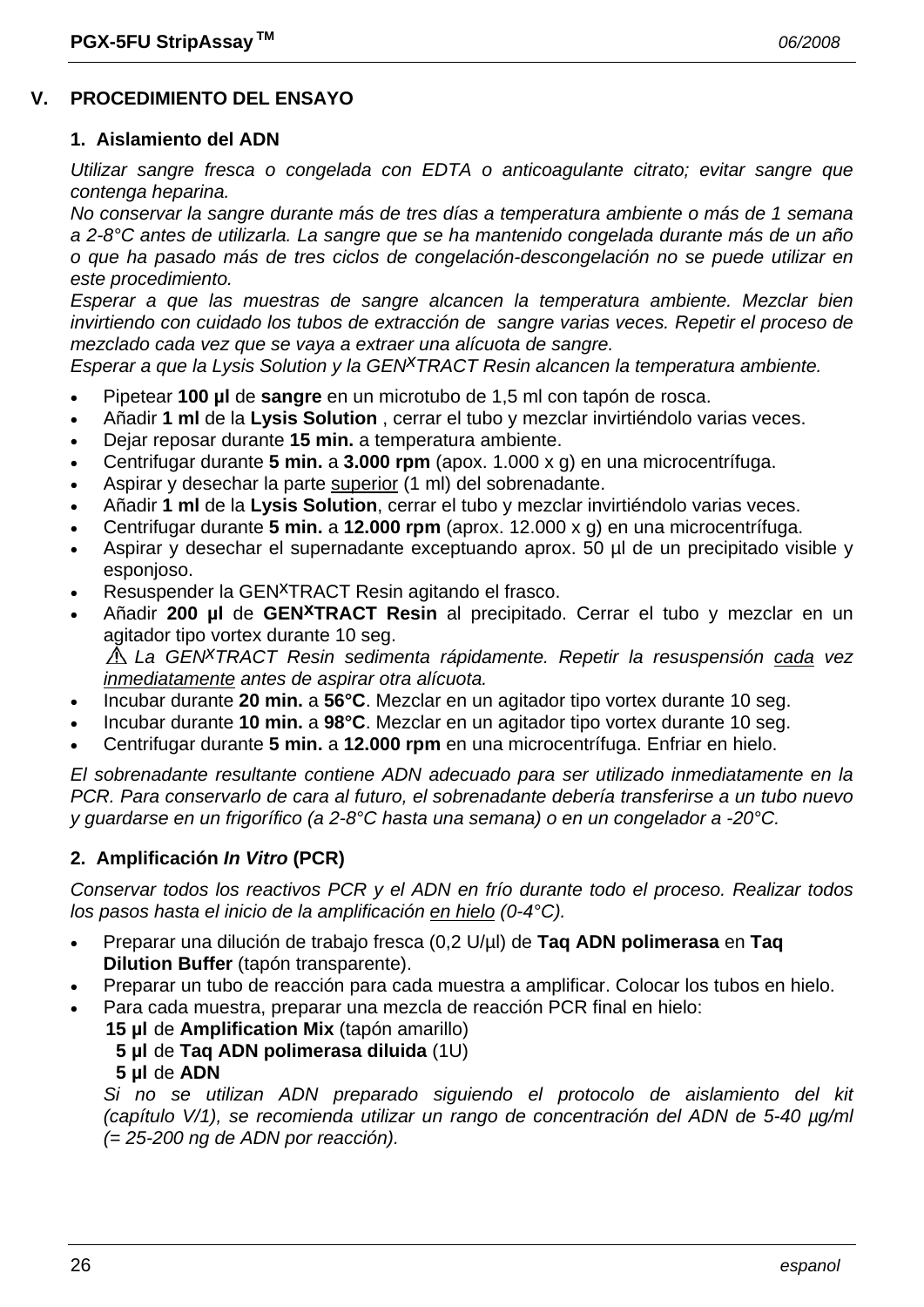- Tapar fuertemente los tubos. Precalentar el termociclador a 94°C.
- Introducir los tubos de reacción y ejecutar el siguiente programa de termociclado: Pre-PCR: 94°C/2 min.

 Termociclado: 94°C/15 seg. - 58°C/30 seg. - 72°C/30 seg. (30 ciclos) Exensión final: 72°C/3 min.

*Conservar los productos de amplificación en hielo a 2-8°C para utilizarlos más adelante.* 

*Opcional: Analizar los productos de amplificación mediante electroforesis en gel (p.e. 3% gel de agarosa).* 

*Longitudes de fragmento: 187 bp* 

#### **3. Hibridación** (45°C; baño de agua con agitación)

*Ajustar el nivel de agua del baño a aprox. ½ de la altura de la Typing Tray.* 

*Calentar el baño de agua a exactamente 45°C (± 0,5°C). Comprobar la temperatura del agua con un termómetro calibrado.* 

*Precalentar el Hybridization Buffer y la Wash Solution A a 45°C. (Fijarse en que todos los precipitados formados a 2-8°C se disuelvan completamente.)* 

*Esperar a que los Teststrips, el DNAT, la Conjugate Solution, la Wash Solution B y el Color Developer alcancen la temperatura ambiente. Preparar la/s Typing Tray/s.* 

*Extraer un Teststrip para cada muestra utilizando unas pinzas limpias. (¡Tocar siempre los Teststrips con guantes!) Identificar los Teststrips fuera de las líneas marcadas con lápiz. (No utilizar bolígrafos, rotuladores etc.)* 

- Pipetear **10 µl** de **DNAT** (tapón azul) en la esquina inferior de cada compartimento que se vaya a utilizar en las Typing Trays (un compartimento por muestra).
- Añadir **10 µl** del **producto de amplificación** sobre la gota correspondiente de DNAT. Mezclar bien con una pipeta. *(La solución permanecerá azul.)*
- Incubar durante **5 min.** a temperatura ambiente.
- Añadir **1 ml** de **Hybridization Buffer** (precalentado a 45°C) en cada compartimento. Agitar la Typing Tray con suavidad. *(Desaparecerá el color azul.)*
- Introducir los **Teststrips** con el lado marcado hacia arriba (¡líneas visibles!) en los compartimentos correspondientes. Sumergir completamente.
- Incubar durante **30 min.** a **45°C** en la plataforma de agitación del baño de agua.  *Ajustar una frecuencia de agitación moderada (aprox. 50 rpm) para evitar derrames. Mantener cerrada la tapa del baño de agua para evitar variaciones en la temperatura.*
- Al final de la incubación, aspirar las soluciones de hibridación mediante aspiración al vacío.

 *Hacerlo inmediatamente. No permitir que las tiras se sequen durante el proceso.* 

- **4. Lavado riguroso** (45°C; baño de agua con agitación)
- Añadir **1 ml** de **Wash Solution A** (precalentada a 45°C). Lavar brevemente (10 seg.). Aspirar los líquidos mediante aspiración al vacío.
- Añadir **1 ml** de **Wash Solution A** (45°C).
- Incubar durante **15 min.** a **45°C** en el baño de agua con agitación. Aspirar los líquidos mediante aspiración al vacío.
- Añadir **1 ml** de **Wash Solution A** (45°C).
- Incubar durante **15 min.** a **45°C** en el baño de agua con agitación. Aspirar los líquidos mediante aspiración al vacío.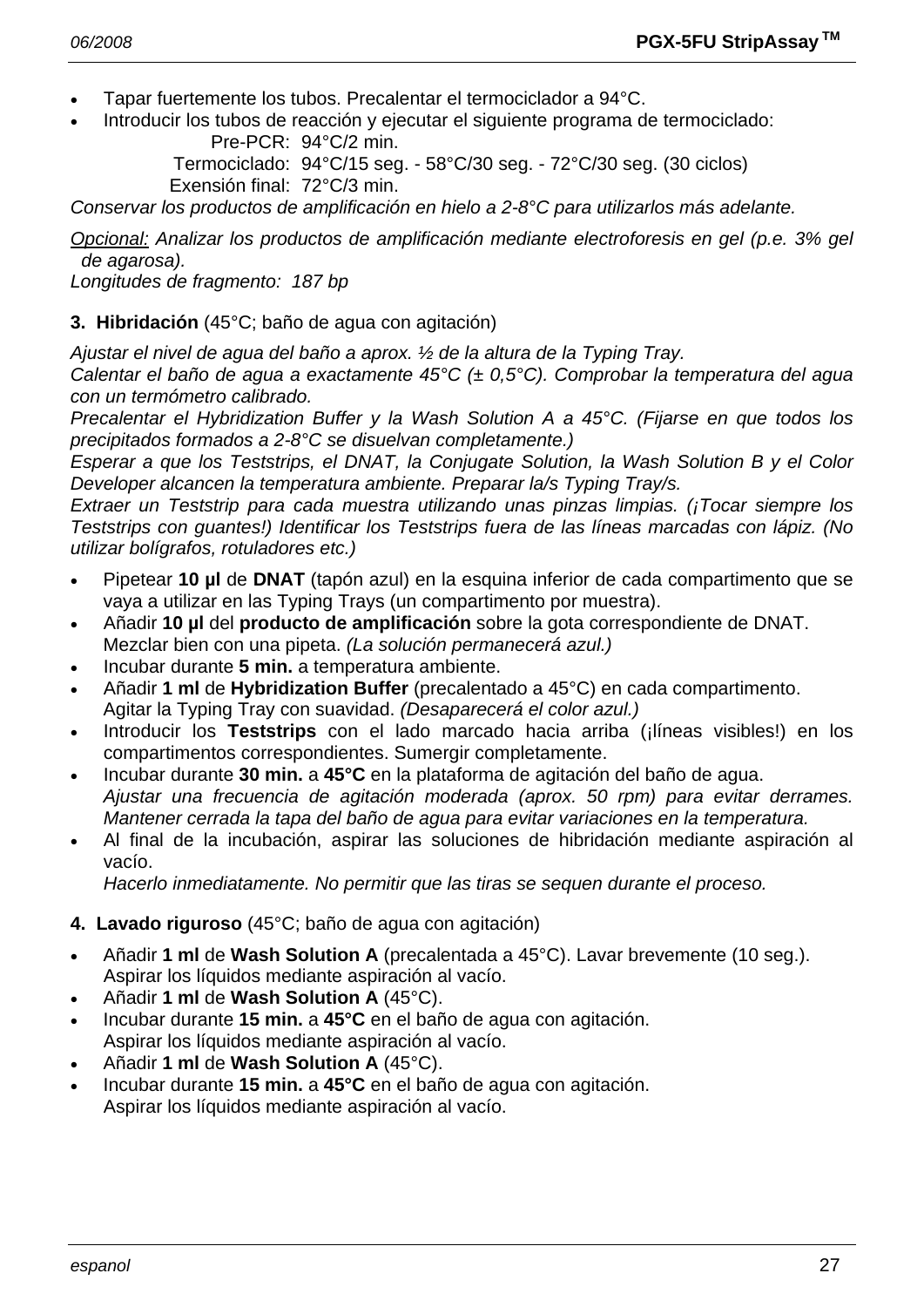- **5. Revelado del color** (temperatura ambiente)
- Añadir **1 ml** de **Conjugate Solution**.
- Incubar durante **15 min.** a **temperatura ambiente** en un agitador de balanceo u orbital. Aspirar los líquidos mediante aspiración al vacío.
- Añadir **1 ml** de **Wash Solution B**. Lavar brevemente (10 seg.).
- Aspirar los líquidos mediante aspiración al vacío.
- Añadir **1 ml** de **Wash Solution B**.
- Incubar durante **5 min.** a **temperatura ambiente** en un agitador de balanceo u orbital. Aspirar los líquidos mediante aspiración al vacío.
- Añadir **1 ml** de **Wash Solution B**.
- Incubar durante **5 min.** a **temperatura ambiente** en un agitador de balanceo u orbital. Aspirar los líquidos mediante aspiración al vacío.
- Añadir **1 ml** de **Color Developer**.
- Incubar durante **15 min.** a **temperatura ambiente** en la oscuridad en un agitador de balanceo u orbital.
- *Si se produce una reacción positiva, aparecerá un color morado.*
- Lavar varias veces los Teststrips con agua destilada. Dejar que los Teststrips se sequen en oscuridad sobre papel absorbente.  *No exponer los Teststrips a una luz intensa después del revelado del color.*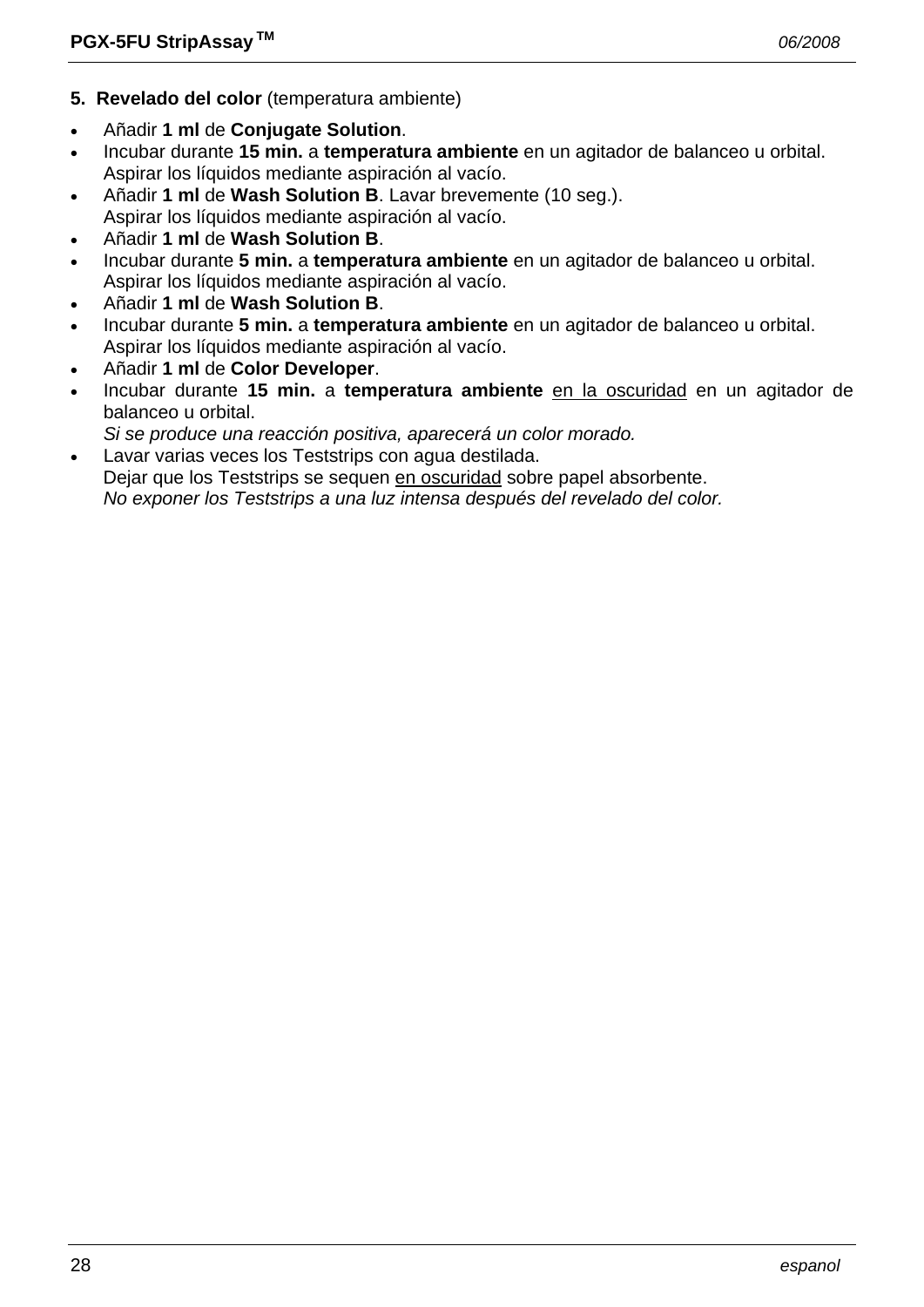# **VI. INTERPRETACIÓN DE LOS RESULTADOS**

El genotipo de la muestra se determina utilizando el « Collector<sup>™</sup> » suministrada.

Colocar el Teststrip procesado dentro de uno de los campos diseñados, alinearla con el dibujo esquemático utilizando la línea roja (arriba) y la línea verde (abajo), y pegarla con cinta adhesiva.

Una reacción positiva de la línea de Control superior indica el funcionamiento correcto de la Conjugate Solution y del Color Developer. Esta línea siempre debería dar positivo.

Para cada posición polimórfica, se debería obtener uno de los siguientes patrones de bandas: *Nota: Las intensidades de las bandas positivas pueden variar. Esto no tiene ningún significado para los resultados.* 



|            | banda « wild type » | banda « mutant » | genotipo           |  |
|------------|---------------------|------------------|--------------------|--|
| <b>NOR</b> | positivo            | negativo         | normal             |  |
| HET        | positivo            | positivo         | heterocigoto       |  |
| <b>HOM</b> | negativo            | positivo         | homocigoto mutante |  |

Véanse los ejemplos sobre los resultados del StripAssay de la página III (Fig. 3).

En Internet (www.viennalab.com), se puede encontrar y bajar un « Technical Handbook » detallado para los kits StripAssays. Se pueden encontrar consejos sobre los problemas que pueden surgir directamente en este manual, o bien poniéndose en contacto con ViennaLab a través del distribuidor local o directamente en la dirección facilitada en la página I.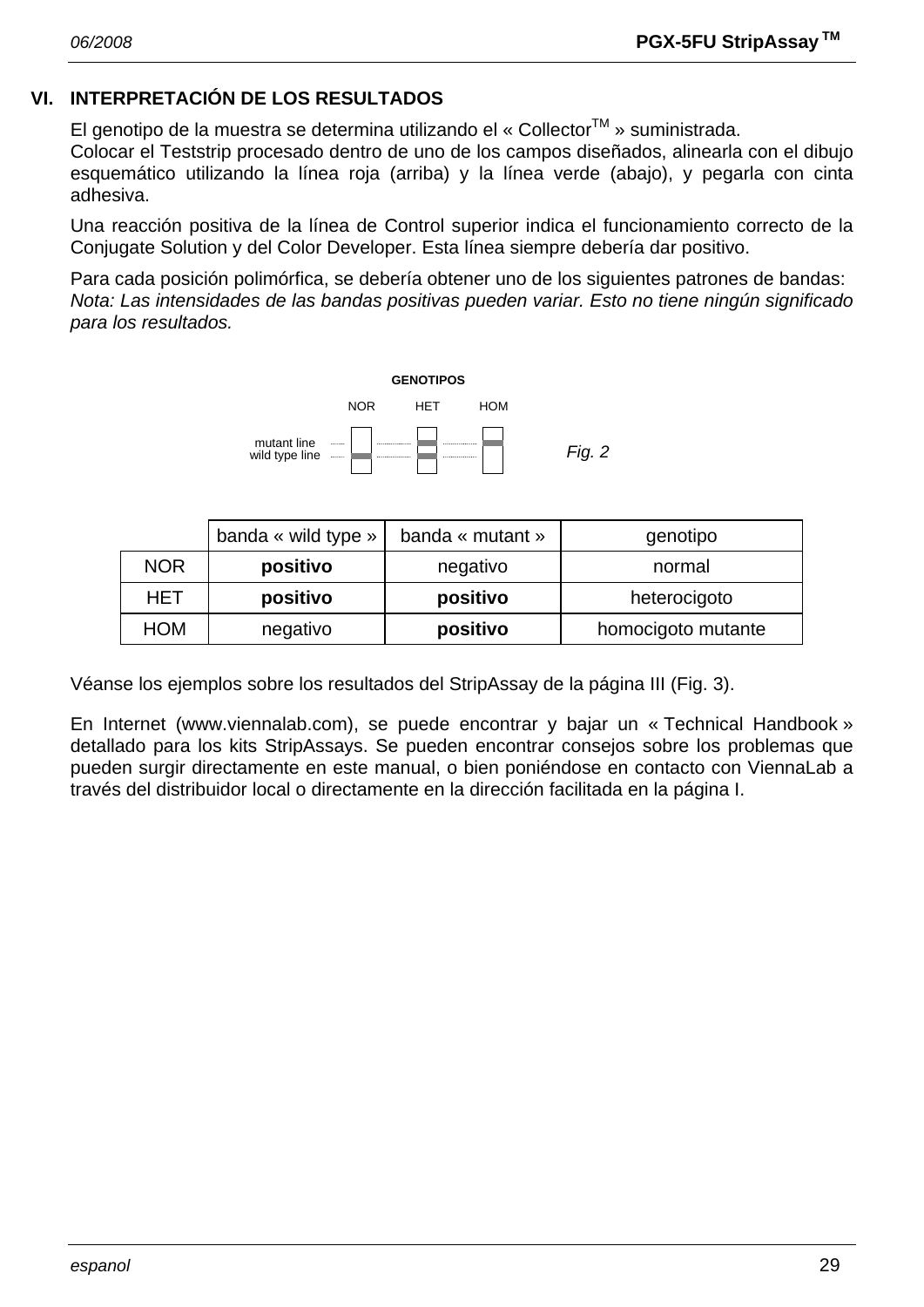# **VII. CONSIDERACIONES SOBRE LA CALIDAD**

- Para obtener resultados fiables, es preciso entender perfectamente el procedimiento aquí resumido, así como disponer de un equipo y técnicas de laboratorio precisos. El uso del StripAssay para diagnóstico humano in vitro debe estar limitado al personal adecuadamente formado y experimentado.
- No utilizar los componentes del StripAssay pasada la fecha de caducidad impresa en el exterior de la caja. No mezclar reactivos pertenecientes a lotes diferentes.
- Evitar la contaminación microbiana y la contaminación cruzada de los reactivos o de las muestras utilizando puntas de pipetas estériles y desechables durante todo el proceso. No intercambiar los tapones de los frascos.
- La línea de control de cada Teststrip permite realizar un control del rendimiento del sistema de detección cromógena. Para monitorizar y validar la especificidad de los pasos de hibridación y lavado, se deberían incluir controles de genotipos conocidos cada dvez que se realizaran estudios genéticos.

# **VIII. SEGURIDAD**

- No beber, comer, fumar o utilizar productos cosméticos en las áreas de trabajo designadas. Llevar ropa de laboratorio y guantes desechables mientras se manipulan las muestras y los reactivos del kit. Lavarse bien las manos al finalizar.
- Manipular las muestras como si fueran capaces de transmitir agentes infecciosos. Limpiar y desinfectar a fondo todos los materiales y superficies que hayan entrado en contacto con las muestras. Eliminar todos los residuos asociados a las muestras clínicas en un contenedor para residuos biológicos potencialmente peligrosos.
- Evitar el contacto del DNAT con la piel, los ojos o las membranas mucosas. Si se produce el contacto, lavar inmediatamente con mucha agua. En caso de derrame, diluir con agua antes de secar el área afectada con un trapo.
- Seguir la normativa de seguridad medioambiental local y estatal vigente.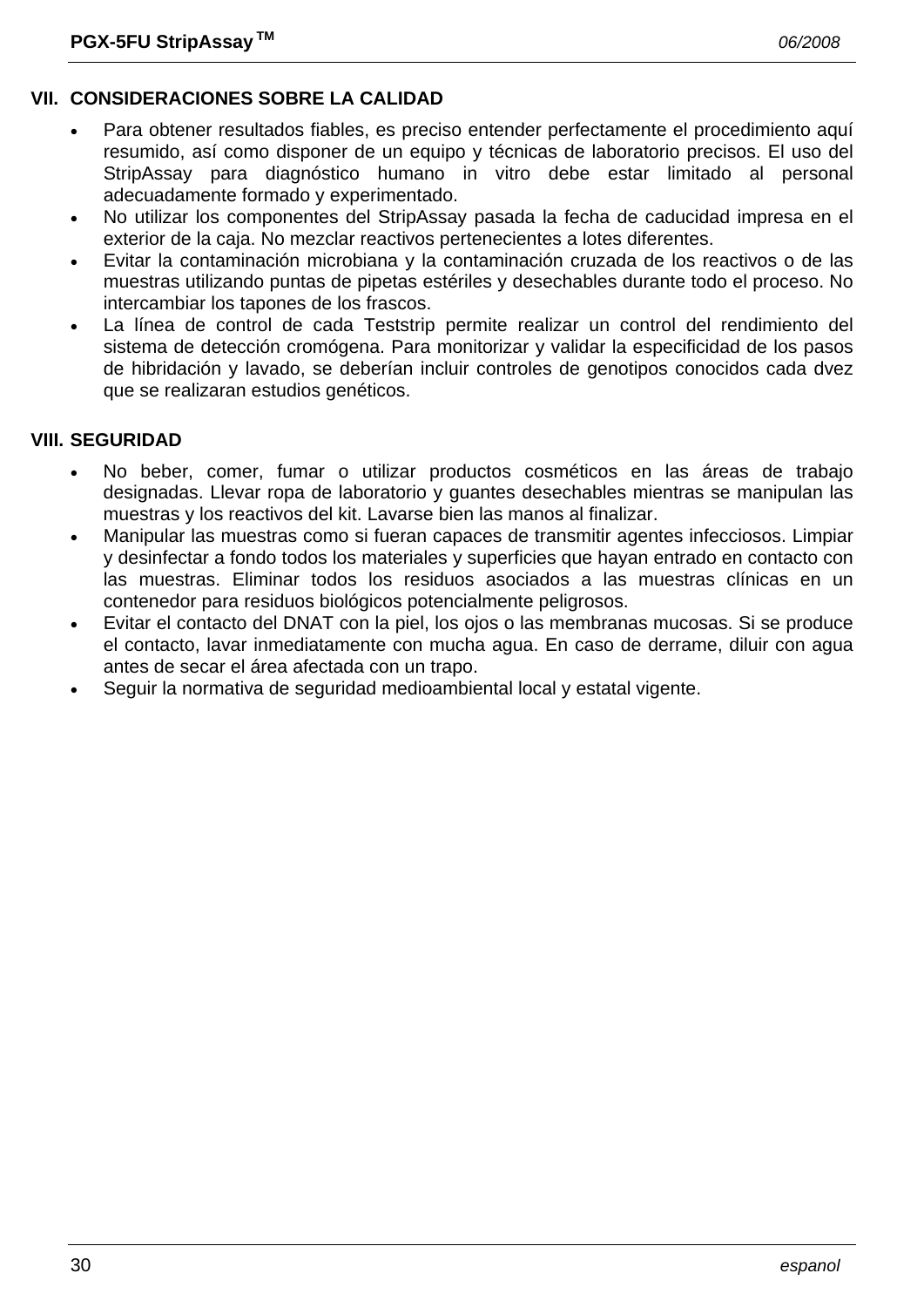# Instruções de utilização

# **I. UTILIZAÇÃO PREVISTA**

Ensaio para a identificação de genótipos com resposta à terapêutica com 5-fluorouracilo baseado na reacção em cadeia da polimerase (PCR) e hibridação reversa.

## **II. METHODOLOGY**

O procedimento incluí três passos: (1) isolamento do DNA, (2) amplificação por PCR utilizando *primers* biotinilados, (3) hibridação de produtos de amplificação numa tira de teste com sondas oligonucleotidicas específicas de alelo num *array* de linhas paralelas (Fig. 1). As sequências biotiniladas ligadas são detectadas usando fosfatase alcalina-estreptavidina e substratos de cor.

O ensaio engloba a mutação DPYD IVS14+1 G>A.

Masi informação genética está disponível na OMIM (Online Mendelian Inheritance in Man): www.ncbi.nlm.nih.gov/entrez/query.fcgi?db=OMIM

#### **III. COMPONENTES DO KIT**

Ver lista de todos os components do kit na página I.

 $\blacktriangleright$  DNAT contém 1.6% NaOH (R 36/38).

Amplification Mix, Taq Dilution Buffer, Conjugate Solution, Wash solution B contém 0.05% NaN3. Conjugate Solution contém fosfatase alcalina-estreptavidina. Color Developer contém Nitroazul de tetrazólio (NBT) e 5-bromo-4-cloro-3-indolil fosfato (BCIP).

#### *Conserve todos os reagentes a 2-8°C quando não estiverem a ser utilizados !*

# **IV. MATERIAIS NECESSÁRIOS MAS NÃO FORNECIDOS**

Adicionalmente ao material padrão do laboratório de biologia molecular, é necessário:

- Microcentrífuga ajustável com capacidade para 3,000-12,000 rpm (1,000-12,000 x g)
- Incubadora (ex. bloco de aquecimento, banho de água) de 56°C e 98°C ( $\pm$  2°C)
- Aparelho de termociclos e tubos adequados de paredes de plástico finas/tiras
- Taq DNA polimerase
- Banho de água com plataforma de agitação e temperatura ajustável (45 $^{\circ}$ C ± 0.5 $^{\circ}$ C)
- Aparelho de aspiração de vácuo
- Agitador (de leito ou orbital)
- • *Opcional: equipamento de electroforese em gel de agarose (para controlo dos produtos da amplificação)*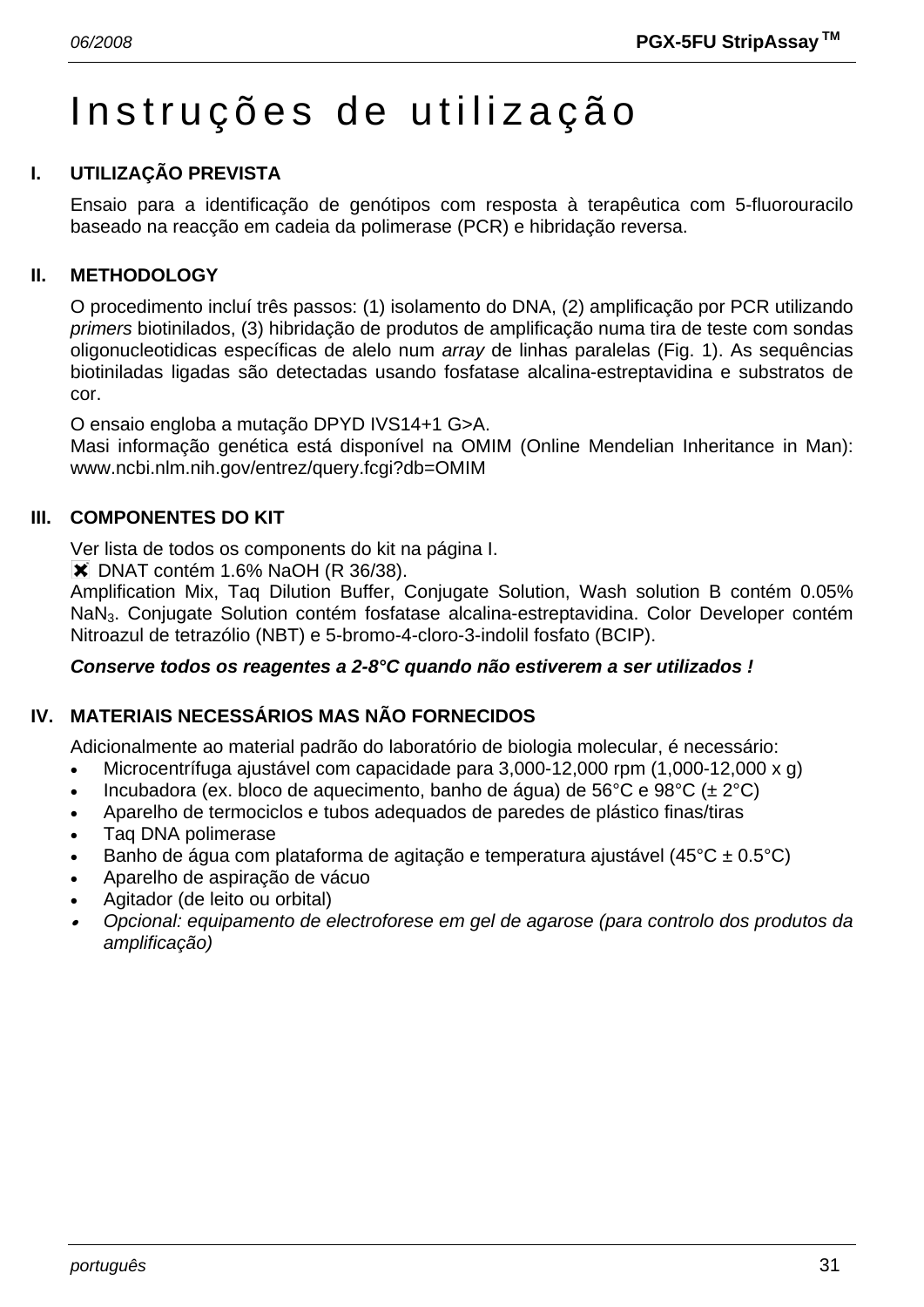# **V. PROCEDIMENTO DO ENSAIO**

#### **1. Isolamento do DNA**

*Utilize sangue fresco ou congelado com EDTA ou anticoagulante citrato; evite sangue com heparina.* 

*Não conserve o sangue durante mais do que 3 dias à temperatura ambiente ou mais do que uma semana a 2-8°C antes de utilizar. O sangue que foi mantido congelado durante mais do que um ano, ou que esteve sujeito a mais do que três ciclos de congelação/descongelação é inapropriado para ser utilizado neste procedimento.* 

*Deixe as amostras estabilizar à temperatura ambiente. Misture bem invertendo cuidadosamente, várias vezes, os tubos de sangue. Repita a mistura cada vez, antes de retirar uma aliquota do sangue.* 

*Deixe que a Lysis Solution e a GENxTRACT Resin estabilizem à temperatura ambiente.*

- Pipete **100 µl** da **amostra de sangue** para um microtubo de 1.5 ml com tampa de enroscar.
- Adicione **1 ml** da **Lysis Solution**, feche o tubo e misture várias vezes por inversão.
- Deixe estabilizar **15 min.** à temperatura ambiente.
- Centrifugue **5 min.** a **3,000 rpm** (aprox. 1,000 x g) numa microcentrifuga.
- Remova e rejeite a porção de cima (topo) 1 ml de sobrenadante.
- Adicione **1 ml** de **Lysis Solution**, feche o tubo e misture várias vezes por inversão.
- Centrifugue **5 min.** a **12,000 rpm** (aprox. 12,000 x g) numa microcentrifuga.
- Remova e rejeite o sobrenadante excepto aprox. 50 µl de um pellet suave e vísivel.
- Resuspenda a GEN<sup>X</sup>TRACT Resin por rotação insistente do recipiente.
- Adicione **200 µl** da **GENxTRACT Resin** ao pellet. Feche o tubo e agite no vortex 10 seg. *A GENxTRACT Resin sedimenta rapidamente. Repita a resuspensão de cada vez e imediatamente antes de remover outra aliquota.*
- Incube **20 min.** a **56°C**. Agite no vortex 10 seg.
- Incube **10 min.** a **98°C**. Agite no vortex 10 seg.
- Centrifugue **5 min.** a **12,000 rpm** numa microcentrifuga. Arrefeça no gelo.

*O sobrenadante resultante contém um template de DNA adequado para uso imediato em PCR. Para manter conservado, o sobrenadante deve ser transferido para um tubo novo arrefecido e manter a refrigeração (2-8°C; até uma semana) ou congelado a -20°C.* 

#### **2. Amplificação** *In Vitro* **(PCR)**

*Mantenha todos os reagentes de PCR e os templates de DNA sempre refrigerados ao longo do procedimento. Realize todos os passos até ao inicio do programa de termociclos em gelo (0-4°C).* 

- Prepare uma diluição de trabalho nova (0.2 U/µl) de **Taq DNA polimerase** no **Taq Dilution Buffer** (tampa transparente).
- Prepare um tubo de reacção para cada amostra a ser amplificada. Coloque os tubos no gelo.
	- Para cada amostra prepare a mistura de reacção final de PCR no gelo:
		- **15 µl Amplification Mix** (tampa amarela)
			- **5 µl Taq DNA polimerase diluida** (1U)

#### **5 µl template de DNA**

 *Se os templates de DNA utilizados não foram preparados de acordo com o protocolo do kit de isolamento (capítulo V/1), é recomendada a utilização de um intervalo de concentração de DNA de 5-40 µg/ml (= 25-200 ng DNA por reacção).*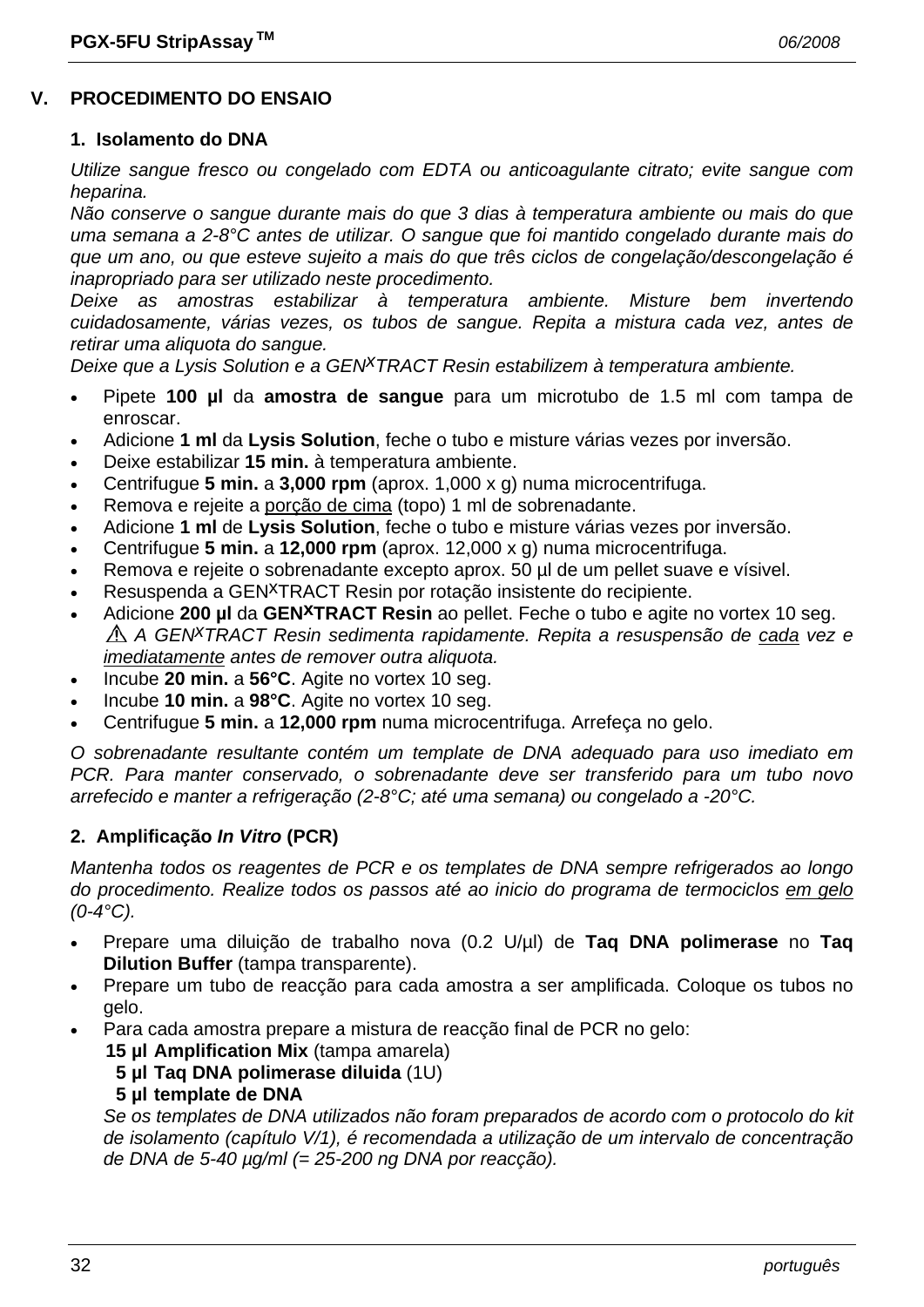- Coloque bem as tampas nos tubos. Pré-aqueça o aparelho de termociclos a 94°C.
- Insira os tubos de reacção e ponha a funcionar o seguinte programa de termociclos: pré-PCR: 94°C/2 min.

 termociclos: 94°C/15 seg. - 58°C/30 seg. - 72°C/30 seg. (30 ciclos) extensão final: 72°C/3 min.

*Conserve os produtos de amplificação no gelo ou a 2-8°C para utilização futura.* 

*Opcional: Analise os produtos de amplificação por electroforese em gel de agarose (ex. gel de agarose a 3%).* 

*Comprimentos dos fragmentos: 187 bp* 

#### **3. Hibridação** (45°C; banho de água com agitação)

*Ajuste o nível de água no banho até aprox. ½ da altura do Typing Tray.* 

*Aqueça banho de água a exactamente 45°C (± 0.5°C). Verifique a temperatura da água com termómetro calibrado* 

*Pré-aqueça o Hybridization Buffer e a Wash Solution A a 45°C. (Tenha atenção, que todos os precipitados formados a 2-8°C sejam completamente dissolvidos.)* 

*Deixe que as Teststrips, DNAT, Conjugate Solution, Wash Solution B e o Color Developer estabilizem à temperatura ambiente. Prepare o Typing Tray(s).* 

*Remova uma Teststrip para cada amostra usando uma pinça limpa. (Toque nas Teststrips apenas com luvas!). Identifique as Teststrips fora das zonas marcadas com um lápis. (Não utilize esferográficas, marcadores, etc)* 

- Pipete **10 µl DNAT** (tampa azul) para o canto inferior de cada pista a ser utilizada nos Typing Trays (uma pista por amostra).
- Adicione **10 µl** de **produto de amplificação** à gota correspondente de DNAT. Misture bem com pipeta. *(A solução deverá permanecer azul.)*
- Deixe em repouso durante **5 min.** à temperatura ambiente.
- Adicione **1 ml** de **Hybridization Buffer** (pré-aquecido a 45°C) em cada pista. Agite o tabuleiro (tray) cuidadosamente. *(A cor azul vai desaparecer.)*
- Insira **Teststrips** com os lados marcados para cima (linhas vísiveis!) nas pistas respectivas. Submerja completamente.
- Incube **30 min.** a **45°C** na plataforma de agitação do banho de água.  *Programe uma velocidade de agitação moderada (aprox. 50 rpm) para evitar salpicos. Mantenha a tampa do banho fechada para evitar variações de temperatura.*
- No final da incubação remova as soluções de hibridação por aspiração de vácuo.  *Continue imediatamente. Não deixe que as Teststrips sequem durante todo o procedimento.*

#### **4. Lavagem de estringência** (45°C; banho de água com agitação)

- Adicione **1 ml** de **Wash Solution A** (pré-aquecido a 45°C). Lave ligeiramente (10 seg.). Remova os liquidos por aspiração de vácuo.
- Adicione **1 ml** de **Wash Solution A** (45°C).
- Incube **15 min.** a **45°C** no banho de água com agitação. Remova os liquidos por aspiração de vácuo.
- Adicione **1 ml** de **Wash Solution A** (45°C).
- Incube **15 min.** a **45°C** no banho de água com agitação. Remova os liquidos por aspiração de vácuo.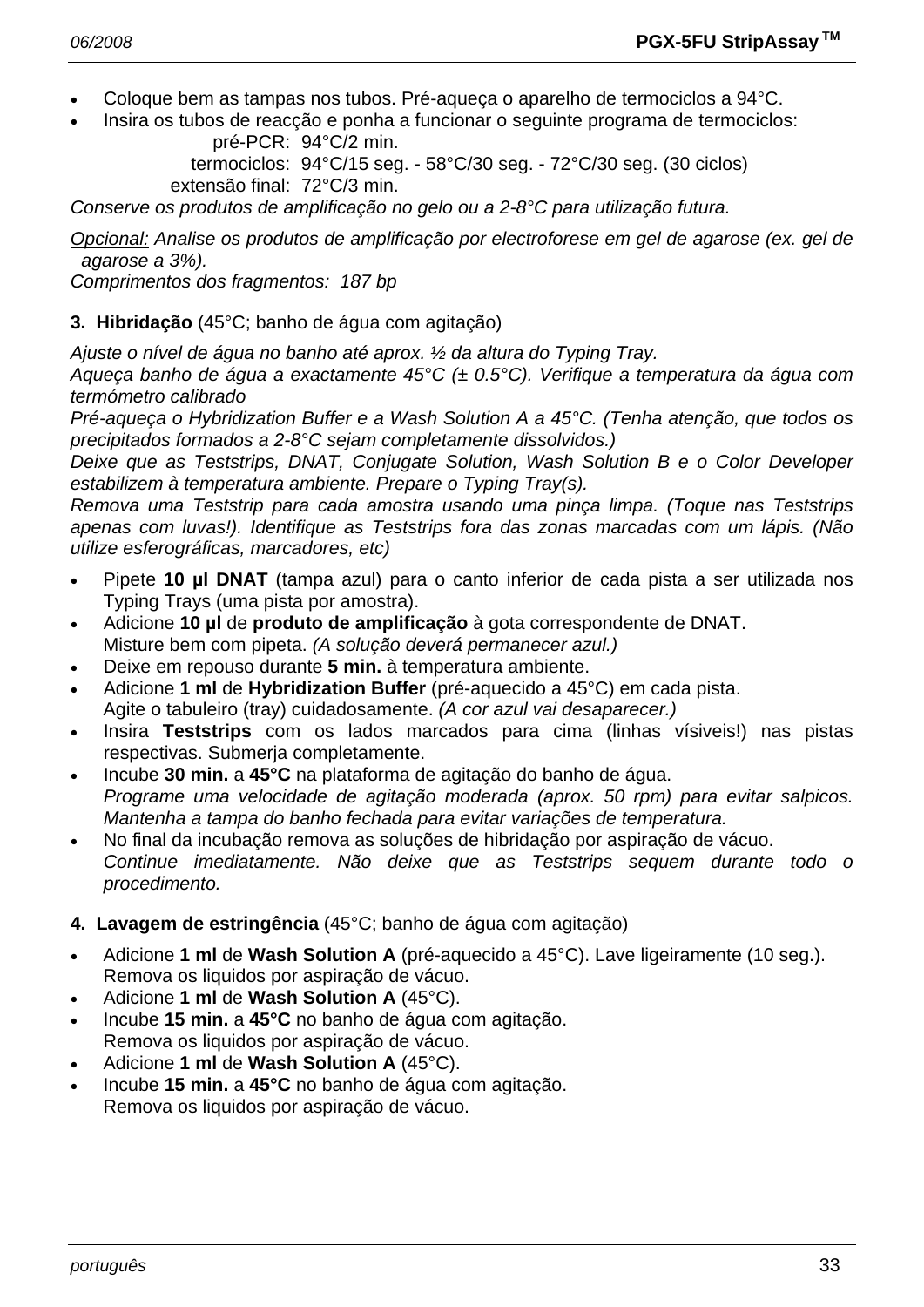- **5. Desenvolvimento de cor** (temperatura ambiente)
- Adicione **1 ml** de **Conjugate Solution**.
- Incube **15 min.** à **temperatura ambiente** num leito com agitação ou agitador orbital. Remova os liquidos por aspiração de vácuo.
- Adicione **1 ml** de **Wash Solution B**. Lave ligeiramente (10 seg.). Remova os liquidos por aspiração de vácuo.
- Adicione **1 ml** de **Wash Solution B**.
- Incube **5 min.** à **temperatura ambiente** num leito com agitação ou agitador orbital. Remova os liquidos por aspiração de vácuo.
- Adicione **1 ml** de **Wash Solution B**.
- Incube **5 min.** à **temperatura ambiente** num leito com agitação ou agitador orbital. Remova os liquidos por aspiração de vácuo.
- Adicione **1 ml** de **Color Developer**.
- Incube **15 min.** à **temperatura ambiente** no escuro num leito com agitação ou agitador orbital.
- *Vai surgir uma coloração púrpura depois da reacção positiva.*
- Lave várias vezes as Teststrips com água destilada. Deixe que as tiras sequem no escuro em papel absorvente.  *Não exponha a luz intensa as Teststrips depois do Desenvolvimento de cor.*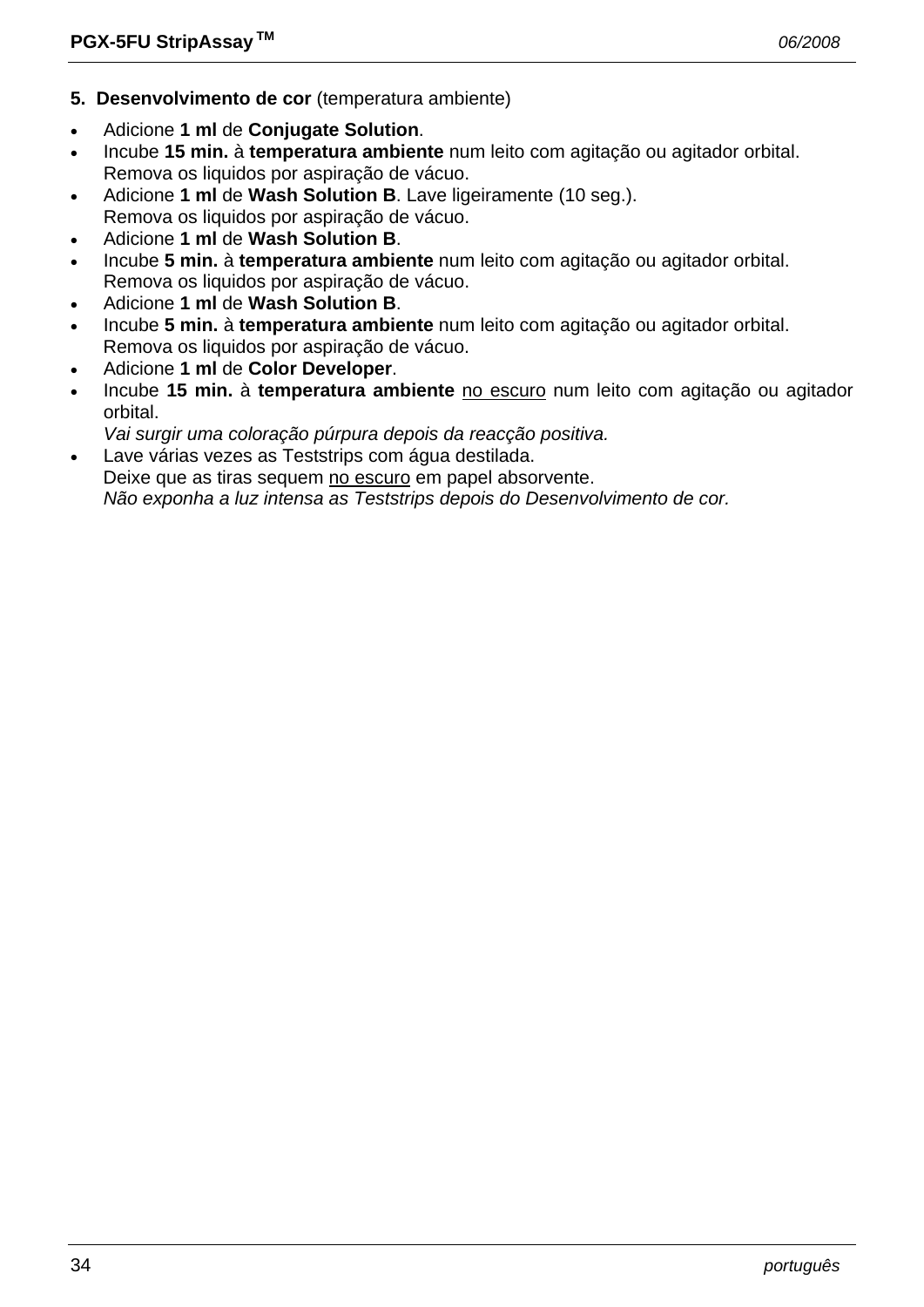# **VI. INTERPRETAÇÃO DOS RESULTADOS**

O genótipo da amostra é determinado usando a folha Collector™ inclusa.

Coloque a Teststrip processada num dos campos designados, alinhe-a ao desenho esquemático usando a linha marcadora vermelha (topo) e a linha marcadora verde (fundo), e cole-a com fita adesiva.

Uma reacção positiva da linha de controlo mais acima indica o funcionamento correcto da Conjugate Solution e do Color Developer. Esta linha deve sempre colorir-se de modo positivo.

Para cada posição polimórfica, um dos segunites padrões de coloração deve ser obtido: *Nota: As intensidades de coloração das linhas positivas podem variar. Tal não tem significado para o resultado.* 



|            | linha « wild type » | linha « mutant » | genótipo             |  |
|------------|---------------------|------------------|----------------------|--|
| <b>NOR</b> | positivo            | negativo         | normal               |  |
| HET        | positivo            | positivo         | heterozigótico       |  |
| <b>HOM</b> | negativo            | positivo         | mutante homozigótico |  |

Ver exemplos do resultados das StripAssay na página III (Fig. 3).

Um *Technical Handbook for StripAssays* detalhado está disponível para *download* em: www.viennalab.com. Conselhos para resolução rápida de problemas também podem ser obtidos no site, bem como por contacto com a ViennaLab através do distribuidor local ou por contacto directo para o endereço disponibilizado na página I.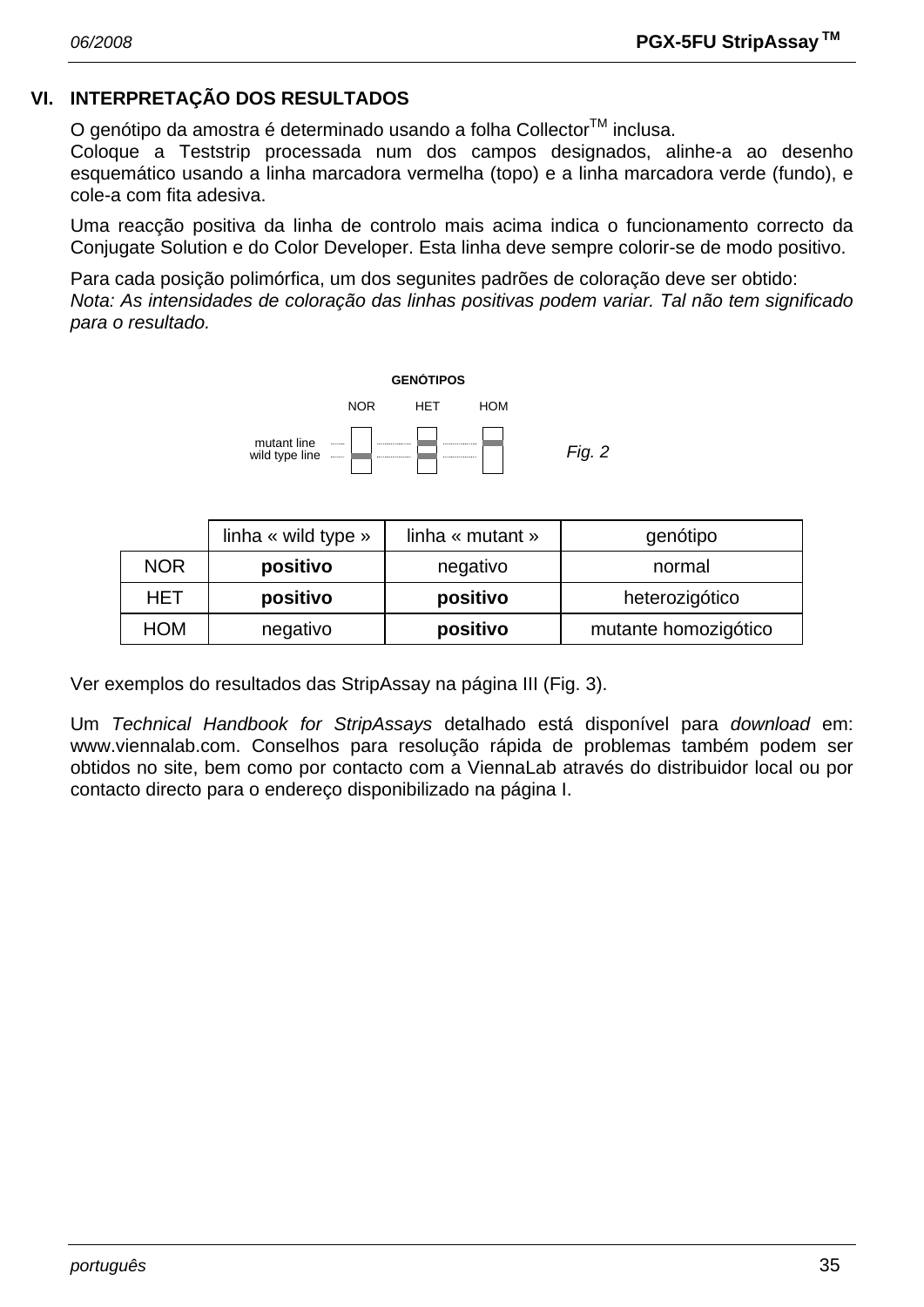# **VII. CONSIDERAÇÕES DE QUALIDADE**

- O entendimento detalhado do procedimento aqui explicado, e equipamento de laboratório e técnicas precisas, são necessárias para obter resultados fiáveis. Utilização do StripAssay para diagnóstico *in vitro* humano deve ser restrito a pessoal com o treino adequado.
- Não utilize componentes do StripAssay depois do prazo de validade ter expirado. O prazo de validade está impresso na parte exterior da caixa do kit. Não misture reagentes de lotes diferentes.
- Evite a contaminação microbiana e a contaminação cruzada de reagentes ou amostras pela utilização de pontas de pipetas estéreis e descartáveis, ao longo do procedimento. Não troque as tampas dos recipientes.
- A linha Control imobilizada em cada Teststrip permite um controlo do desempenho do sistema de detecção cromogénica. Para monitorizar e validar a especificidade dos passos de hibridação e lavagem, devem ser incluídos DNA's de controlo de um genótipo conhecido, em cada experiência individualizada.

#### **VIII. SEGURANÇA**

- Não beba, coma, fume, ou aplique cosméticos na área de trabalho. Utilize batas de laboratório e luvas descartáveis quando mnanipular as amostras e os reagentes do kit. A seguir, lave as mãos cuidadosamente.
- Manipule as amostras como potencialmente infecciosas. Lave e desinfecte cuidadosamente todos os materiais e superfícies que estiveram em contacto com as amostras. Rejeite todos os resíduos associados a amostras clínicas para um contentor de material bioperigoso.
- Evite o contacto do DNAT com a pele, olhos, ou membranas mucosas. Se ocorrer contacto, Lave imediatamente com abundante quantidade de água. Se houver salpicos, dilua com água antes de secar.
- Adira a todos os regualmentos locais e federais de segurança e ambientais que possam ser aplicáveis.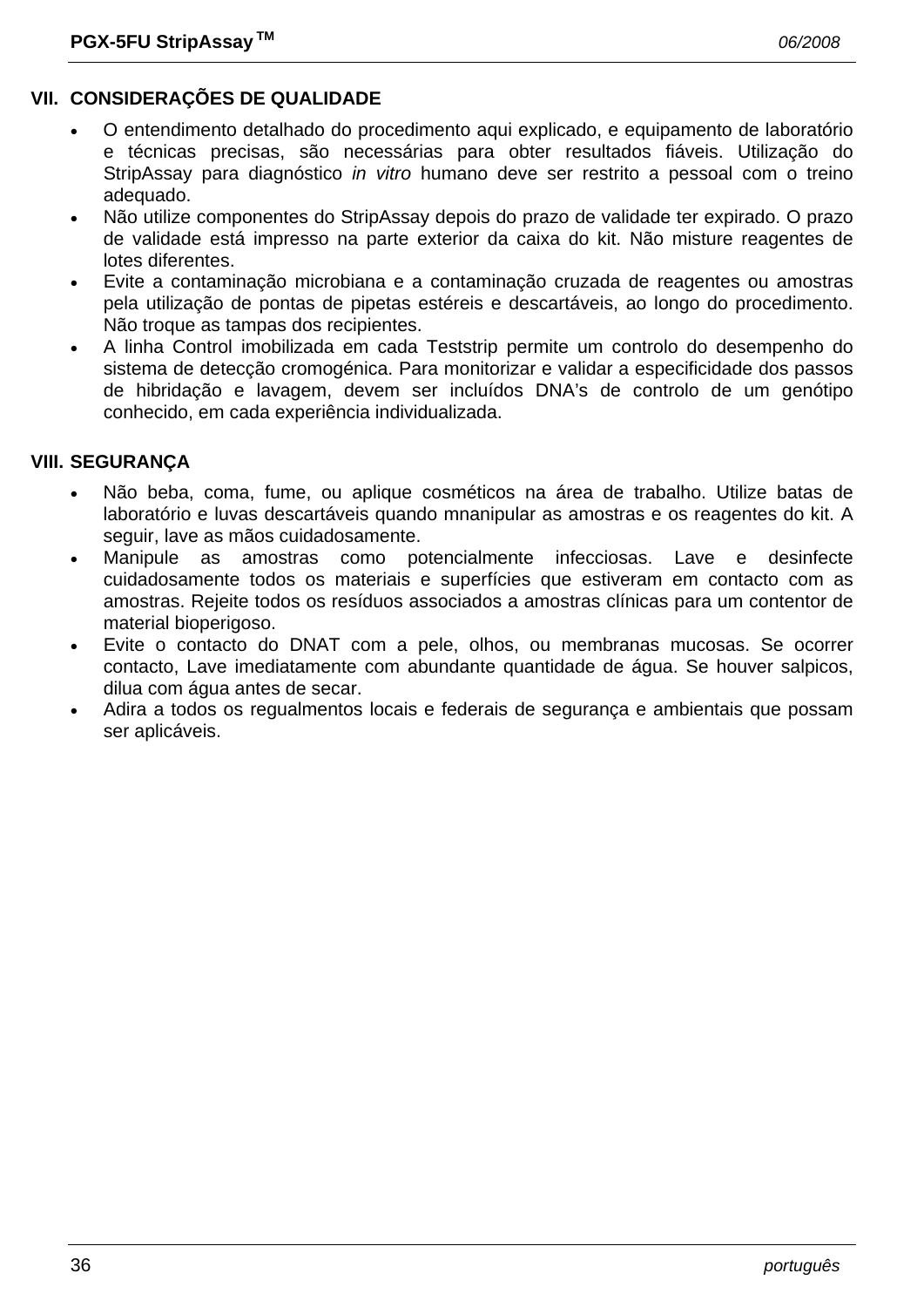# Fig. 3: Examples of test results



- (A.) normal
- (B.) IVS14+1 G>A heterozygous
- (C.) IVS14+1 G>A homozygous
- (D.) negative control or PCR failure